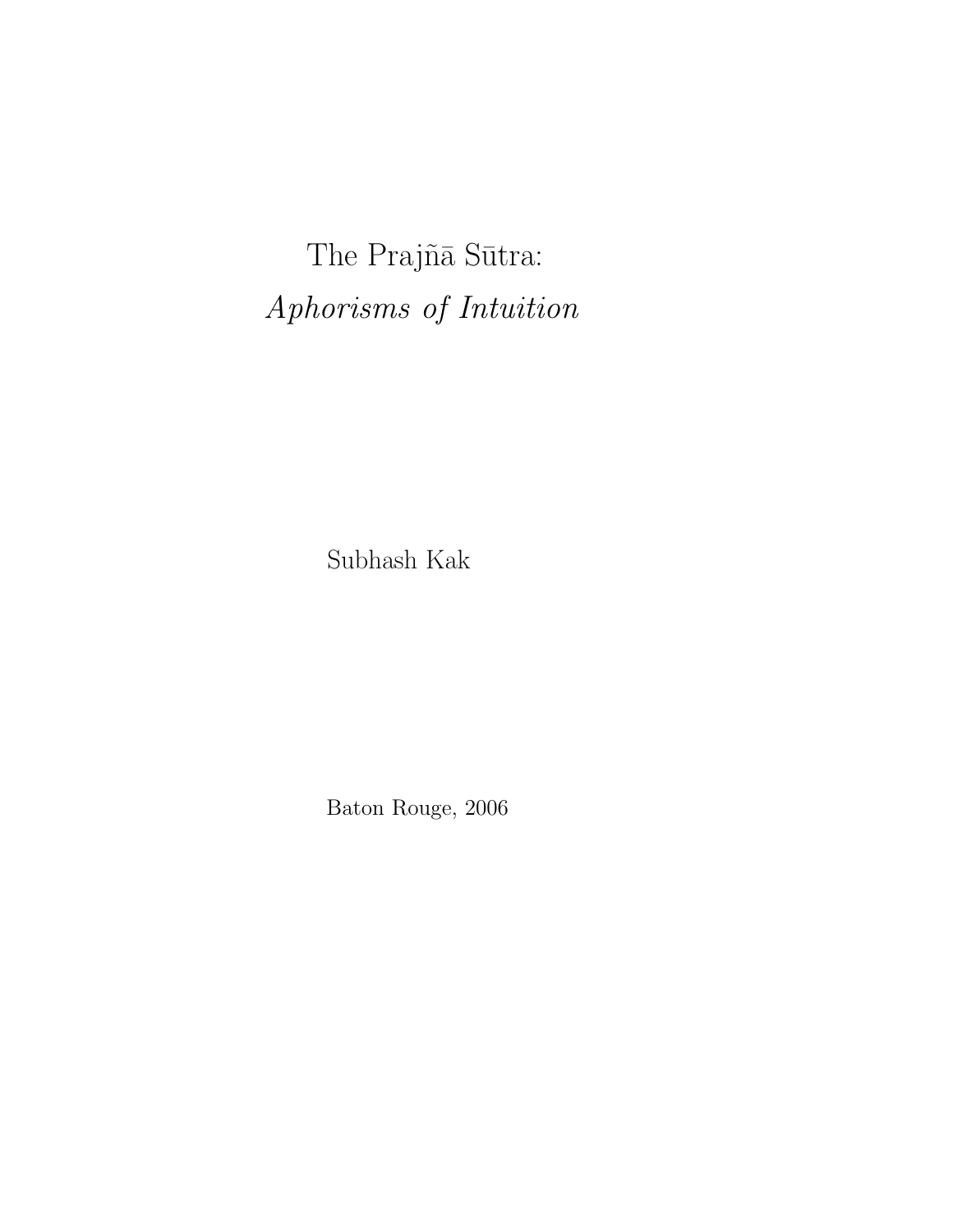# Contents

| Preface                   |    |
|---------------------------|----|
| 1. Introduction           |    |
| 2. The Sūtras             |    |
| 3. Commentary             | 9  |
| 4. The Self and Recursion | 53 |
| 5. Languages of the Brain | 61 |
| 6. The Fourth Way         | 69 |
| 7. Afterword              | 74 |
| Index                     | 75 |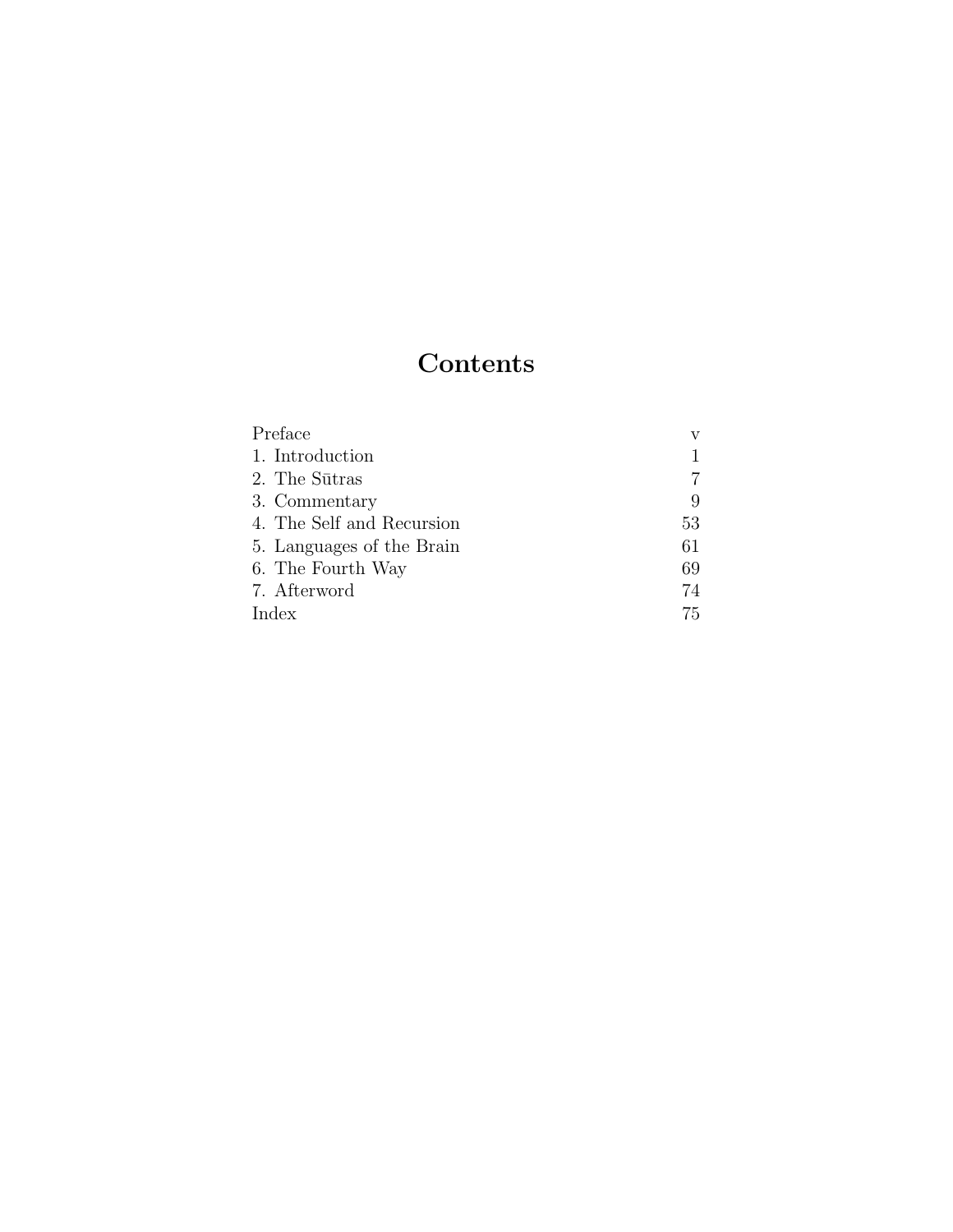$\bigcirc$  Subhash Kak, 2003, 2006

iv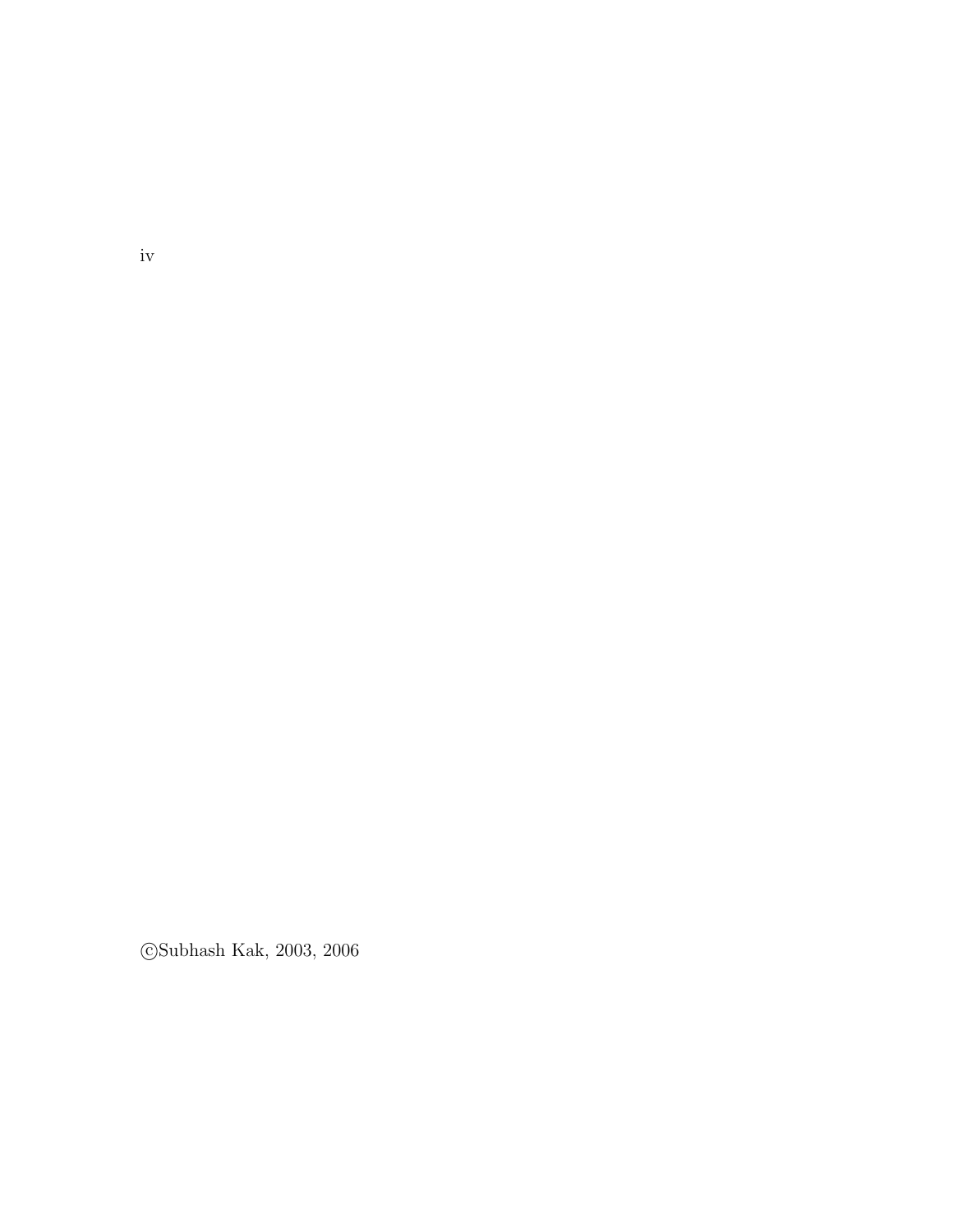## Preface

This book is about the cosmology that underlies consciousness, written in the style of sutras. It considers questions such as freedom in a world bound by laws, the connection between the particular experience and the universal, art and its role, suffering and beauty.

The sutras are presented in their Sanskrit original, together with translation and commentary. The significance of these sutras to questions of faith and meaning is also presented.

| Baton Rouge, January 24, 2006 | Subhash Kak |
|-------------------------------|-------------|
|-------------------------------|-------------|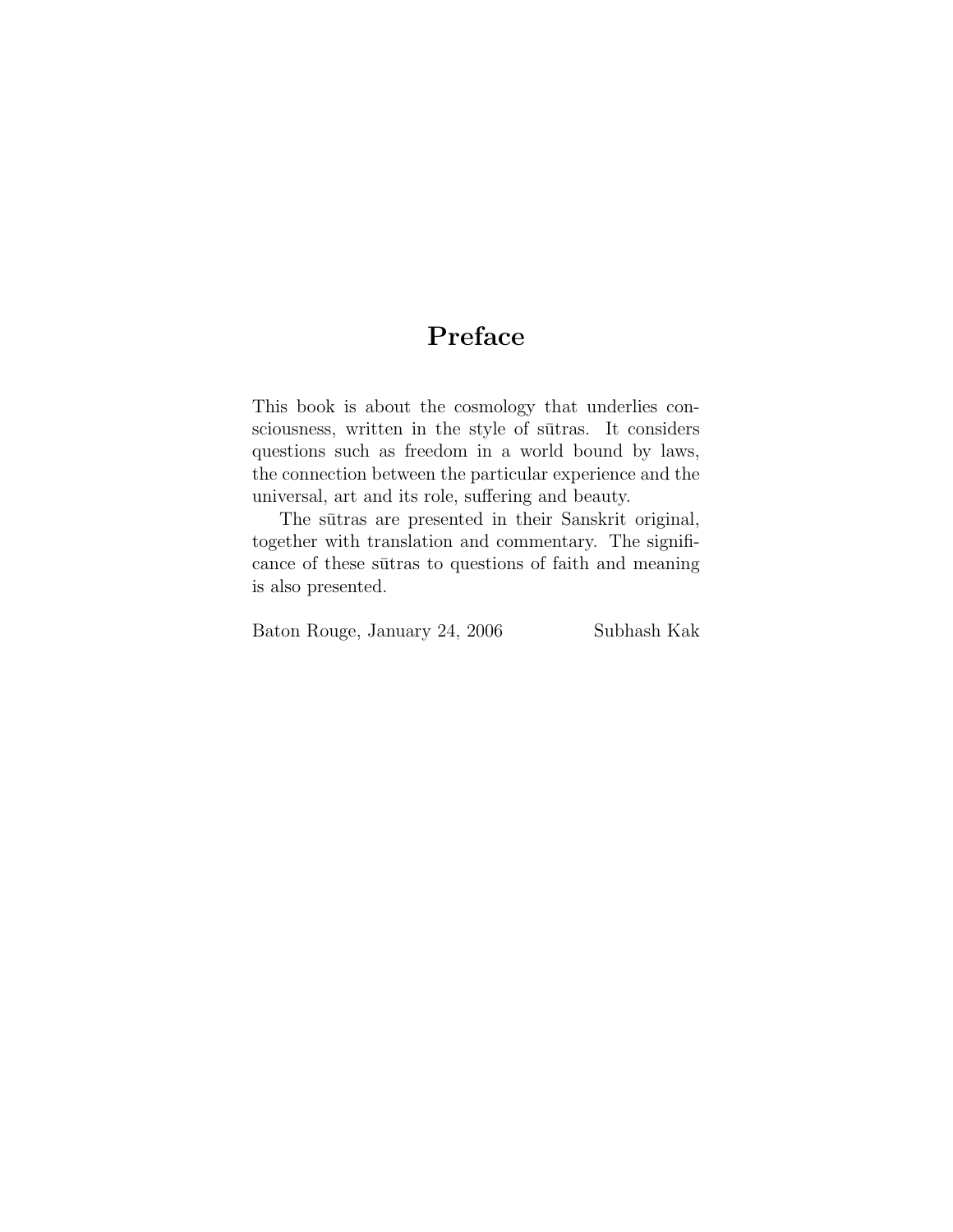### Introduction

These sutras came to me while I was on a Continental Airlines flight from Washington to Houston on October 13, 2002. I wrote them down very quickly, perhaps in no more than a few minutes. They encapsulate my intuitions on the essence of Vedic wisdom, and they could be useful in preparing oneself for the more complex texts of the tradition.

The previous night I had given a lecture at George Mason University in Fairfax, Virginia where the discussion at the end took a philosophical turn. I was struck by how our argumentation got bogged down in the attempts to sort out the defining terms, which were understood variously by different people.

In the Western tradition, this difficulty is mitigated by the fact that the concerns are generally regarding the outer aspects of things that are less contentious. Since Indian philosophy is concerned primarily with the experiencing self, its questions of definition are more troublesome. This is the reason instruction in Indian philosophy is also given by employing synthesis that is based on stories. But it is a common error to take word (sabda) in its  $literal$ , surface sense as true cognition (pramāna). Much of contemporary academic scholarship has failed to sort through the different layers of the Vedic narrative by conflating the symbolic with the factual.

The sutras tie together some common symbols used in the Indian tradition to their deeper intuition. For some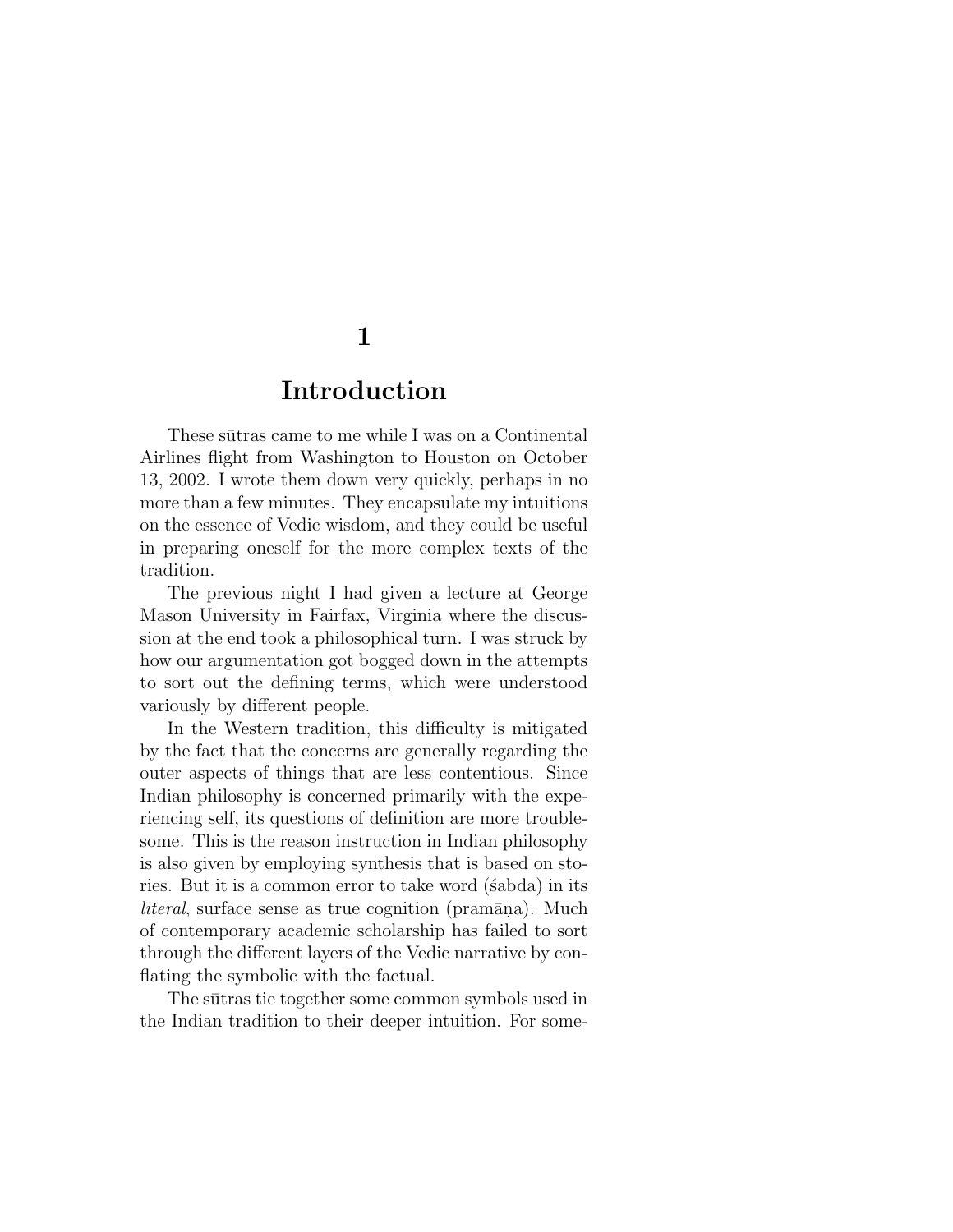one who hasn't the time or the inclination to read the diverse texts of the Vedic tradition, they could serve as an introduction.

Why is stabda as literal word problematic? According to the tradition (as in the Mundaka Upanisad), language can only communicate lower form of knowledge and true cognition is beyond words. From the point of view of language theory, the meaning of words is not determined objectively, for it must be fixed by context and other implicit information. Without a proper definition of words, a statement may be interpreted in different ways. Modern studies confirm the limitations of language and such limitations extend to other formal systems.

Taking the literal sabda as pramāna, we see commentators parse the great declarations (mahāvākyas) into contradictory interpretations. The same surface stabda may be interpreted as implying overlordship ( $\bar{i}$ svarav $\bar{a}$ da) by one group and reductionism (nirū́svaravāda) by another! Such enormous difference in meaning can lead to equally different approaches to reality.

Rather than the question of ontology, most people are interested in understanding themselves. There are questions like: Do we have a true self? According to the tradition, this self is the perceiving "I" who is independent of location and personal history, and this self is a unity. But how does one separate this core of one's being from the usual self who is known to us from our experience in space and time?

Sometimes, the image of the child, or even an infant, is used for the seeker in relation to Nature. Should the seeker have the attitude of the baby monkey who holds on to its mother, or that of the kitten, held by the cat by her teeth? The baby monkey as well as the kitten may be presumed to be in terror of falling, but there is more of an active role by the mother cat. These images are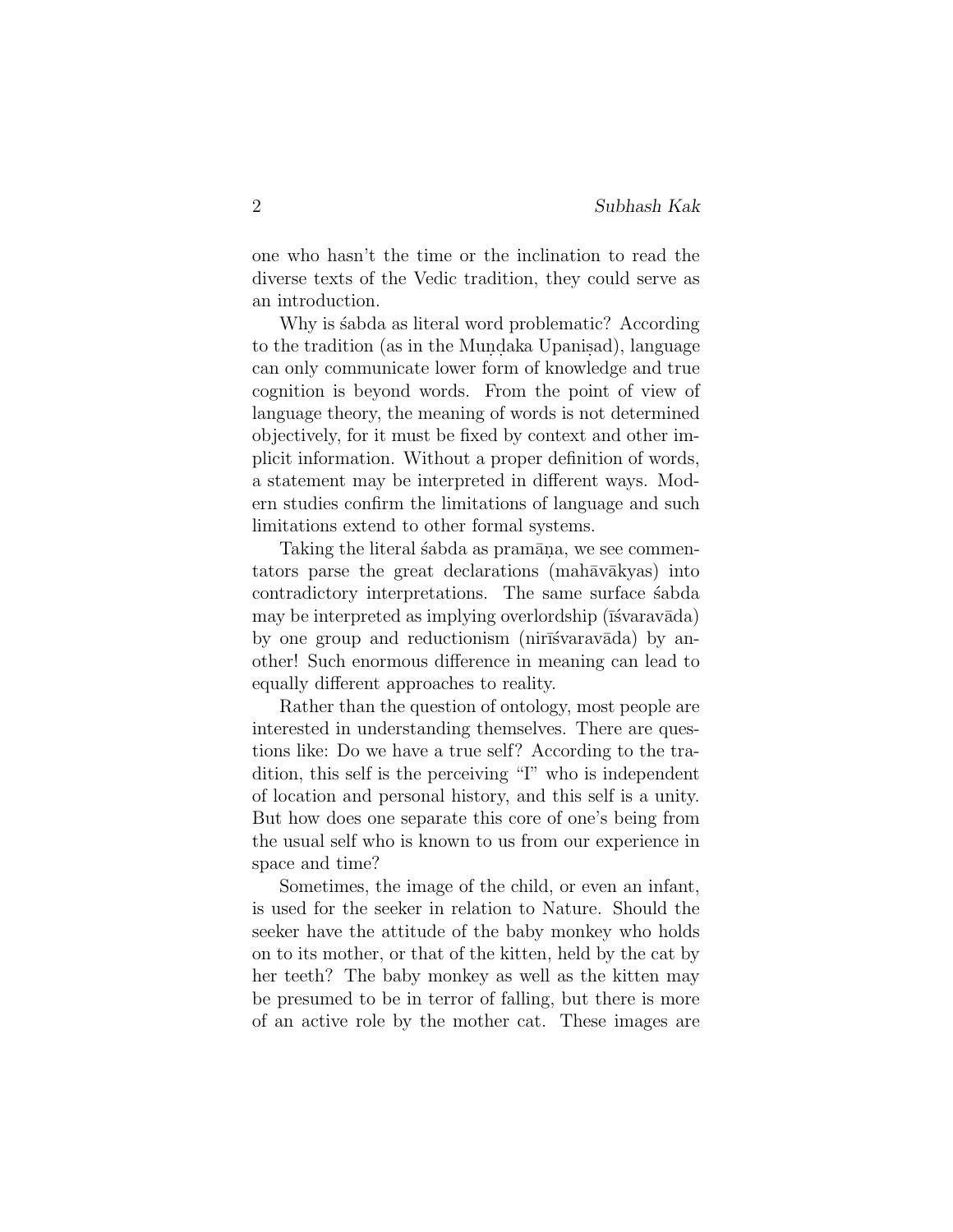merely a means to intimate a structure to the projection of consciousness in our individual, conditioned selves.

From a practical point of view, one may avoid the problem of defining this structure by simply surrendering oneself to the inner self. But how do we recognize the innate spirit that we must surrender to? The problem is not any specific assertion  $(\overline{vakya})$ , but rather the method of taking the literal word as the validation of a premise. The differences become ultimately an expression of different aesthetic attitudes. Underlying the process of knowing lies art.

Appreciation of art depends on the social experience of the individual and inherited tendencies. For example, my upbringing reinforced an ascetic aestheticism, a result of my parents' attitudes and circumstances, as also of the months we spent in literal isolation in our rooms in the long Kashmiri winter.

There exists an emotional angle to this question also. We are born with a feeling of mastery, but as we grow up we discover that things we desire are so desired by others as well. The experienced life is a contest of wills. Our failure in matching our expectations creates frustration, pain and disillusionment. We then use judgment and interpretation, provided by society or created by us, to explain why our desires cannot be met. The interpretation could have a basis in morality or magic, and we learn to see our childhood and the unfolding life through its lens.

Art represents new interpretive lenses that we have forgotten existed. It can be viewed as an escape from the habits of our own mind. But the art that we appreciate most readily is not radically different from our own modes of seeing. To appreciate art that is removed from our own necessitates a kind of awakening.

An aesthetic attitude is a combination, in varying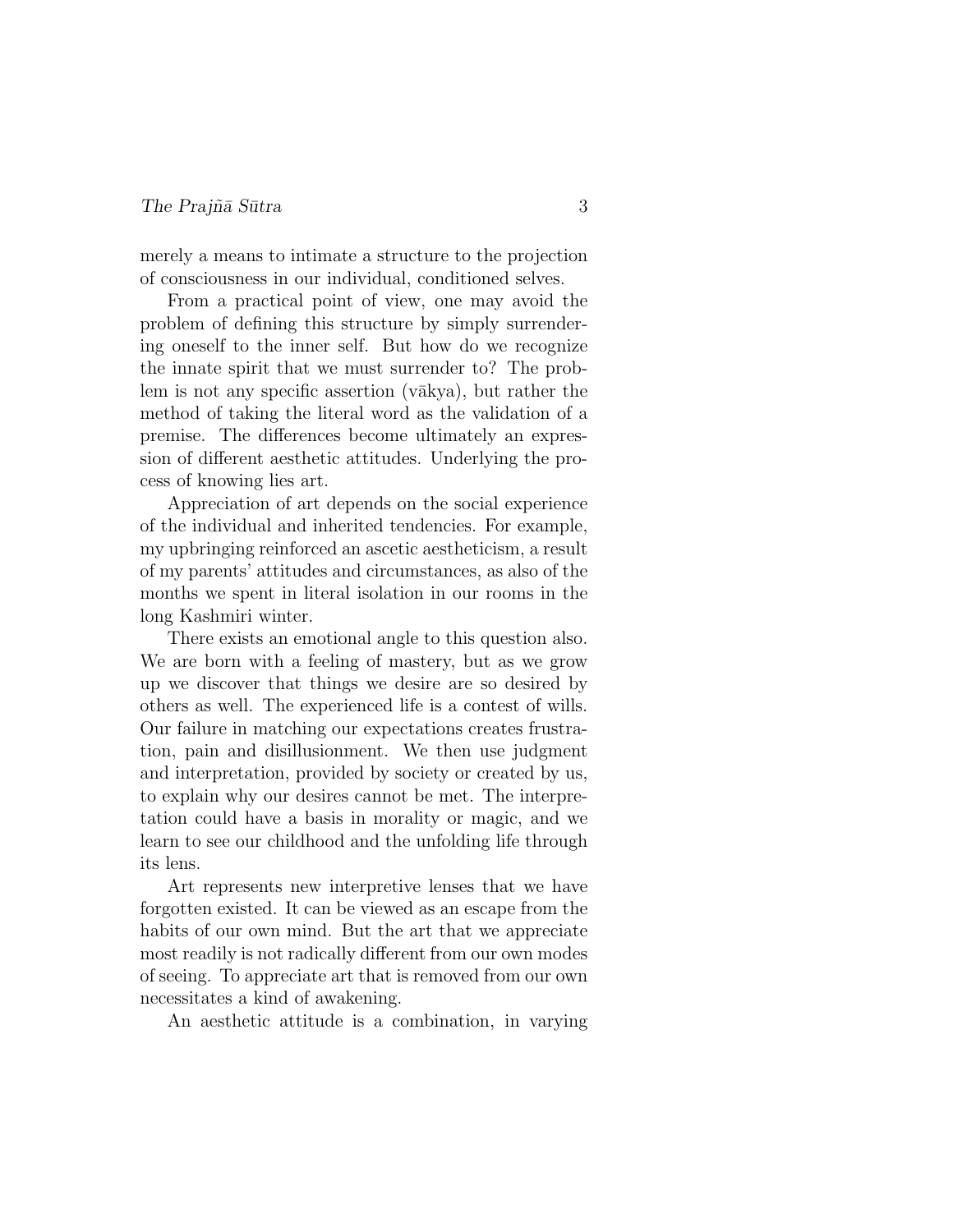measures, of the different essences (rasas) of it. It is one of the great insights of the Indian tradition that these essences are supposed to be discrete, and perhaps this idea emerged from the Vaišesika atomic doctrine as well as the idea of Nyaya that mind operates sequentially. The basic rasas are counted to be stringara (eros), hasya  $(\text{human})$ , karun $\bar{a}$  (pathos), raudra (anger), vīra (heroic), bhay¯anaka (fearful), b¯ıbhatsa (odious), adbhuta (wondrous), and  $\sin \alpha$  (peaceful).

The feelings of fear and compassion are paramount as we reflect on how our ambition is thwarted by the fact that the whole world is against us. One often calls upon one's faith in a higher power or magic for rescue from this situation, passing from materialism to a belief in spirit. The recognition of the odds against oneself is a crisis that almost feels like annihilation, but it could also be a new beginning.

The seeker must be absorbed in the vira rasa of the warrior. In the battlefield, theories of swordsmanship are pointless talk, any moment could be the last, and, therefore, he must be constantly awake to danger and opportunity from all sides. There is no time to dwell on any emotion but that of the immediate battle. This leads to a very austere perspective.

The Vedic tradition insists that pratyaks. direct perception, is the only way to validation. But it is the pratyaks.a of the inner experience (advaitic or non-dual) and not that of its description in terms of the evolution of material processes. One can talk around it, but one cannot speak of this direct experience. This gap between true "understanding" and its description requires that one use various methods of logical inference (anumāna) and a proper enumeration of categories (pad $\bar{a}$ rtha) to obtain insight.

By moving away from material causes to fields, mod-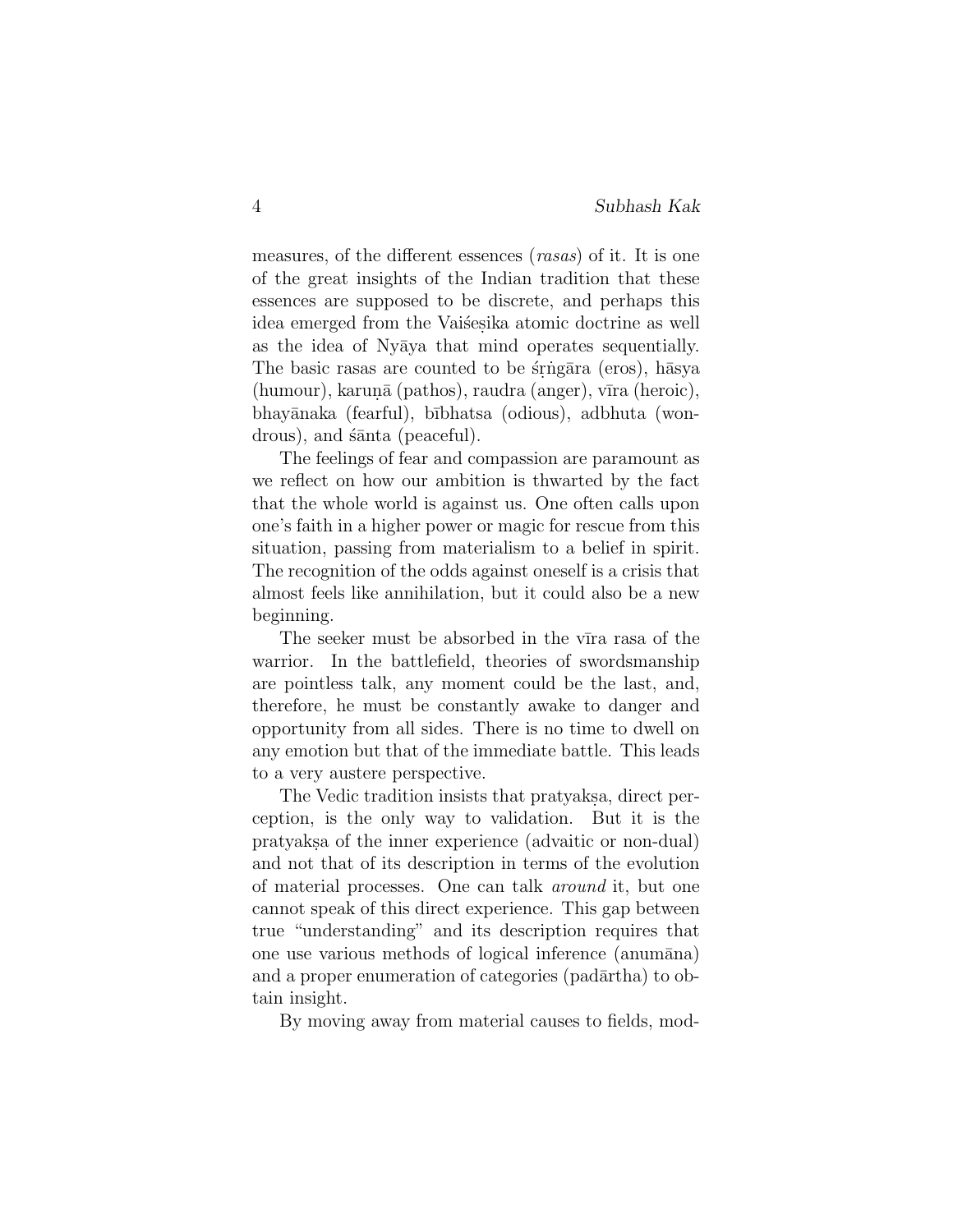ern science has recognized new categories that make the process of inference of true cause somewhat easier than before. It is now possible, for example, to study brain processes that provide insight into the operation of personal consciousness. One may harness outer science to infer aspects of inner science even though the sciences of object and subject remain fundamentally apart.

The conundrums that remain are caused by the problem of change. The Vedic narrative does not describe "things", but rather transformations. However, our commonsense cognitions are sequential, inscribing relations between objects. It is difficult to represent constancy in change, as in the history of flowers that blossom and fade away.

Some philosophers consider only linguistic problems to be worthy of study. But linguistic expressions ultimately are about things and objects and they cannot properly address the issues of the experiencing subject. Although everything can be reduced to known or knowable objects, the self cannot be so reduced.

Our normal experience is shaped by our habits of cognition (samskāras) that guide us between the polarities of world-cycle (samsāra) and extinction (nirvāna). The personal journey continues until one has reached a state where one transcends the fear of life and death, where samsāra and nirvāņa become irrelevant. This state requires the burning away of one's own samskāras, to rise above the normal ways of seeing. The Vedic prayer for "immortality" is a prayer for this freedom, that liberates from the ordinary conditioned behaviour, which is a state seemingly beyond the noose of time.

But the Vedic way is more than a psychology to help us confront our fundamental aloneness by stressing our connections with all that surrounds us. If science is the collection of invariances that lie behind the cease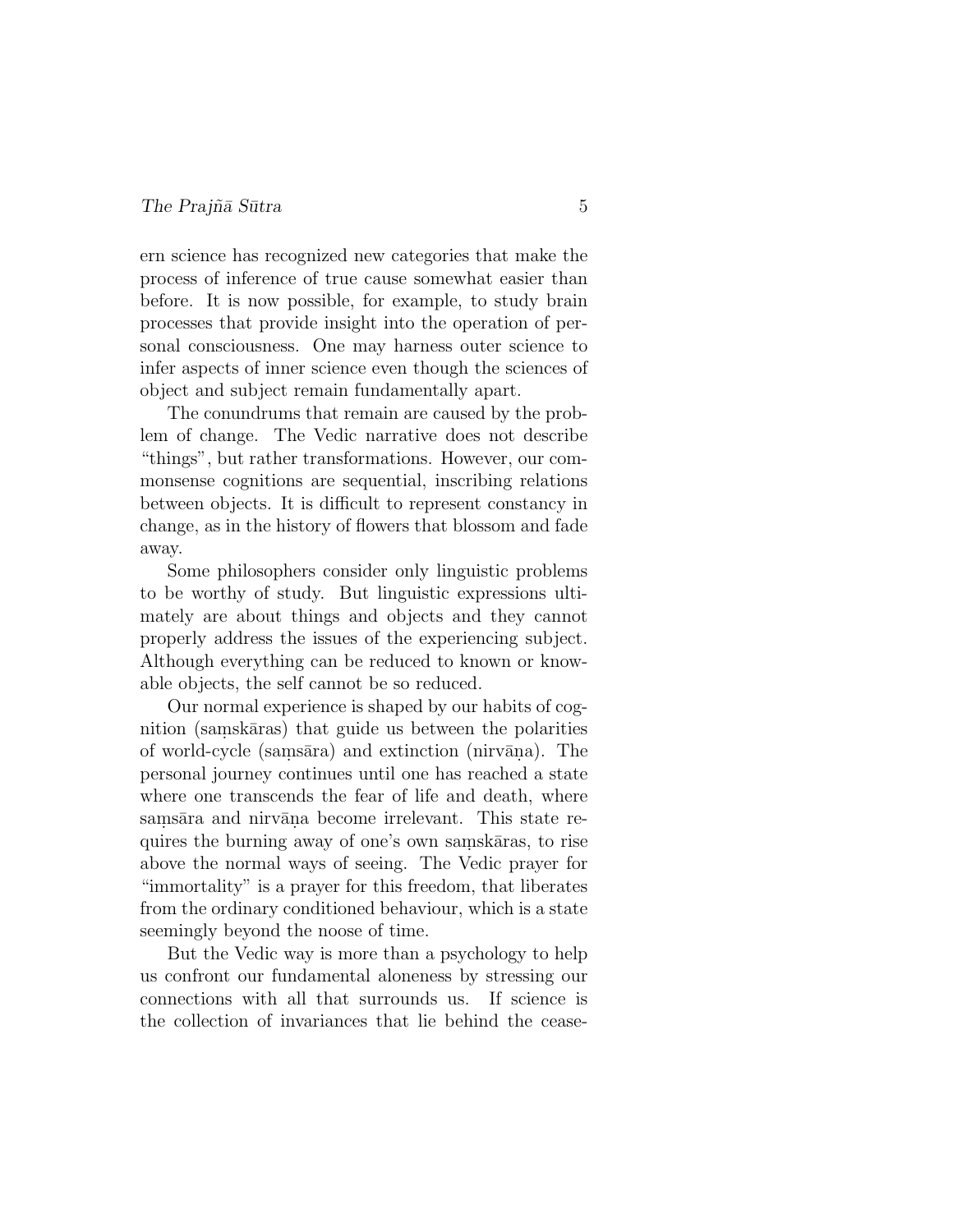less change of the phenomenal world, the Vedic system represents a science since it presents the cosmology that lies at the basis of the subjective self finding objective truths.

It took me some time to decide whether these sutras should be called the Vijñāna or the Prajñā sūtras. I originally picked Vijñāna but realizing that this word is now generally taken in the sense of formal knowledge, I believe Prajñā sūtra is the better name. Ths subtitle, Aphorisms of Intuition, was suggested by my brother Avinash.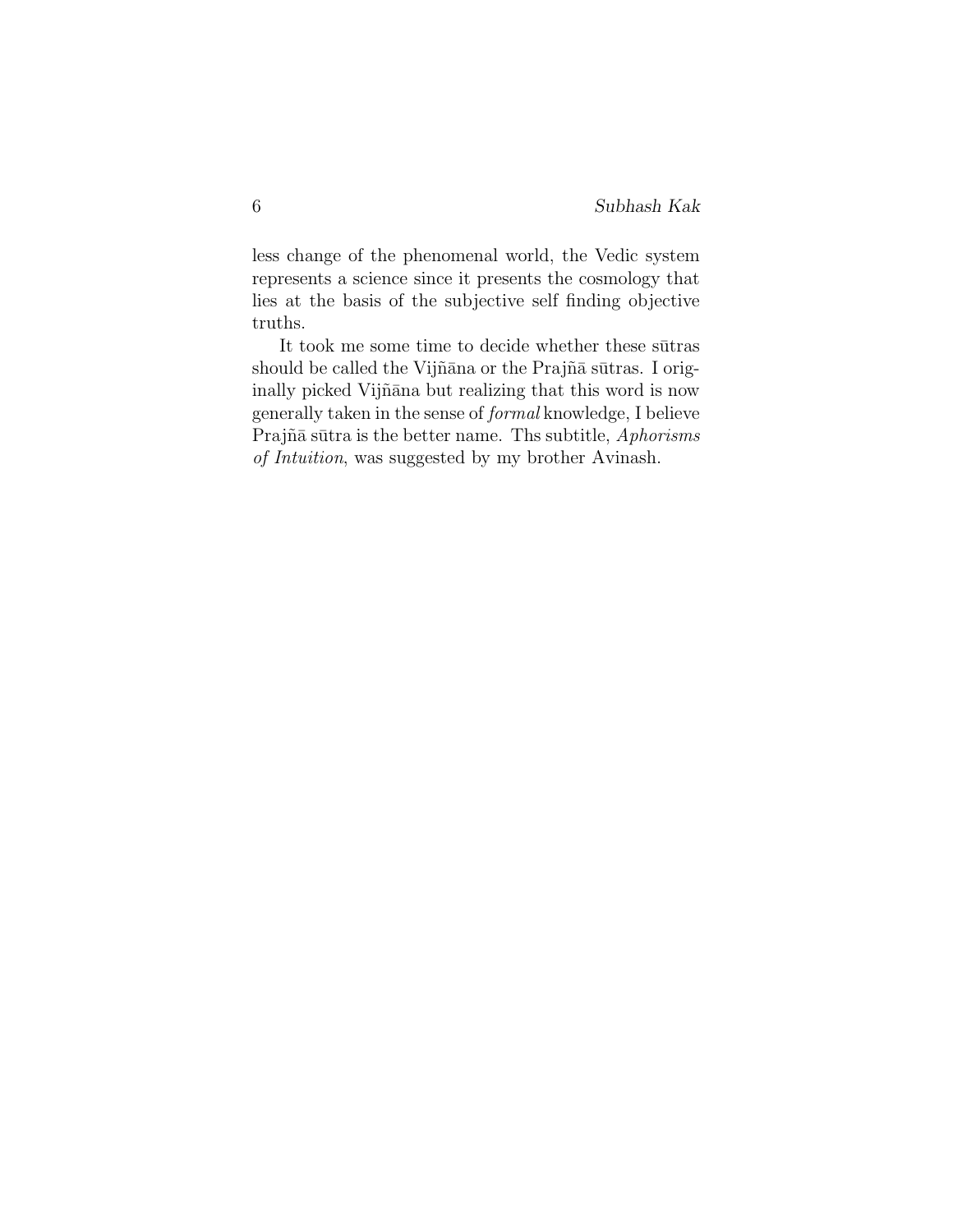## The Sūtras

- 1. bandhu-paroksa-yajñāh vijñānasya tri-pādāh The three feet of vijñana are bandhu, paroksa, and yajña.
- $2. \text{deva-bhūta-jīvātmāno'ntarena bandhuh.}$ Bandhus exist between the devas, the bhutas, and the jīvātman.
- 3. manasi pratibimbitam brahmāndam The universe is mirrored in the mind.
- $4. \; cid\bar{a}k\bar{a}\acute{s}asya\; tadiyau\; s\bar{u}rya\text{-}c and rau$ The inner sky has its own sun and moon.
- $5. \;\; s\bar{u}ry$ a- $c and r\bar{a}v$ - $a$ s $tottara$ - $s$ ʻa $ta$ - $a$ m $s\bar{a}t$ m $akau$ One hundred and eight units characterize the sun and the moon.
- $6.$   $s\bar{a}m\bar{a}ny$ a- $\bar{a}dh\bar{a}rit$ a $m$  $j\tilde{n}\bar{a}nam$ Knowledge is based on the universal.
- 7. ´sabdah. bandhah. Word associations lead to paradox.
- 8.  $bh\bar{a}s\bar{a}$  apar $\bar{a}$ Linguistic knowledge is of limited kind.
- 9. viruddhāni iva api daršanāni paraspara-pūrakāni Daršanas, although seemingly contradictory, are complementary.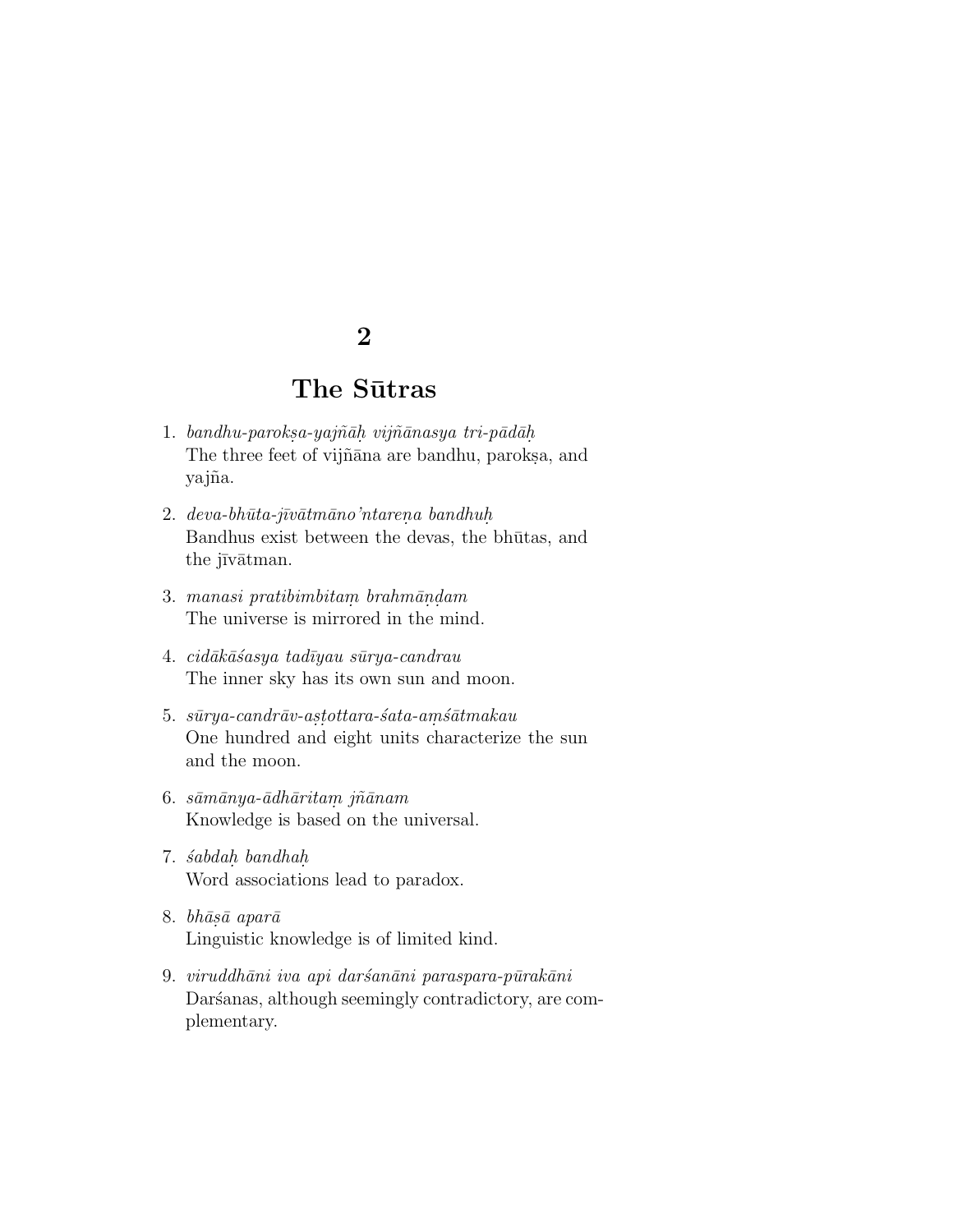| 10. $\bar{a}$ ntarika-sthitayah parisamkhy $\bar{a}$ -yogy $\bar{a}$ h<br>The inner states are countable. |
|-----------------------------------------------------------------------------------------------------------|
| 11. bhāsā-loka-viruddha-ābhāsa-atītam vijñānam<br>Vijñāna is beyond language and paradox.                 |
|                                                                                                           |

- 12. yajñāt prajñā āvirbhavati Prajña emerges out of yajña.
- 13.  $cittam-āvriyate varnaih$ . Colours (of changing hue) are the coverings of the mind.
- 14. paśu-āsura-rāksasā ātmani nivasanti Animals, asuras, and rāksasas reside within.
- 15. paśutvasya nāśanam eva muktih Mukti is the vanquishing of the [inner] animal selves.
- 16. yajño yogah parināmah parivartanam ca Yajña is yoga, which is becoming and transformation.
- 17.  $\acute{s}a\bar{r}\bar{r}a$ -manası asambhūti-sambhūtī avidyā-vidye paksāviva Body and mind, materiality and life, rules and understanding are like wings.
- $18. praj\tilde{n}\bar{a}$  ai $\acute{s}varyam$  paksinah uddayanam Prajn $\bar{a}$  is aisvarya – the soaring of the [inner] bird.

 $Durg\bar{a}$  Astamī 13th October, 2002 Washington-to-Houston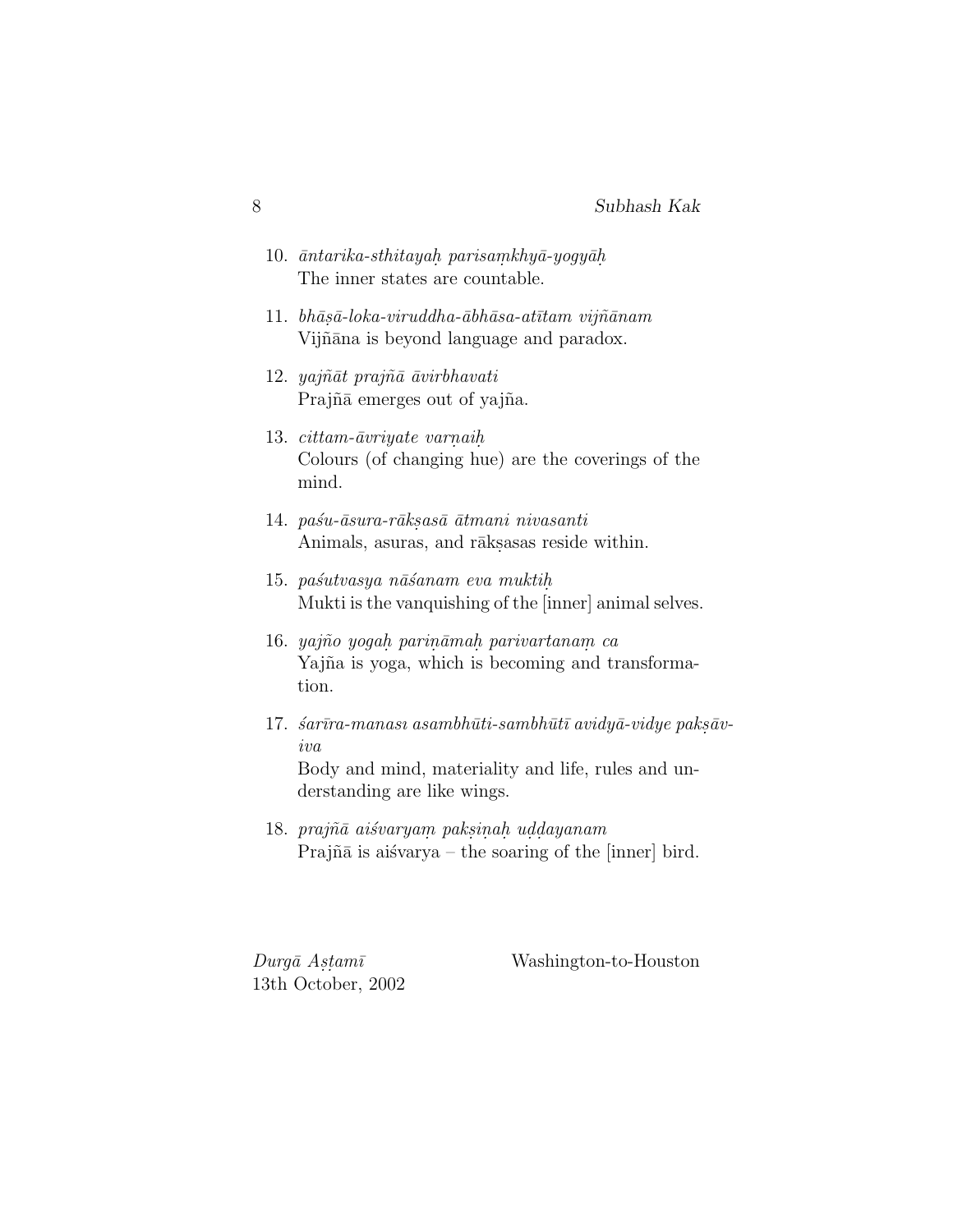### **Commentary**

Now follows a short commentary on the sutras. It puts each sutra in an appropriate context.

### 1

 $bandhu-paroksa-yajn\bar{a}h. vijn\bar{a}nasya tri-p\bar{a}d\bar{a}h.$ The three feet of vijñana are bandhu, paroksa, and yajña.

Our knowledge is possible due to the mind's inherent capacity for it. It absorbs information and finds structure for doing so is its nature. Looking out, it creates a parallel world within. Its knowledge emerges from a familiarization with its inner space and it may be seen to be a consequence of the bandhus (bonds) that exist between the outer and inner worlds. If there were no such bandhu, it would be impossible to make sense of the world. Machines only follow predefined rules and they don't have bandhus, which is why they cannot be conscious. The bandhus are the ground that make awareness possible.

The bandhus provide the answer to the question posed in Kena Upanisad 1.1:

 $\it kenesitam$  patati presitam manah. kena prānah prathamah praiti yuktah.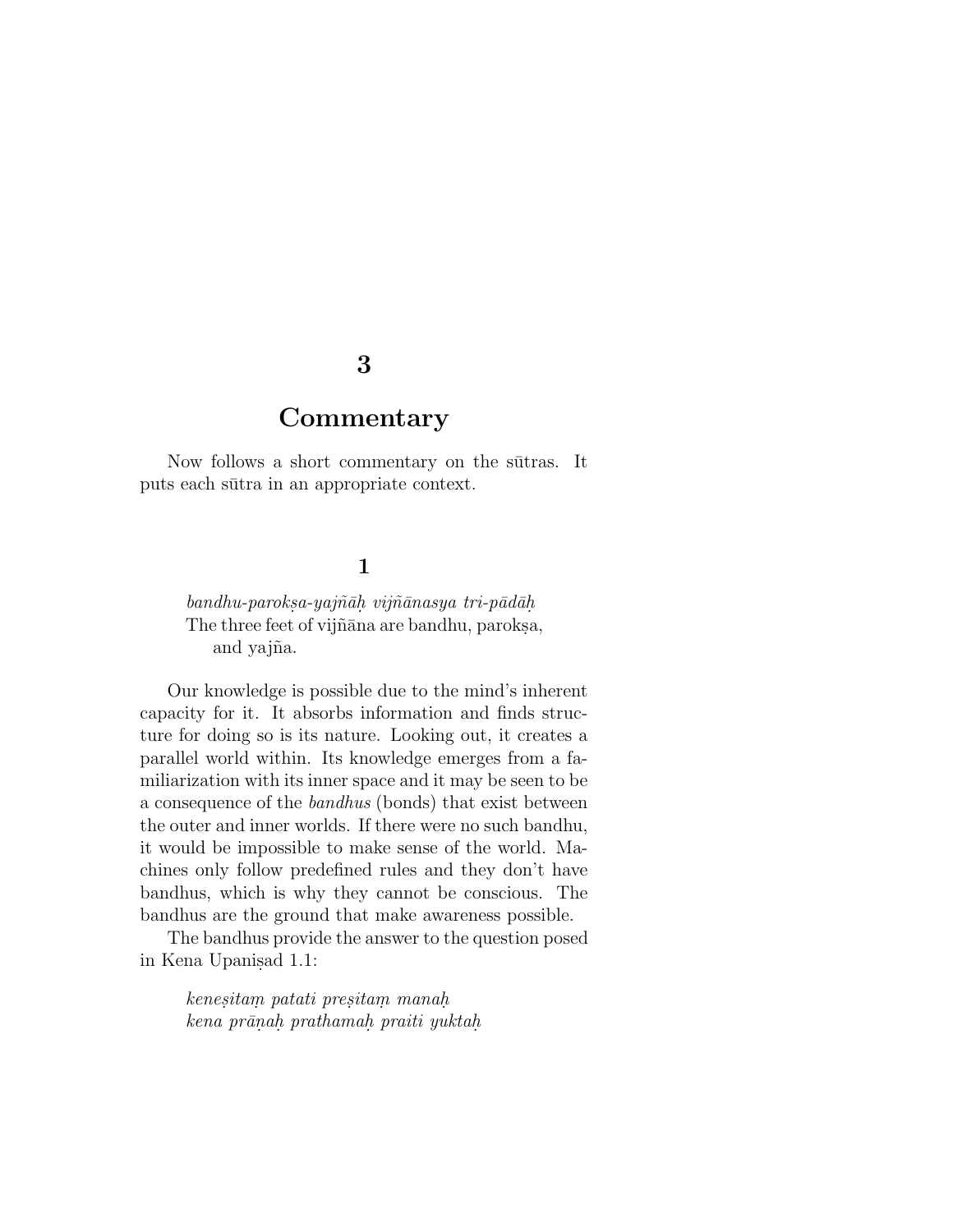$kenesit\bar{a}m$  v $\bar{a}cam$   $im\bar{a}m$  vadanti caksuh śrotram ka u devo yunakti

By whom directed does the mind fall (upon objects)? By whom yoked does the first vital air move? By whom wished are these words spoken? Which god unites the eye and ear (with the

objects)?

The outer world is infinite in size and relationships, and it appears that the inner world has infinite potential. These two worlds of object and subject arise from a single reality. Language can deal effectively with outer objects and their associations, and it is limited in its ability to provide complete subjective insight. True meaning must transcend linguistic description. Ordinary knowledge is objective whereas deepest knowledge concerns the subject, the experiencer. No wonder that personal languagebased knowledge turns out to be paradoxical (paroksa) at the intersection of different formal categories.

Perfect clarity is impossible in the phenomenal world not only because of the limitation of our senses, but also if it were to exist, it would paralyze the will. Paroks a is the veil that makes the world interesting, and possible.

The subjective self follows its nature, which is to be like the universal self, which is to be as large and great as it can be. As the Brhad $\bar{a}$ ranyaka Upanisad  $(4.5.6)$  says:

> na vā are sarvasya kāmāya sarvam priyam bhavati

¯atamanastu k¯am¯aya sarvam priyam. bhavati

Everything is not dear that you may love everything

But that you may love the Self, therefore everything is dear.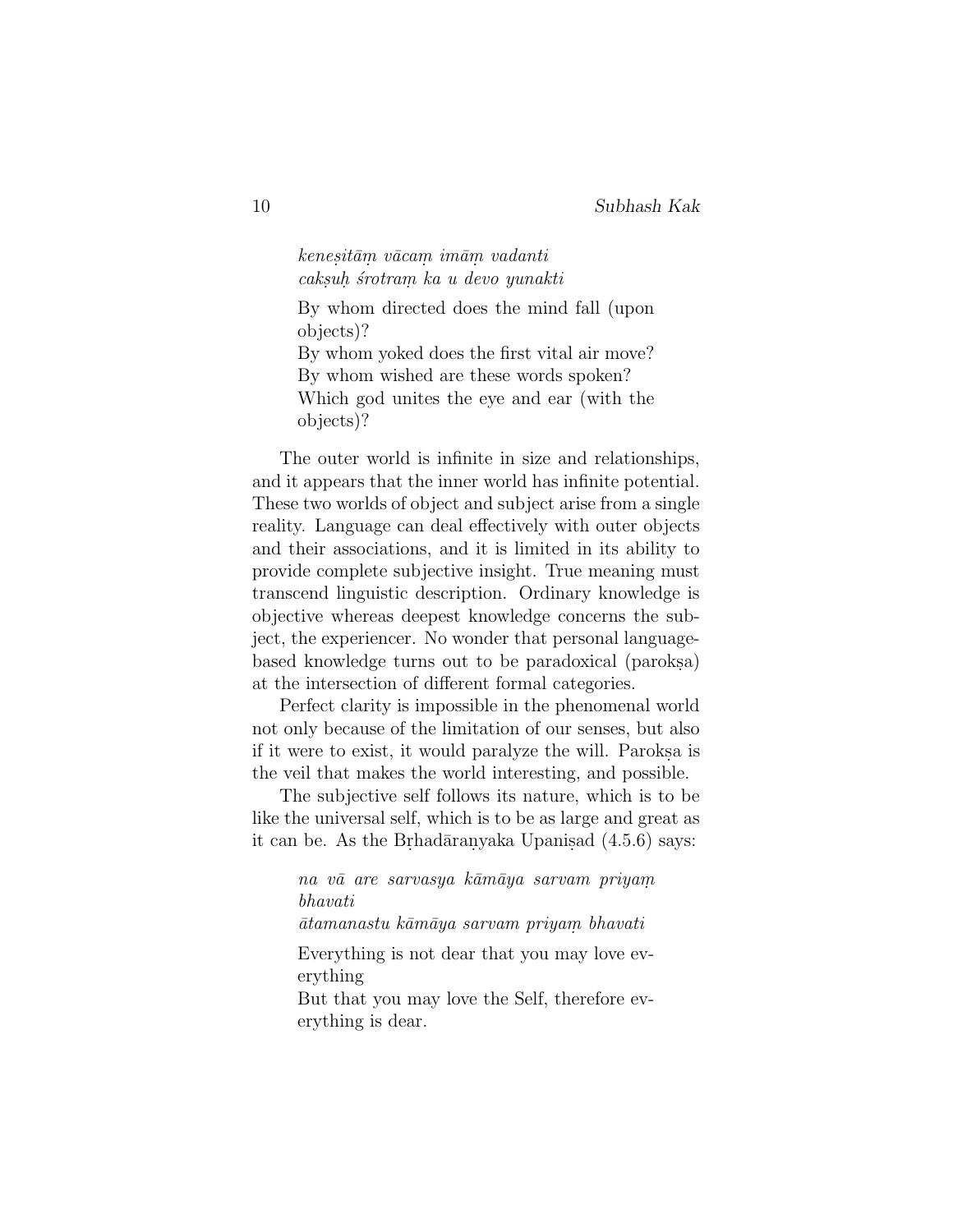It is from self-love that desire to power rises. This desire gets embodied in the will. But this will is distorted by our frustrations at not getting our desires fulfilled.

Our physical nature binds us to the processes of creation and destruction. Just as we have the instinct to master and create, we also have the instinct to destroy what is hindering our progress.

Often, people adopt values whose effect is to diminish them. They do so because they have embraced false magical theories in the hope that something good will come out of it in the end. In the most extreme of these theories, the good comes out only at the end of this life, in paradise.

The perception of time in our minds is the basic fabric of reality. The continuing change around us compels us to confront nature and we do it in a variety of ways that reflects our unique experience in life.

We play out the movements taking place in front of us. Man is a mimic animal, happiest acting a part, needing a mask to tell the truth. The core within has no form. There is a superposition of several persona in the background, projected serially on the different planes of the self.

The human face projects the complexities and paradox of the inner being. It is a juxtaposition of several, just as reality is a juxtaposition at any moment of several histories. The gods have multiple faces.

The ordinary pratyaks a of material relationships and its description by language freezes "understanding" to that of surface processes and one must reach for a deeper pratyaks.a. Modern technology has made it possible to see, through a process of inference (anumāna), layers of reality that are much deeper than was possible with premodern materialist science. Nevertheless, the seer remains outside the scope of such science.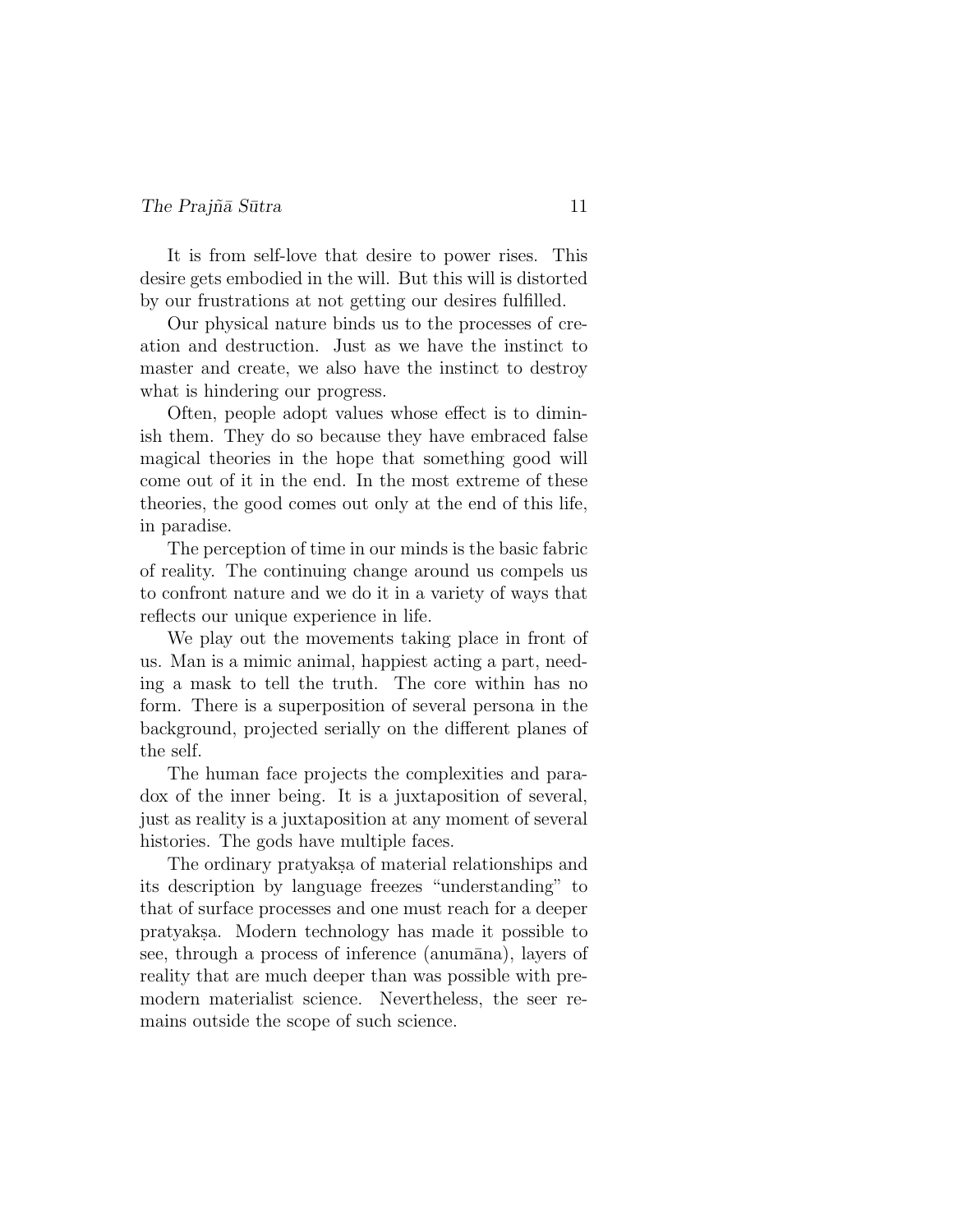Yajña is sacrifice, a process that leads to transformation, implying that higher states exist. The performance of yajna˜ makes renewal possible. As sacred theatre, it need not be done on an outer stage, but it may also be performed internally. Each performance changes the subject. The mystery of life and yajna is the mystery of time and change.

Transformation entails an abandonment of the earlier. It may be seen as a ritual rebirth. According to Mahidasa Aitareya in the Aitareya Brāhmana 1.3:

### $punarv\bar{a}~etamrtvijo~garbham~kurvanti~yam~dīksyanti$

Whom they consecrate, the priests make into an embryo again.

The three feet of bandhu, paroks a and yajna are like the triple categories of the sun, earth, and the atmosphere that provide structure to our physical experience, and that of the mind, body, and breath of our inner experience. They may also be compared to the states of dreamless sleep, waking and dreaming.

The bandhu makes the world knowable, paroks aendows it with mystery, and yajna is the doorway to inner understanding. The veil of paroks a is may  $\bar{a}$ , which shines through as the power that underlies reality. If outer science is concerned about laws (rta) relating to physical reality, our personal experience concerns choices. Maya is the bridge between the laws of the outer and the freedom of the inner.

The bandhus represent the laws that hold the universe together (Visnu), paroks a is the dance of consciousness that is ever changing  $(Siva)$ , and yajna is the process of change (Devi).

When seen as the agency of change, we have the Devi described thus (RV 10.125.8):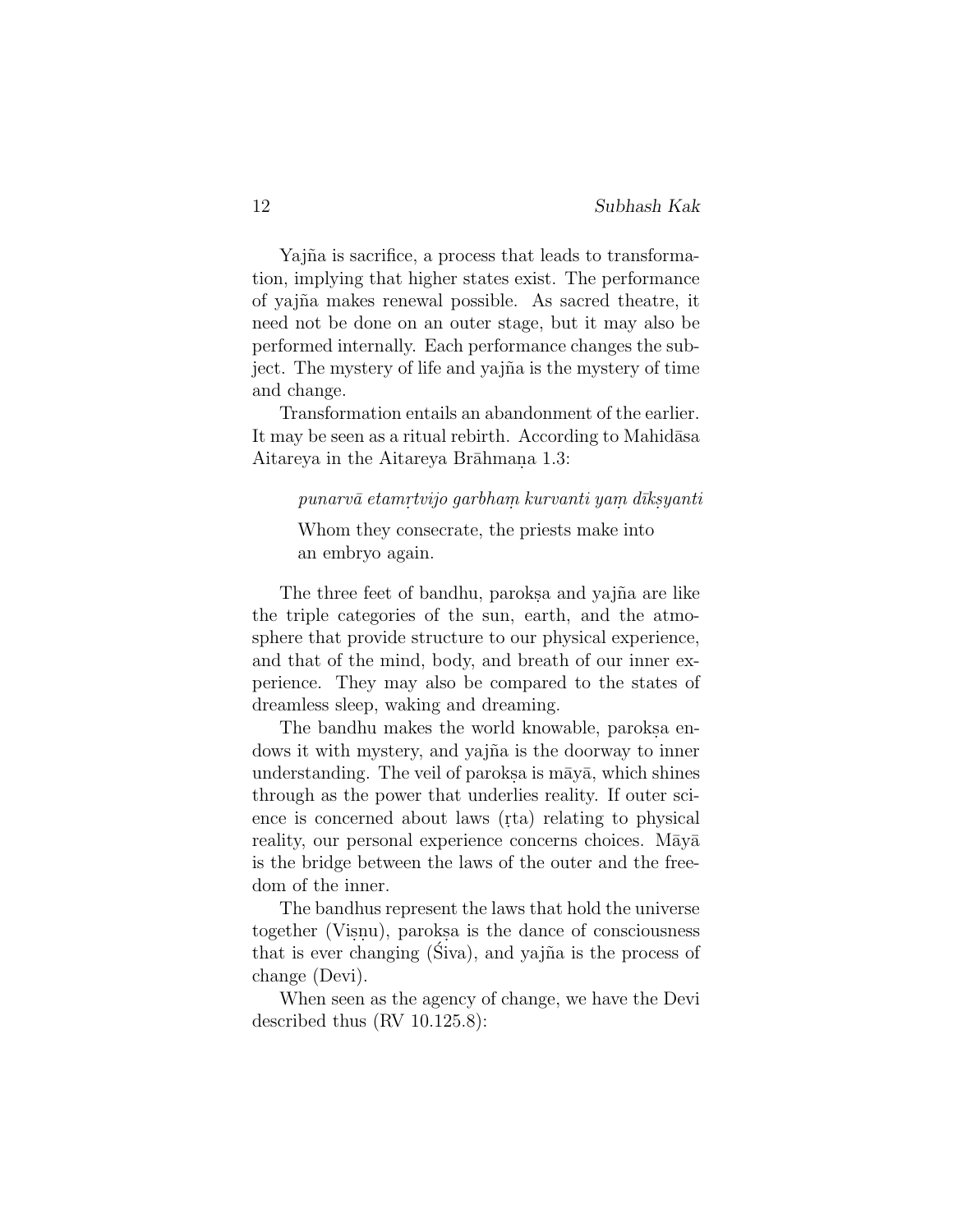$aham$  eva vāta iva pra vāmy ārabhamānā bhu $van\bar{a}ni\ visv\bar{a}$  $para\ via\ para\ en\bar{a}\ prthivyait\bar{a}vat\bar{\imath}\ mahin\bar{a}\ sam$  $b$ abh $\bar{u}$ va

Creating all these worlds, I move like air. My greatness is such that I am greater than the heavens and the earth.

The fourth foot of vijñana is pratyaks a of the direct experience. But it is subjective and it cannot be communicated through language. Nevertheless, without it there can be no intuitive understanding. According to  $RV$  10.71.5, adhenvā carati māyayaisa vācam sustruvām.  $aphal\bar{a}pusp\bar{a}m$ , one who does not know the right meaning is like listening to fruitless, flowerless sound, which is like possessing a fake cow for its non-existent milk.

In a similar manner, Yāska says in Nirukta  $(1.18)$ :

 $sthānurathan bhārahārah. kilābhūd$ adhītya vedam na vijānāti yo'rtham

One who reads the Veda but does not know its meaning is like a draught animal.

Clearly, the idea of knowing the Veda is not merely to read it, but to understand its meaning in one's heart. This is paradoxical, since one cannot understand the text unless one has already had the experience of its deepest intuitions. The text of the Veda cannot in itself be used for instruction.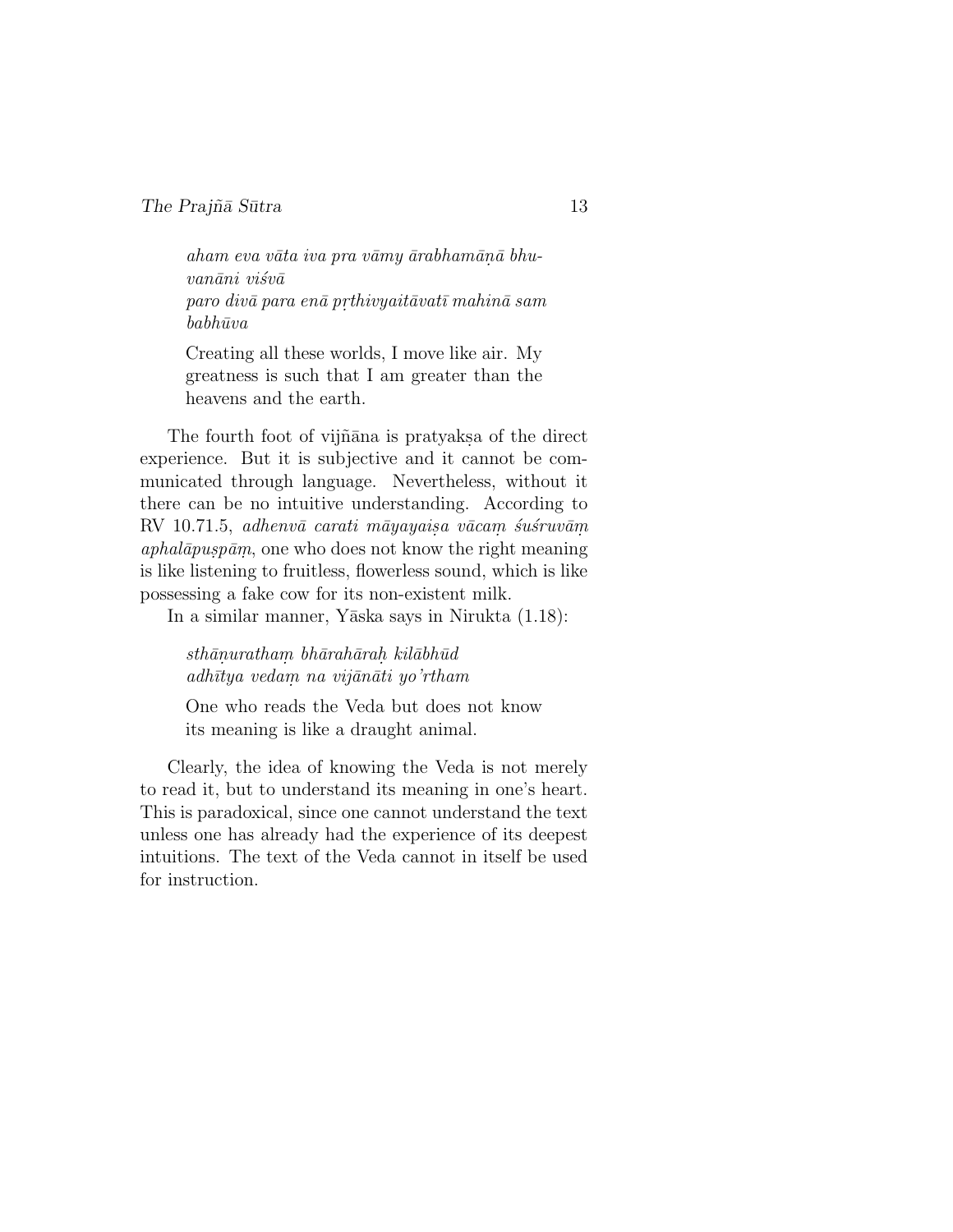$deva-bhūta-jivātmāno'ntarena. bandhuh$ Bandhus exist between the devas, the bhutas, and the jīvātman.

There are many levels of connections, some of which are direct whereas others are more subtle. The most direct are the ones described by physical or temporal proximity; the more subtle ones are connected through long chains of contact and by non-material forces.

The bandhus existing between the physiological and physical (astronomical) processes are the basis of biological cycles. There are other similar connections between the cognitive centers of the mind (devas) and the lights in the sky, pointing to cycles in psychological processes.

Bandhus exist across space, scale, and time. They cause patterns to be repeated in large and small structures and at different times. Bandhus might appear like silken bonds, but they tie stronger than iron chains.

The small leads to the intermediate, and together they lead to the large. Their properties are mutually related.

The recursion across space and time means that there is no unique reference and spirit (as the perceiving self) exists across forms. The body is like the wife to the spirit. The two must cohabit to create new forms, but the pleasures of the two rarely coincide.

The Purus asukta tells us that the mind runs by the cycle of the moon whereas the sight works by the cycle of the sun. The science of biological rhythms bears this out. Experiments on volunteers who lived in caves showed that they tended to wake 50 minutes later every day, in agreement with the moon cycle of about 24 hours and 50 minutes.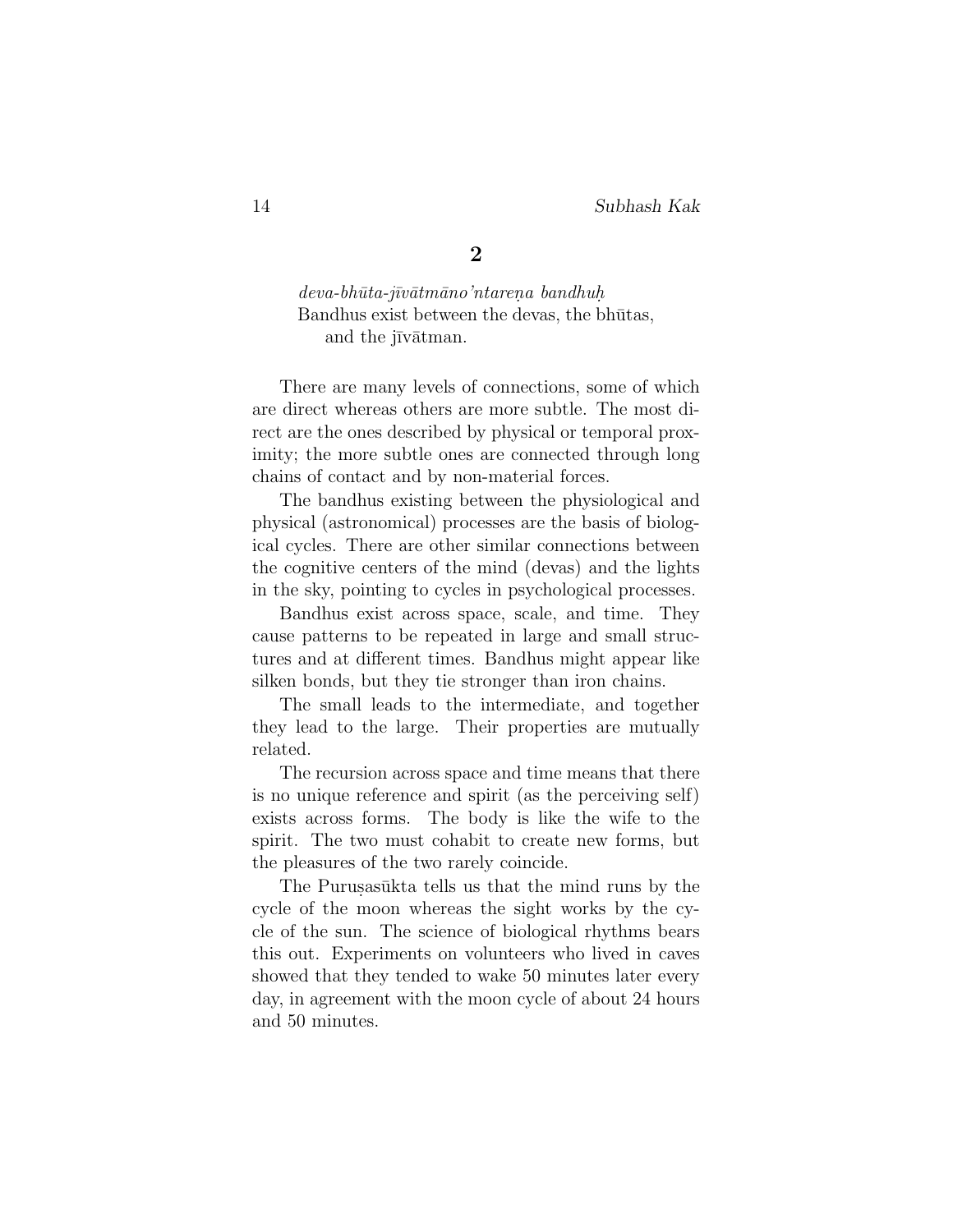#### $The Prai\tilde{n}\bar{a} S\bar{u}$ tra  $15$

There exist different kinds of clocks in the cells of the body. Harmonizing of physiological and psychological processes leads to a recognition of inner states. When one lets go, it is easier to be oneself.

Our usual sense of symmetry comes from the horizontal symmetry of the face; but there exist other symmetries, including one across scale.

The physical universe has recursive structures. These show up in similar patterns across scale and time, a consequence of the bandhus. Cyclicity is universal.

The world is a connected whole. Consisting of diverse forms of life, nature is a web. The knots of beings hold the net of life together. The strength of the net depends on the integrity of all the knots.

To make sense of the inner world, one path is to explore the complex web of bandhus of the outer world. Inference (anumāna) may be used in new ways.

The senses have bandhus amongst them as well. Full awareness is essential to transcend them.

The traces left by change flow out like ripples on water, and the ripples bounce back.

According to Patantiali,

 $\emph{drasstrdrisyayoh samyogo heya hetuh}$ 

The conjunction of the knower and the knowable is the cause of pain. (Yoga Sutra  $2.17$ )

The bandhus have the capacity to liberate as also to cause sorrow. In addition, there exist "false" bandhus projected by the mind: *viparyayo mithyajñānam atad*  $r\bar{u}pa\ pratistham$ , false cognition is the knowing of the unreal, not possessing its own form (Yoga Sūtra  $1.8$ ).

When false bandhus are accepted, the effect is confusion. Instead of pursuing a path which will further understanding, it becomes the path of diminishment. Under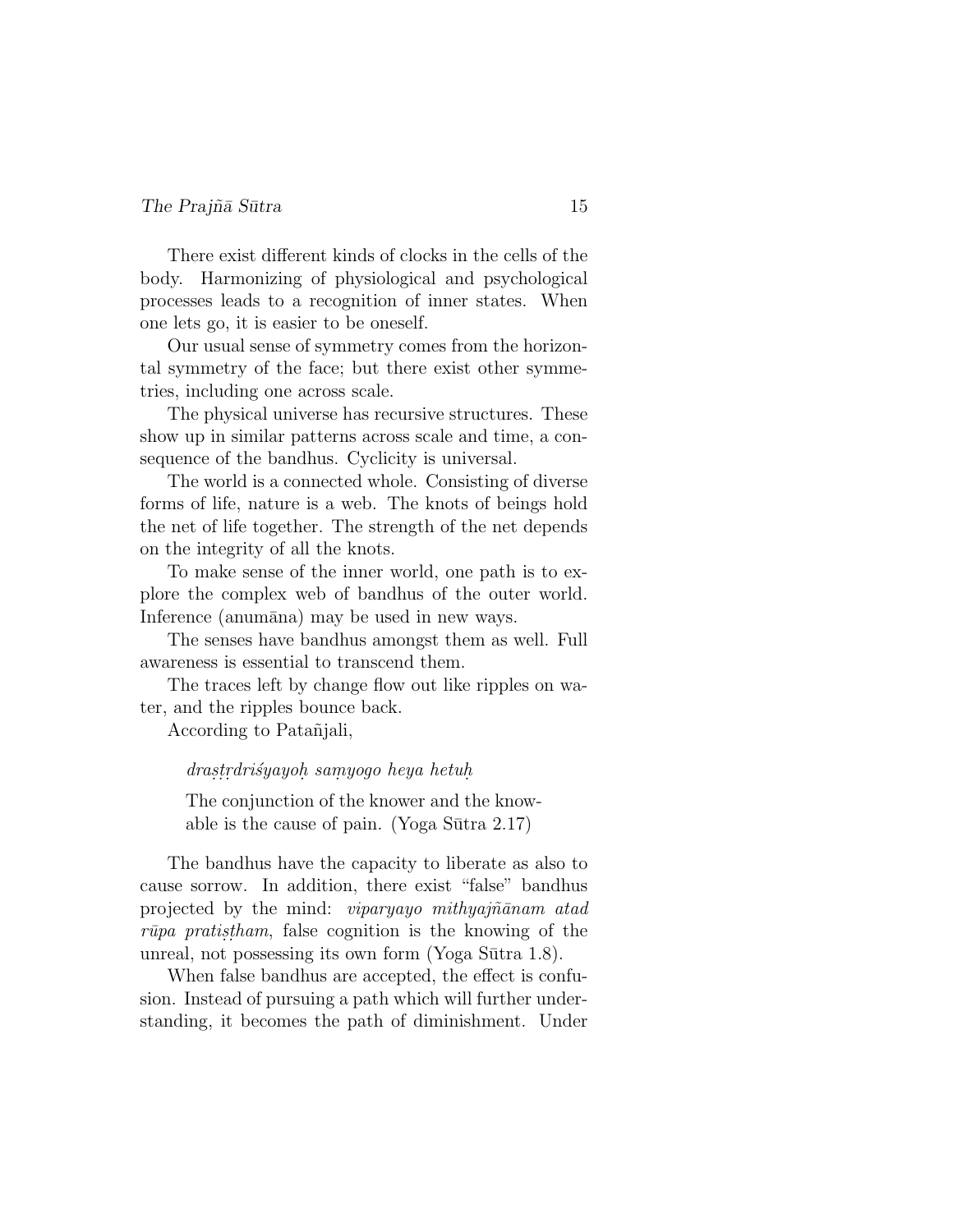the influence of false "magical" ideas, one is prepared to suspend one's own judgment for the assertions of another. One may even accept that universal laws are ushered in by this prophet or the other.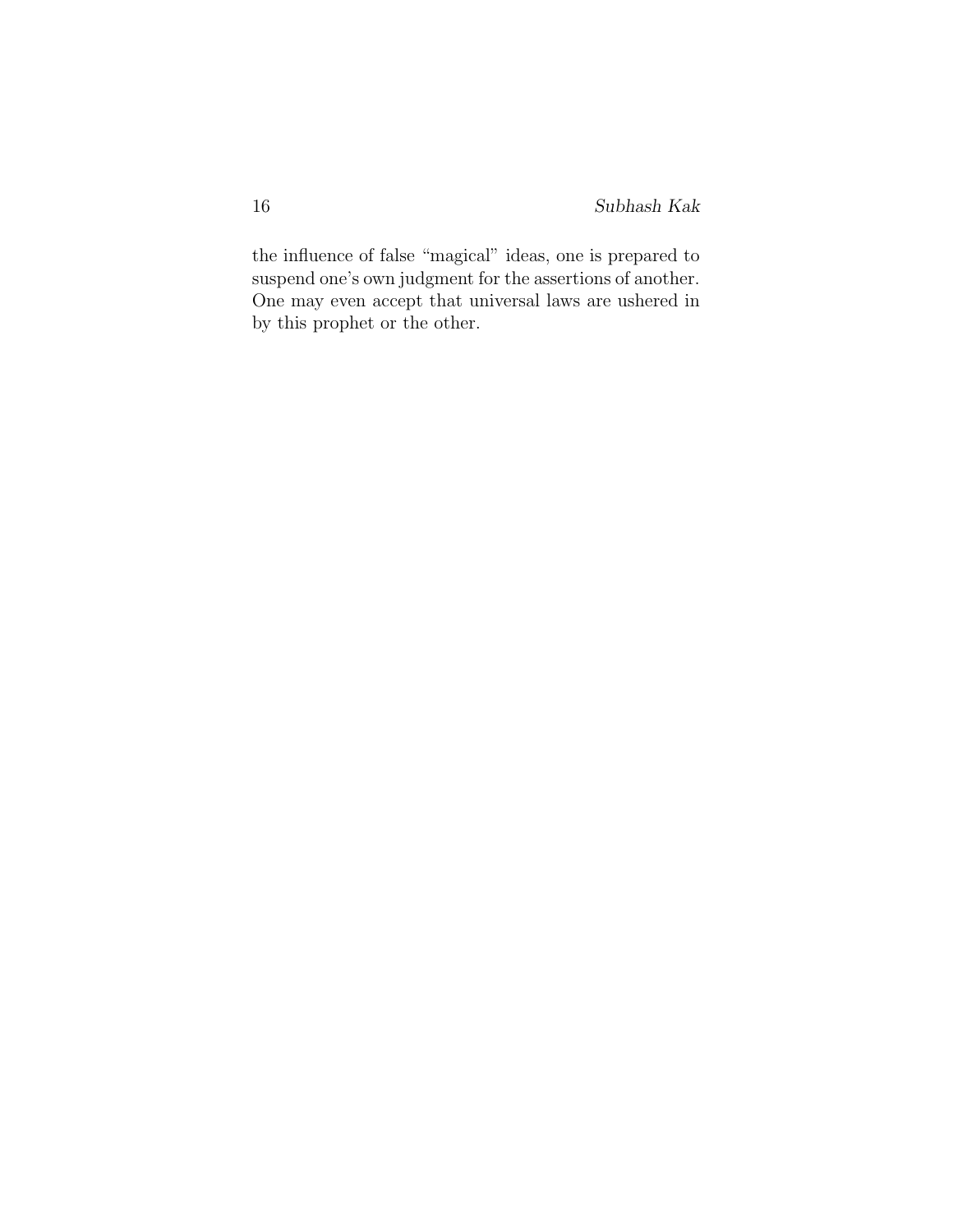manasi pratibimbitam brahmāndam The universe is mirrored in the mind.

The mirroring of the universe in the mind is the ultimate assertion of the bond between the inner and the outer. This forms the basis of the assertion that the universe is "knowable." This mirroring is not merely the representations created by the mind of the outer world, it offers a more fundamental connection between the subjective and the objective worlds. The mirroring is the key to the mystery of knowledge and awareness.

The universe must include both the material world as well as the collection of all minds. But it cannot be described only at one moment and then seen as evolving from one form to another. If it did, then the mind would be only a sequence of snapshots. As Mundaka Upanis. 1.2.12 informs us:

### parīksya lokān karmacitān brāhmano  $\emph{nirvedamāyānnāstyakrta}$ h. kr $tena$

Having examined worldly experiences and works, the wise Learn that the uncreated (limitless) cannot be produced by action.

The limitless universe is the Brahman, defined in Taittirīya Upanis. $3.1.1$  thus:

> $yato\ v\bar{a}\ im\bar{a}ni\ bh\bar{u}\bar{t}\bar{a}ni\ j\bar{a}yante$  $yena\ j\bar{a}t\bar{a}ni\ j\bar{i}vanti$  $y$ at prayantyabhisam $v$ isanti tadvijijn $\tilde{a}$ sasva tad brahmeti

From which all these elements emerge By which, those born, are sustained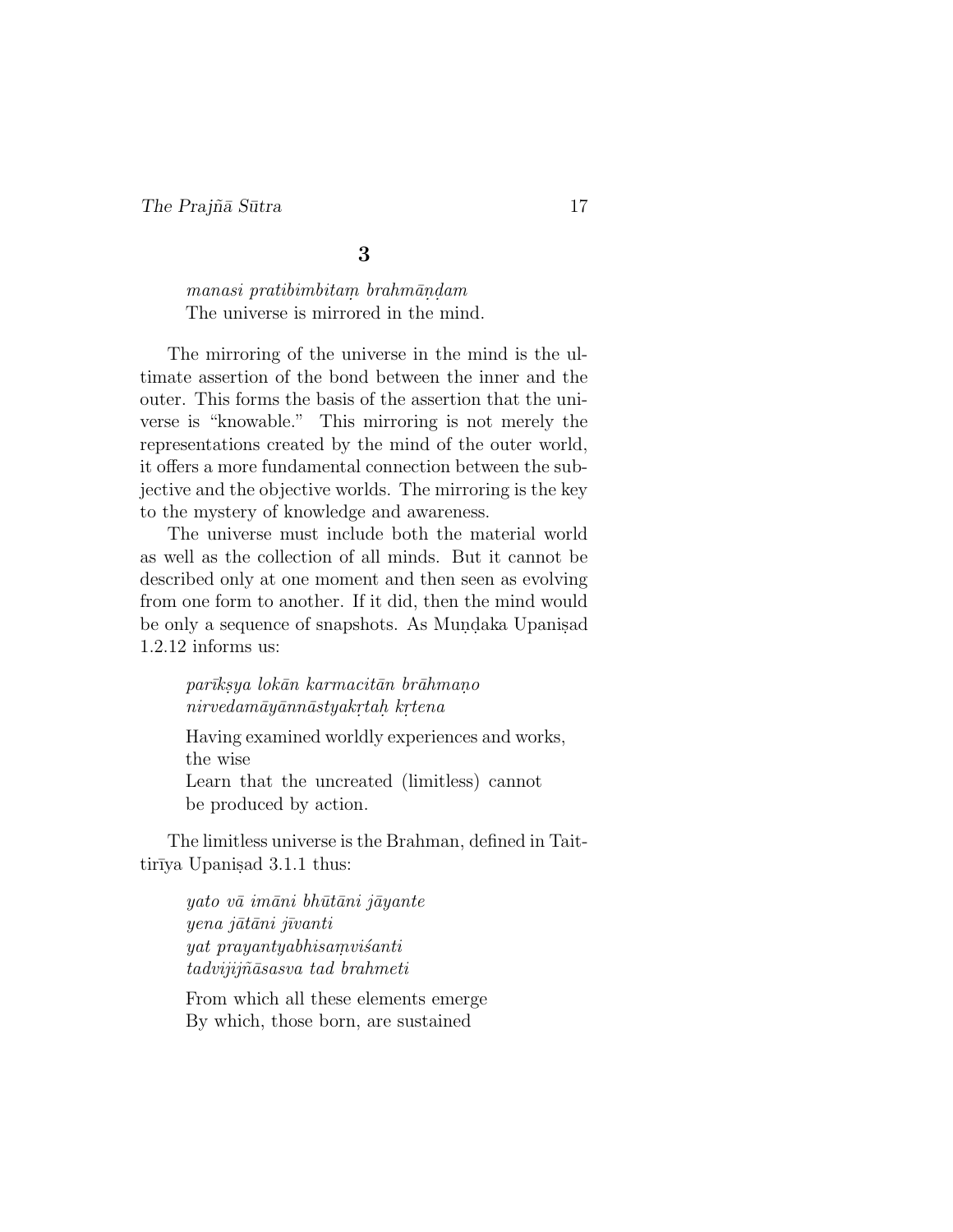Unto which they enter at their end Understand that to be Brahman.

If we can make sense of the universe, then *ayam*  $\bar{a}tm\bar{a}$  $\mathit{brahma}$ , the Atman is Brahman. This mirroring makes it possible to obtain knowledge by looking within. This knowledge emerges from a convergence of the outer and inner. Awareness of consciousness deepens understanding of both psychology and physics.

The mirroring of the universe implies that within each individual lie elements of all oppositions such as male and female, possessor and sacrificer, the hero and the knave, the deva and the asura.

Since the oppositions complete each other, the outer of one form has the opposite of it immmediately within, in sequence. Thus the male typically has a outgoing sense of self, a receptive field of emotion, an outgoing mind, a receptive field of intuition, and an outgoing field of bliss; for the female, the sequence is reversed.

The mirroring further means that a division of knowledge into analytic (obtained by logic) and synthetic (obtained by experiment on matter) is not correct, because each of these depends on the other.

But the mirroring does not mean that the world is transparent, due to the curtain of paroks. This curtain provides a structure on a reality in which the only constant is change.

This mirroring is the reason behind the need for individual integrity. An ethical basis that embraces all creation provides a unity to the reflection. Without such a basis one is atomized into many mimic selves.

Mind appears to have a surface which conceals a complex body. The angularities created by the surface have their own underside. What appears to be missing is what the mind craves.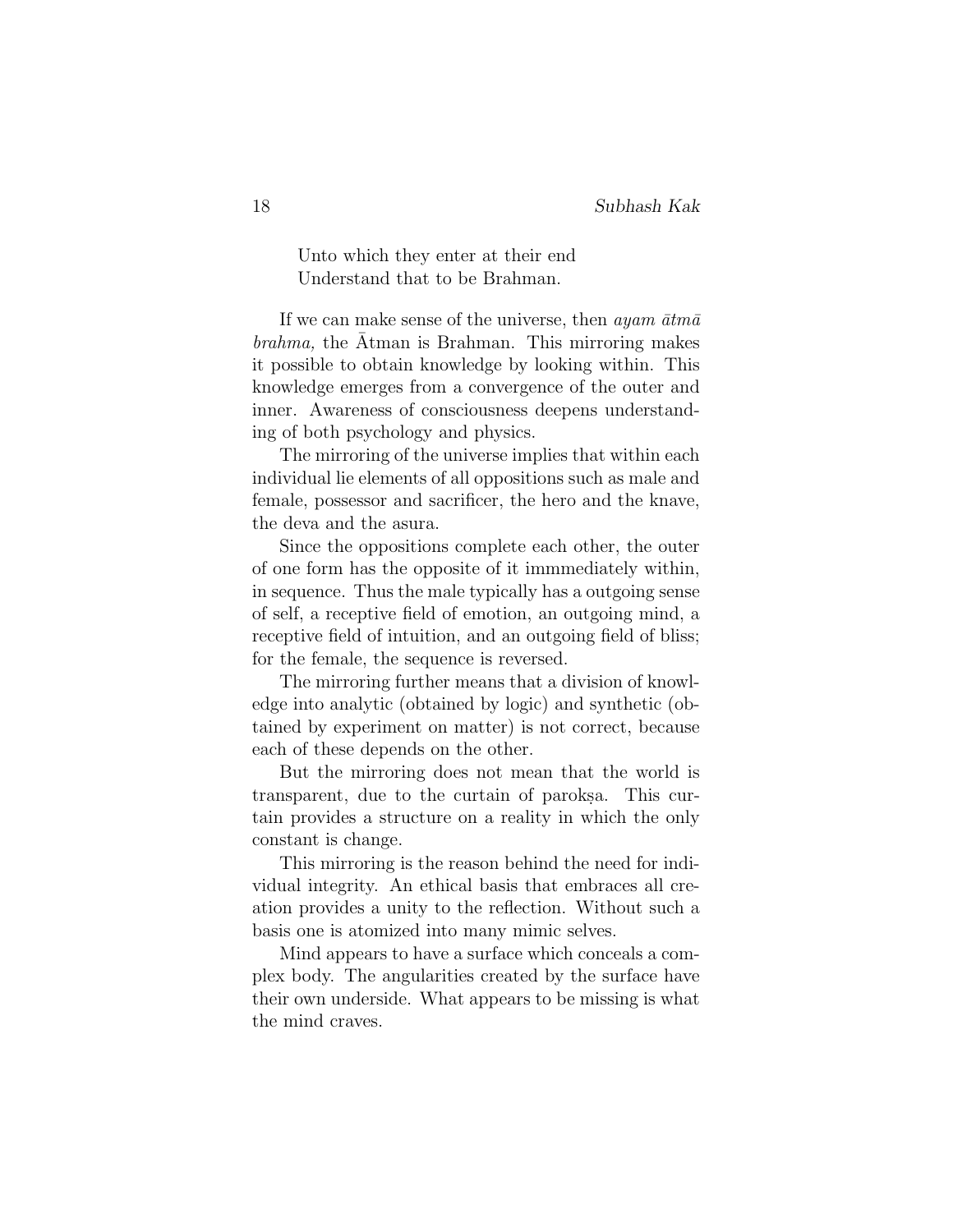#### $The Prai\tilde{n}\bar{a} S\bar{u}$ tra  $19$

Mind is a fire that burns, it is not a vessel of information. The fire consumes and transforms and presents the things around it in different lights.

Perfect accuracy of thought is unattainable. Our mental dance has much freedom in it. To the less intelligent the world appears quite sensible in its appearance; to the most aware also it is sensible. It is those in the middle who are most perplexed.

There are two ways of exploration: the outer to inner, and the inner to outer. In practice, one needs to use one as a reference to proceed to the other. Therefore, movement in outer and inner goes hand in hand.

The mind is in constant dialogue, reflecting on the outer in its past and the extrapolated future. The dialogue can be a recounting of images or feelings, or it can be their verbal representation. The verbal dialogue begins with words used in simple association of feelings and images but, later, upon deeper reflection, it raises the question of the "meaning" of words.

For example, what does "I" mean? Does it mean my body (which is subject to continuing change from age, disease, injury and so on) or my psychological self (which is also changing since the mind can be more "aware" sometimes than at others)? It is surely not the body alone because when the mind is extinguished the body dies as well. Neither is it the self alone, as a machine with a "mind" (should that ever come to pass) will not quite be an individual in the same sense as us humans. Likewise, what is love? Is it a feeling to own, dominate, teach, share, sacrifice? Or is it many things based on context? What is ownership? Learning? Knowledge?

Reflection on each of these leads to the understanding that no term can be defined in an absolute sense. Each meaning is the projection of an unstated narrative, defined in terms of a scene, a succession of images.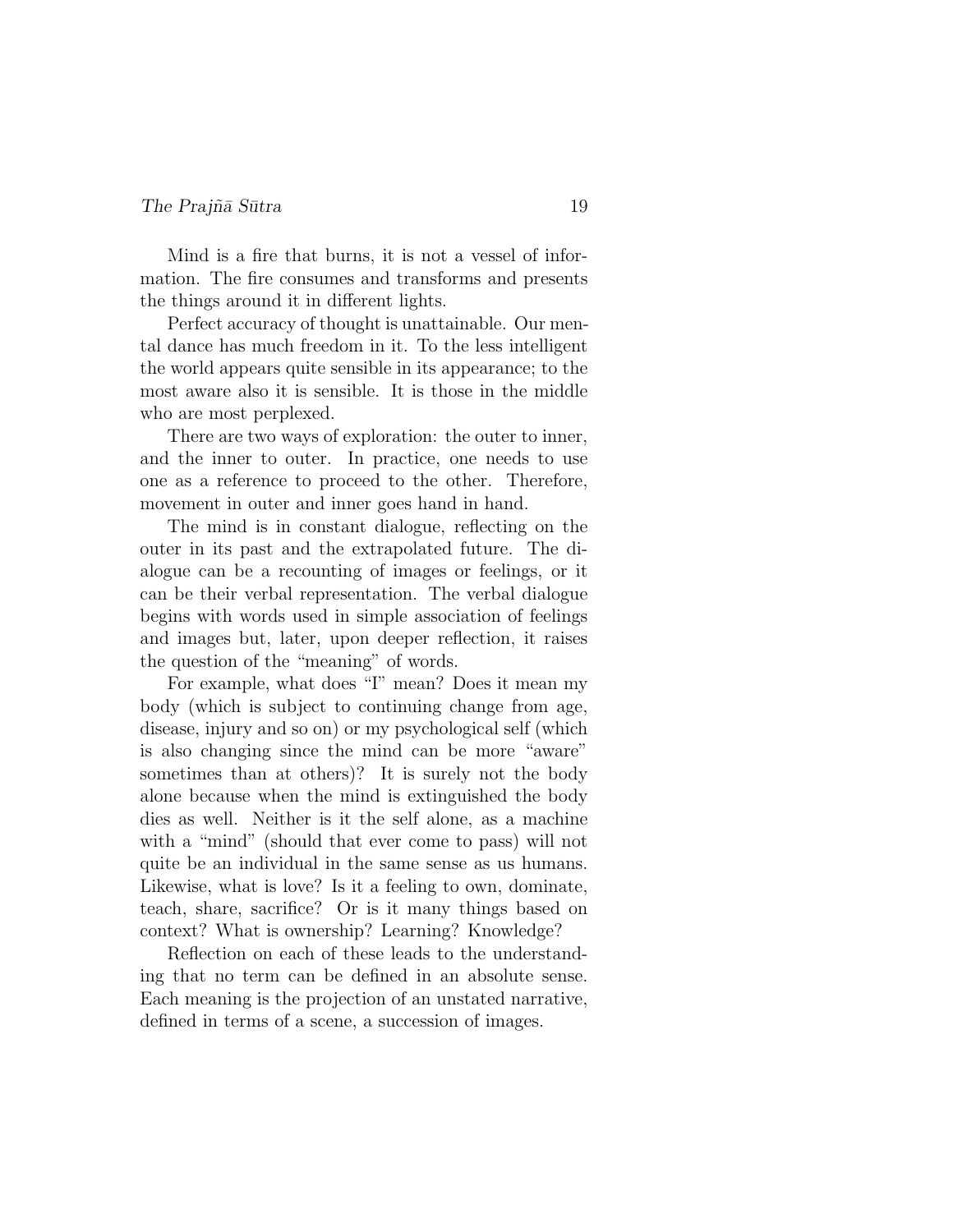We realize that word meanings are not primary, being secondary to image narrative. This squares with the view that language comes later than sight (outer, inner, and both). Sight, in itself, comes after feeling of comfort or distress superimposed on a binding with the image of the universe.

When the mind grasps the universe, the senses retreat. In this state, one hears and sees with the mind and not with the ear and the eye.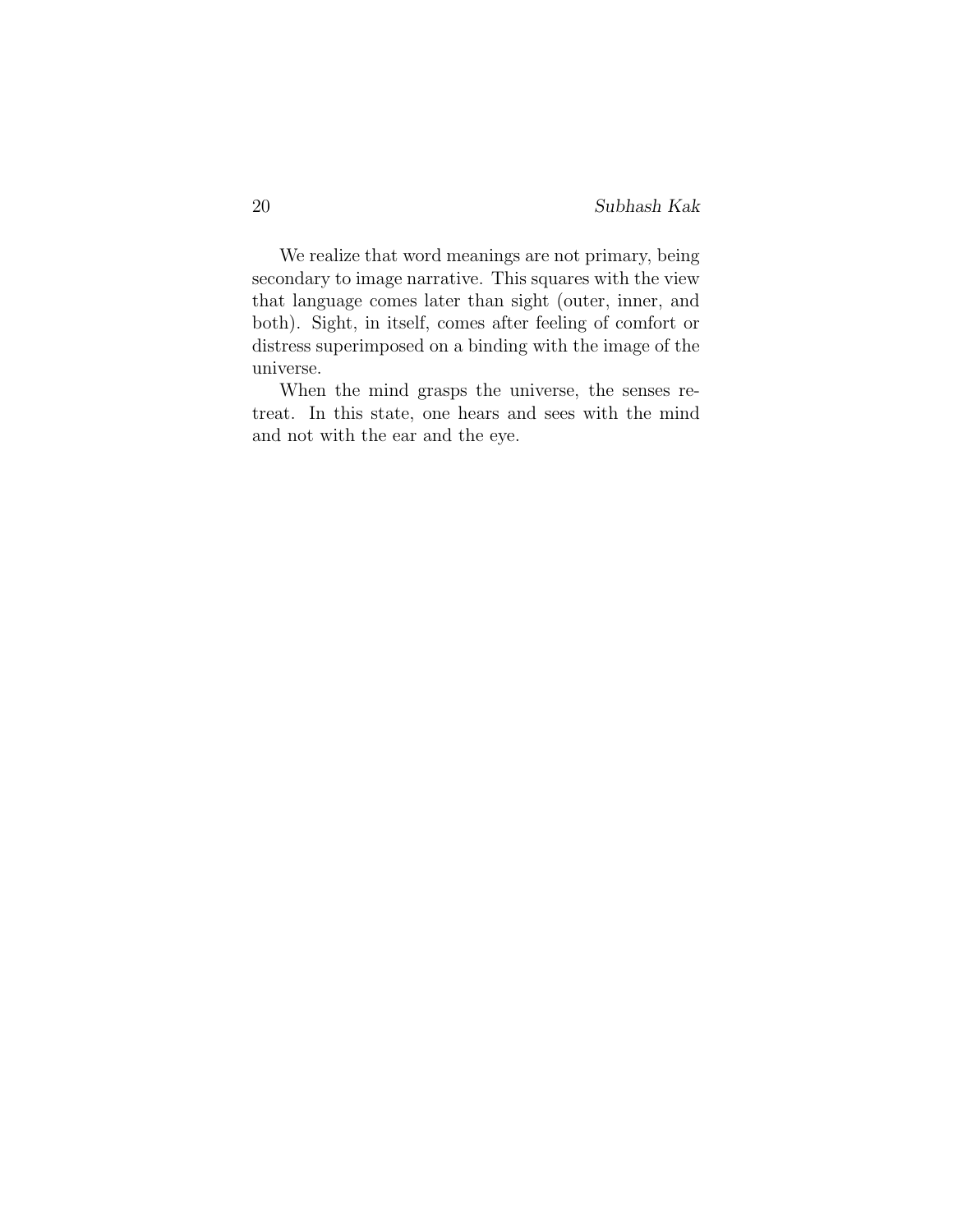$cid\bar{a}k\bar{a}s$ asya tad $\bar{u}y$ au s $\bar{u}ry$ a-candrau The inner sky has its own sun and moon.

The mirrored universe of the mind has a structure that parallels the outer universe. This paralleling is more than an inner representation of the outer; the inner world is dynamic with its own sun and moon, the primary and reflected lights of the mind.

The physical body also has aspects that correspond to the sun and the moon: there are physical processes that run by the two times. Also, the inner self is like the sun and the subjective self which associates itself with personal experience is like the moon. The personal self obtains its illumination from the inner self.

The inner moon is forever apart from the sun. Their images only appear to be together, as in an eclipse. Our inner life has a duality associated with it that comes through in our inner dialogue.

The body moves with the moon; the order is that of the sun. This basic dichotomy fashions not only our inner life, but also social organization.

The primary and the reflected lights provide a shading for the continuing dialogue within. They help to shift the focus from one to the other.

For the individual, the two hemispheres of the brain are the ground for the continuing dialogue. But within the brain are other binaries that partake of this dialogue at other levels.

Just as explorations of the outer are helped by using the light of the outer sun and the moon, the exploration of the inner are facilitated by the recognition of the two inner lights.

To know the outer, one must first explore the inner world. These two worlds cannot be kept apart. But to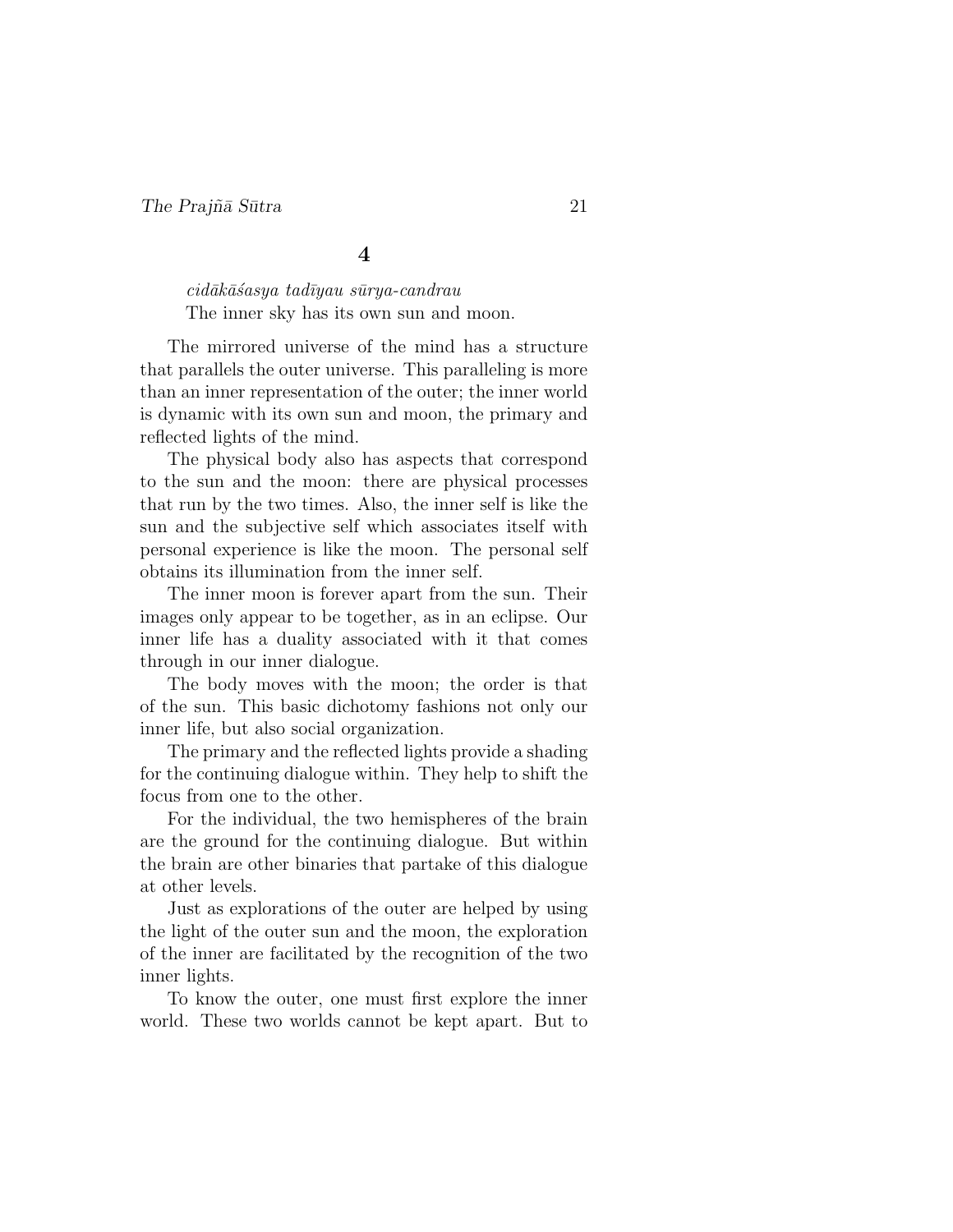know the inner, it is essential to become familiar with the outer.

The process of exploration changes the inner and helps one find a proper measure of one's self. One is able to discover the structures within.

To know the outer, one must use all the inner senses: including those that become available through the process of sādhanā.

The mind's response begins before the conscious mind adopts it as its own. This is the beginning of rationality and order. The conscious may censor and deny, but it will recognize the truth when shown.

The outer is created by the inner. Reality is a projection of the perceiving self. The Self joins the outer and the inner as in Kena Upanisad 1.2:

> ´srotrasya ´srotram. manaso mano yad  $v\bar a co$  ha v $\bar a c a m$  sa u pr $\bar a n a s y a$  pr $\bar a n a h$  $caksusa'scaksuh$

It is the ear of the ear, the mind of the mind The speech of speech, the life of the vital air It is the eye of the eye.

The mystery of the mirroring is thus inherent in the mystery of the power of the sense organs. They are mere instruments and without the conscious self behind them they cannot function. But consciousness does not simply transcend the mind; it pervades everything.

The inner sky is a projection of the transcendental self, unconstrained by space and time. As in Katha Upanisad 2.5.15:

> na tatra sūryo bhāti na candra tārakam nem¯a vidyuto bh¯anti kuto'yam agnih.  $tameva$  bh $\bar{a}ntamanubh\bar{a}ti$  sarvam  $tasya bhāsā sarvamidam. vibhāti$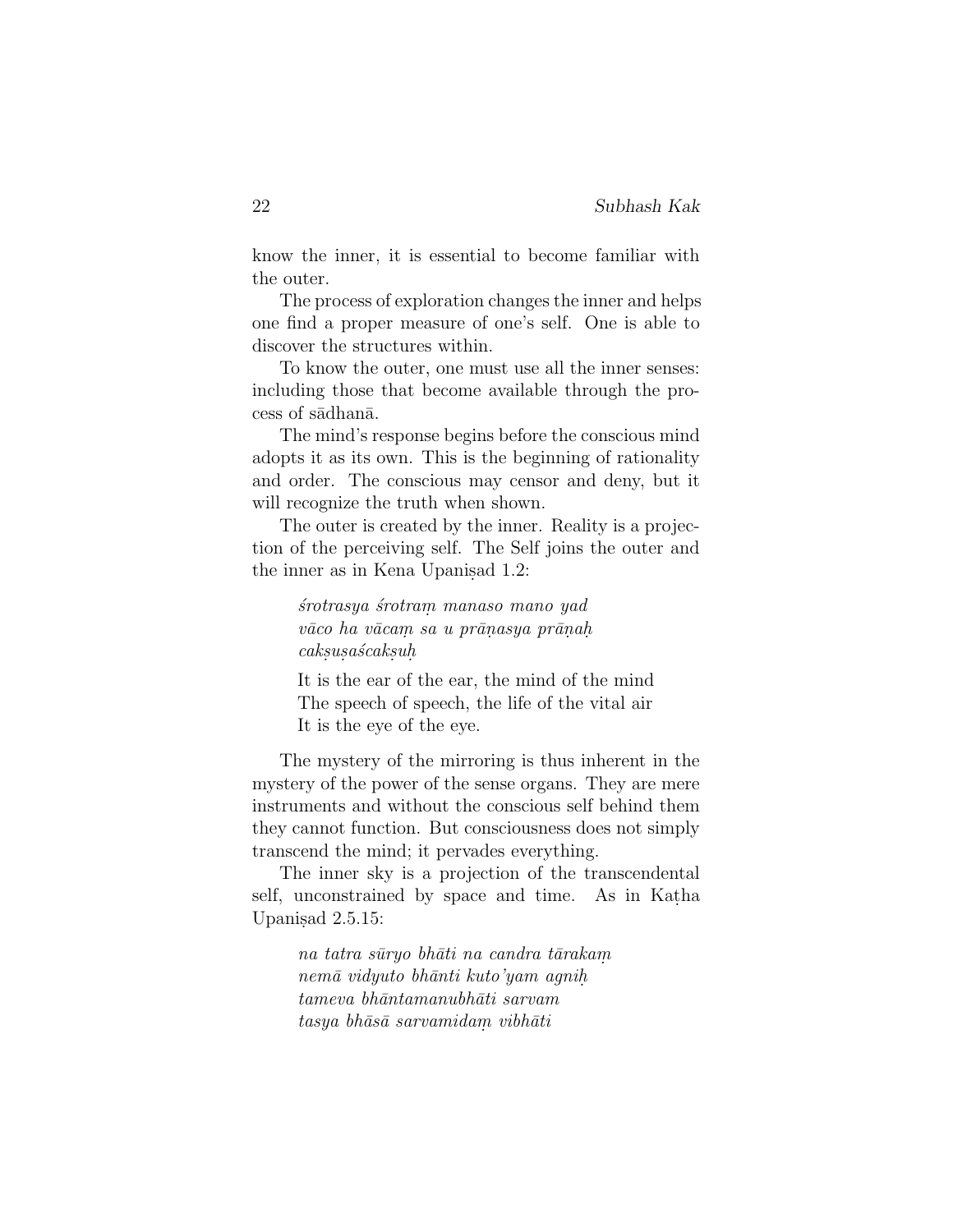There the sun shines not, nor moon and stars Nor lightening, much less fire You alone shine and everything shines after you By your light all this is lighted.

The sun and the moon of the inner sky cannot be seen directly; we can only see *with* them. Kena Upanisad  $1.3$ says:

> na tatra caksur gacchati na vāg gacchati na manah. na vidmo na vijānīmo yathaitad anuśisyāt

 $anyad$  eva tad-vidit $\bar{a}d$  adhi

The eye does not reach there, nor speech, nor mind. Nor do we know (its nature). Therefore we don't know how to teach it. It is other than the known and distinct from

the unknown.

Seeing the inner world from "outside" is made possible by the illumination of Brahman.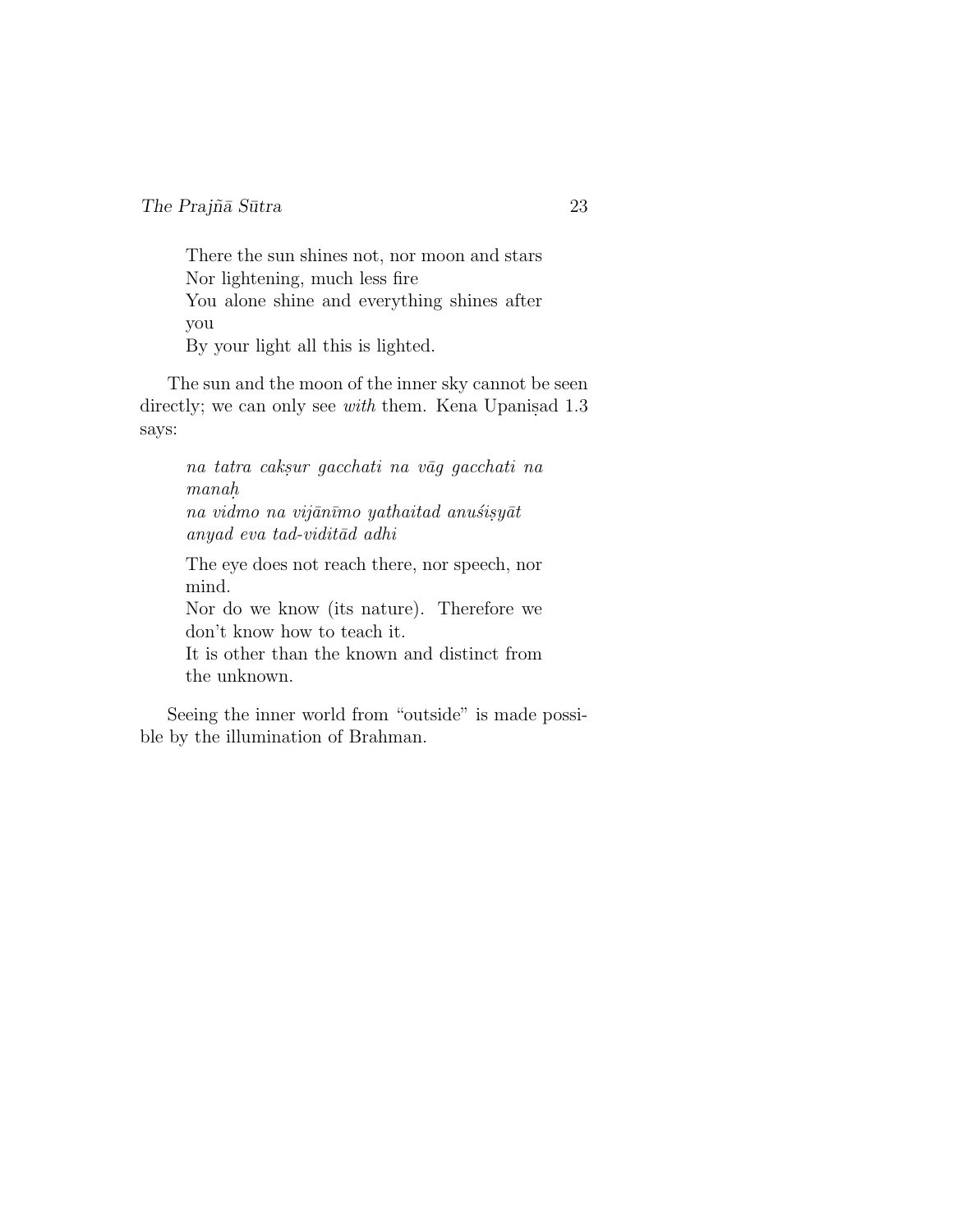$s\bar{u}rya\text{-}c and r\bar{a}v\text{-}a s\bar{t}ot tara\text{-}s'ata\text{-}ams'\bar{a}tmaka u$ One hundred and eight units characterize the sun and the moon.

There are patterns in the outer world. The material has an atomic base, therefore number is basic in the formation of the world. From numbers emerge patterns and symmetries that are the basis of beauty.

The sun and the moon are about 108 times their respective diameters away from the earth. Furthermore, the sun diameter is about 108 times the earth diameter. The actual distances are:

Equatorial diameter of the earth: 7,926 miles

Mean diameter of the moon: 2,160 miles

Mean distance between earth and moon: 238,857 miles

Mean diameter of the sun: 864,000 miles

Mean distance between earth and sun: 92.9 million miles

Since the relative distance in relation to the diameter is the same for the sun and the moon, they look about the same size from the earth.

This unique measure is reflected in our inner sky and, therefore, inner states cannot be spanned instantaneously. Due to the vastness of the inner sky, we need time to transition from one state to the other. It is to make steady the exploration of the inner that certain mantras are repeated 108 times.

Since the outer sun is mirrored into the inner sun, the location of the inner light will be at a point of focus characterized by the inverse of the number 108. Thus the self appears small, hidden in the cave of the soul, even though it is immense.

The nature of our understanding is a function of the size and nature of our outer and inner worlds. Nature is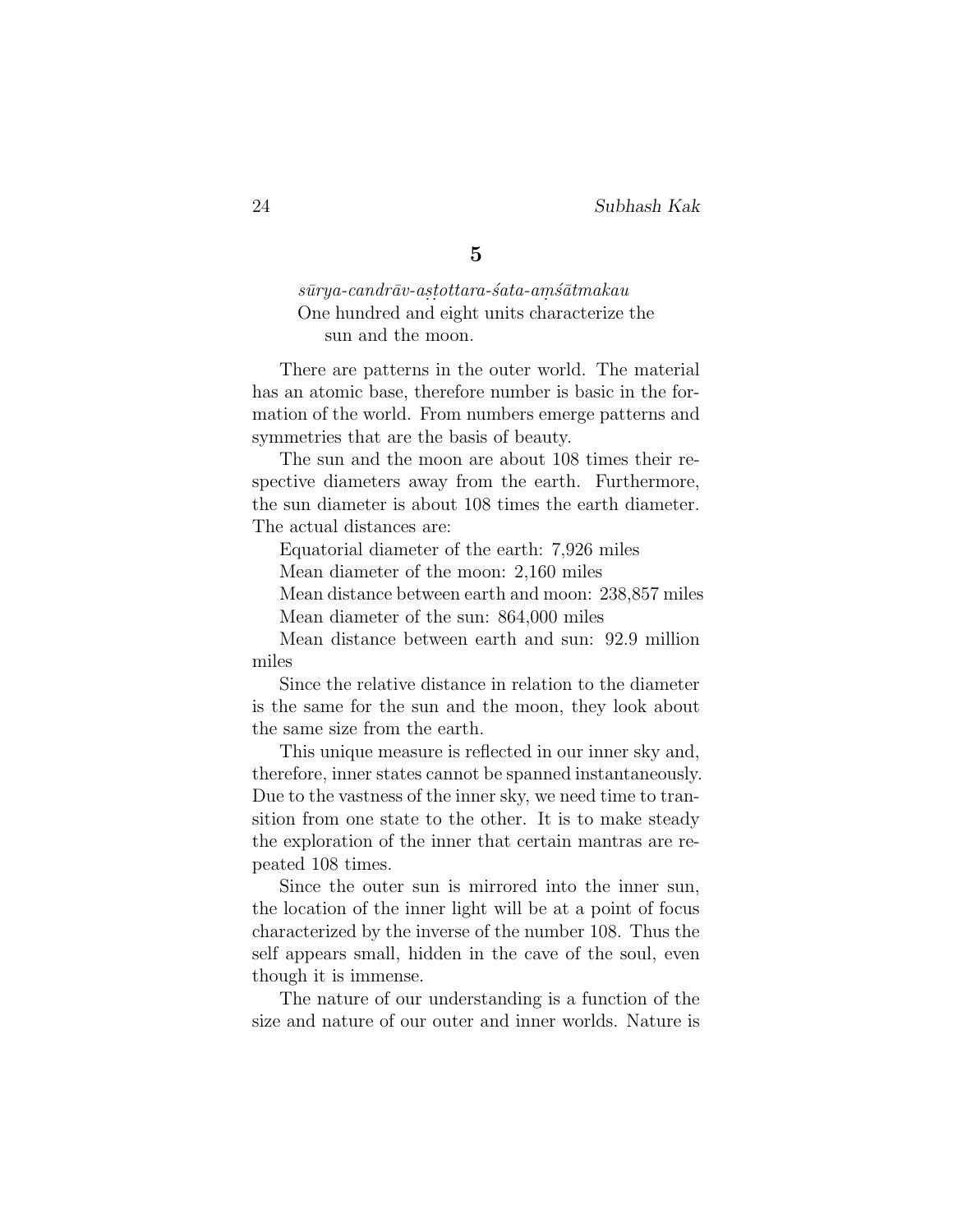perfect not only in its biological machinery but also in the size that makes it possible for us to conceive of and comprehend it.

The structure of the perceiving self reflects measures of the outer world. This is what makes the Vedas more than a psychology.

Laws have a numerical basis also because of mind's tendency to classify, leading to numerical categories. Mind's seriality and the atomicity of matter are complementary properties.

Numbers make it possible to distinguish man and beast, noise and rhythm, movement and dance. Numbers help us find the boundaries within of different regions. This unveils inner structure, showing that much of the inner is an extension of the outer.

The measure of the universe is beauty and its experience is an unveiling that is like a discovery of self.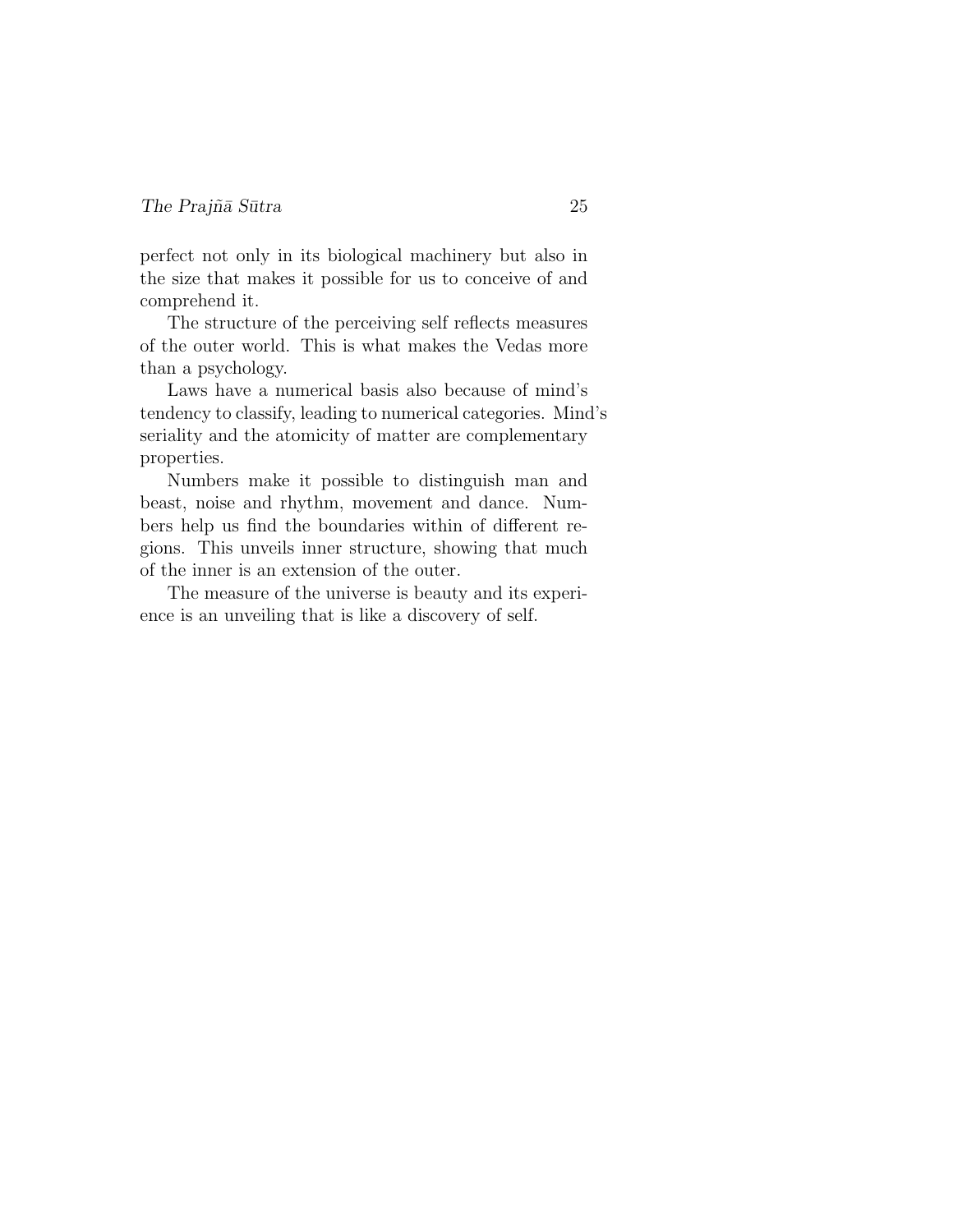$s\bar{a}m\bar{a}ny$ a- $\bar{a}d$ h $\bar{a}rit$ a $m$  $\ j\tilde{n}\bar{a}nam$ Knowledge is based on the universal.

Knowledge is universal, independent of the subjective self. Hence the statement,  $prajnānam$  brahma, intelligence is Brahman.

Since knowledge can only be defined with respect to intelligence, this sets up a circular relationship between the self and the material world. The universality of knowledge come with a paradox at its basis.

Knowledge springs from the heart and wisdom is in its unfolding. When it comes to emotion, it is easy to see how we are connected. It is to feel the universal, to go from the particular experience of oneself to that of everyman, that one likes to hear and read stories. No wonder that bliss – the feeling of oneness with the world – is considered higher than intuition and that it is considered the doorway to deeper knowledge.

Nature appears to be blind, driven by the exertions of the many individual selves in their own cycles of growth and decay. The large patterns of change become apparent only in retrospect.

Our behaviour is mostly reflexive driven by our nature. We have access to our intelligence only at samadhi, or moment of peak experience. At samadhi, our physical boundaries dissolve and we melt into a larger presence which expands and we seem to fill all we behold.

The basis of the universe is in knowledge. Information is the most valuable resource for discovery of patterns across time. By virtue of its large changes, it makes clear that the belief in a material ground is not quite true.

The natural or cosmic laws (rta) are the ground on which the physical world rests.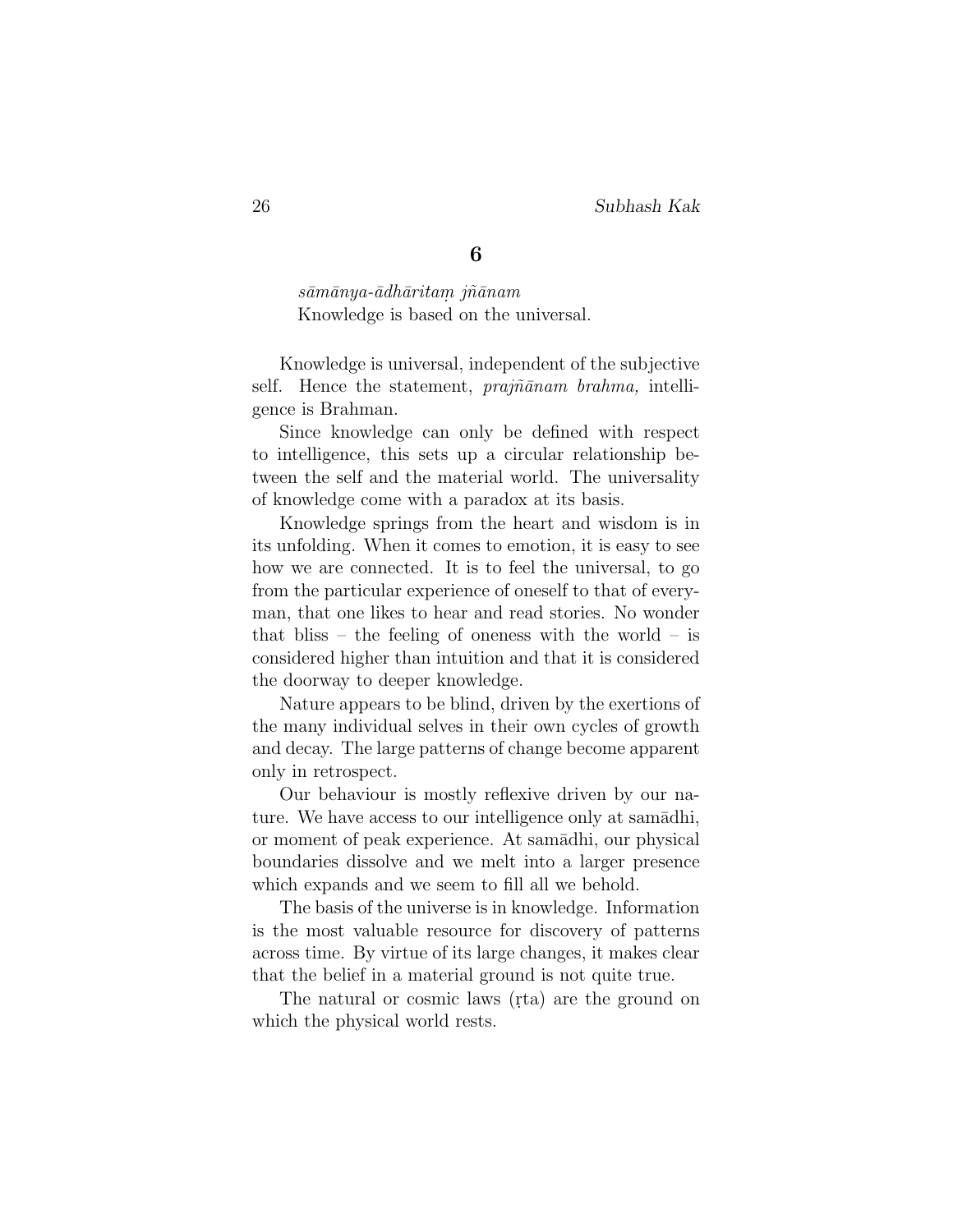Laws come first. The material world emerges later. But laws have no meaning without reference to the material world.

The state in which the universal is recognized is  $\bar{I}$ 'svara. According to Patañjali:

> $k$ le $\acute{s}a$  karma vipāka ā $\acute{s}a$ yai $h$  aparāmr $\acute{s}$ ta $h$  puru $\acute{s}a$  $vi\acute{s}esa\ \bar{i}\acute{s}varah$

 $\bar{I}$  svara is the unique self untouched by the vehicles of affliction, action and fruition. (Yoga  $Sūtra 1.24)$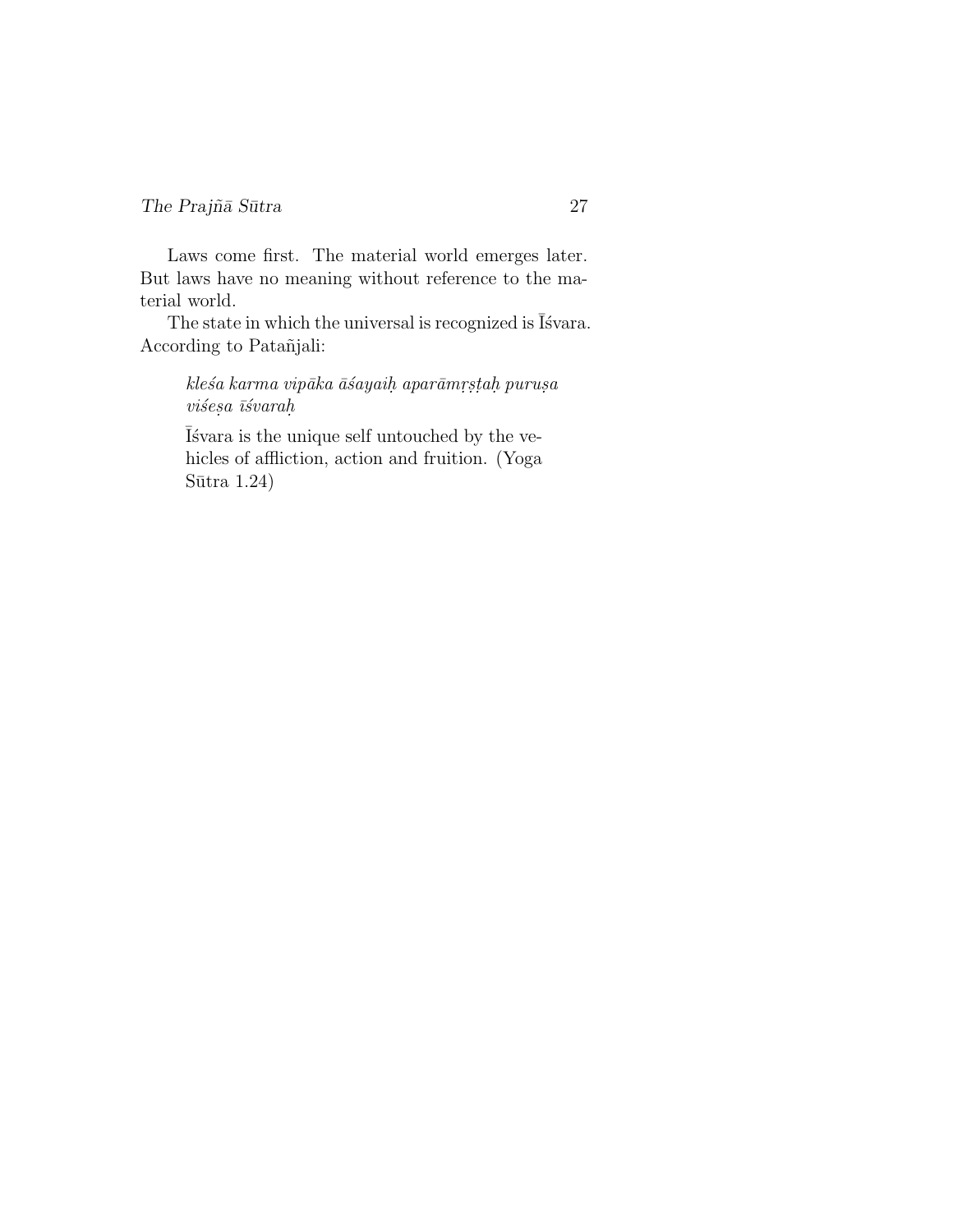´sabdah. bandhah. Word associations lead to paradox.

Word associations (bindings) lead to paradox because each is true only within the locus of specific time and space. Each perspective shapes the world in its own unique way. When perspectives are compared there are aspects where they don't match.

Words describe the associations of the past, whereas each truly new experience must have something in it that was never described before. Therefore, words are insufficient. Words merely catalogue perceived objects from the point of view of the subject and they cannot describe the subject.

Words bring forth images that bind the individual to the experience, creating an anchor to the past. These words help point to the ultimate basis of experience. Often our only connection with the world is by words from the past.

The past belongs as much to our imagination as do the dreams of the future. The past is fashioned by recounting, and the future is created by imagination.

We are bound to the past by the uniqueness of its shape, created by our interpretive lens; we cannot clearly see the unfolding events of the present. The past must be acknowledged so that one has the words to create a new future.

To command the past is to direct the evolution of the present. The word is bound in multiple ways. According to RV 10.114.8:

> $sahasradh\bar{a}$  pancadas $\bar{a}$ nyukth $\bar{a}$  $y\bar{a}vad\ dy\bar{a}v\bar{a}p$ rthiv $\bar{\imath}\ t\bar{a}vad$ it tat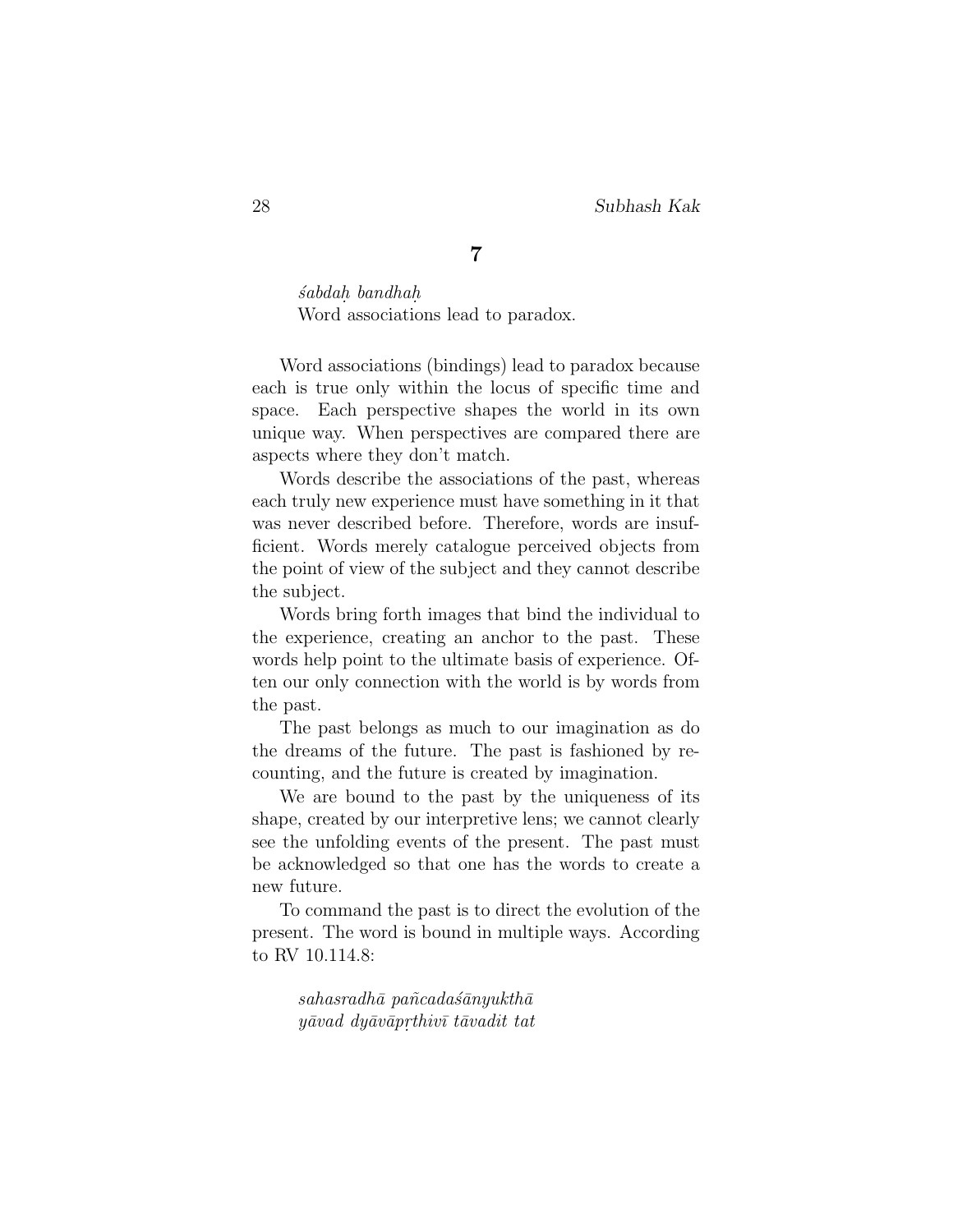$sahasradh\bar{a}$  mahim $\bar{a}$ nah. sahasram.  $y\bar{a}vadbrahma\;vis\;thitam\;t\bar{a}vat\bar{v}\;v\bar{a}k$ 

Fifteen thousand uktha mantras are ranged as the heavens and earth. Our worship is of a thousand kind, and like it our speech is also boundless.

The image underlying the word is a construct of the mind fashioned out of the objects of the physical world and the abstractions of the inner space of the mind. The image constructed can either lead to apprehension of the universal or become a fetish.

To be bound by names and words for all time is to accept a lesser existence. But this presents a dilemma: can we use words to escape other words?

Names are fundamental to recognition. They imprison; they also provide comfort. Ultimately, names dissolve; they must be transcended.

Mind associates strings of images (scripts) with its activity. These scripts have their grammar, and just like language they create narrative.

Scripts are fashioned by samskāras, which are rituals that engage senses and inscribe the mind.

Dreams are scripts strung together as wishes or fears or anticipation of events.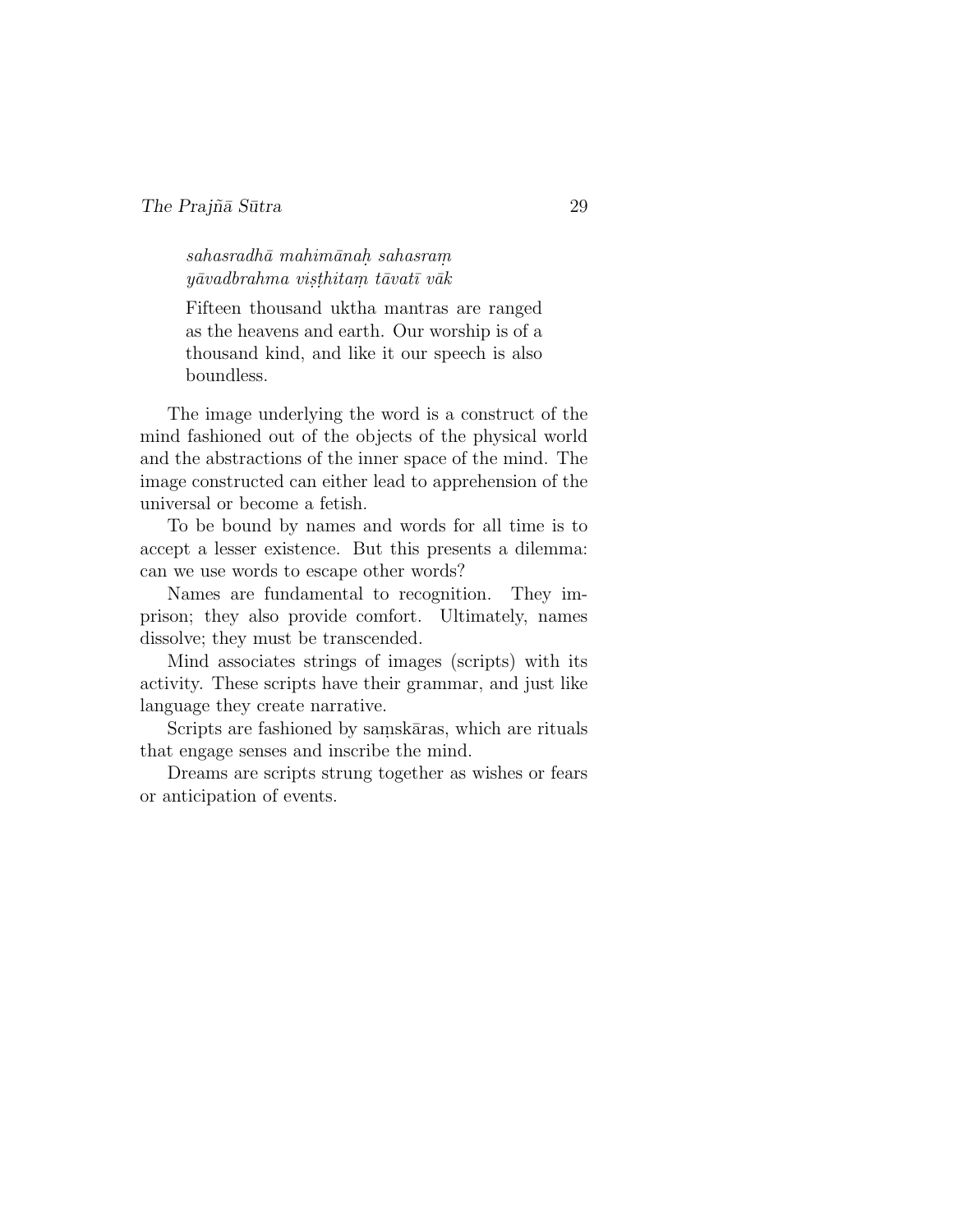$bh\bar{a}s\bar{a}$  apar $\bar{a}$ Linguistic knowledge is of limited kind.

Language is concerned with the finite or at most countably infinite (the apara) projections of reality, which remains greater than the sum of all such projections. In actuality, the projections are finite in ordinary experience.

The process of discretization reduces reality into the world of ordinary associations.

Language can become a vehicle to describe change and transform images. Although limited, it can show the way across different projections. Words lend form to experience.

The flow of experience can occur in countless ways, and each narrative describes one of the infinite stories that exist.

The basis of language is avidya. Says Patanjali:

anitya asuci duhkha anātmasu  $nityašucisukhā dtmakhyātihavidyā$ 

Avidya is taking the transient, the impure, the painful, and the non-self to be the eternal, the pure, the joyful, and the self. (Yoga Sutra 2.5)

Avidya is grounded in ego, a consequence of the mistaken identity of the powers of consciousness and the sensory instruments.

As long as a student entertains the thought of his situation, and of his life, he remains in the grip of death and avidya.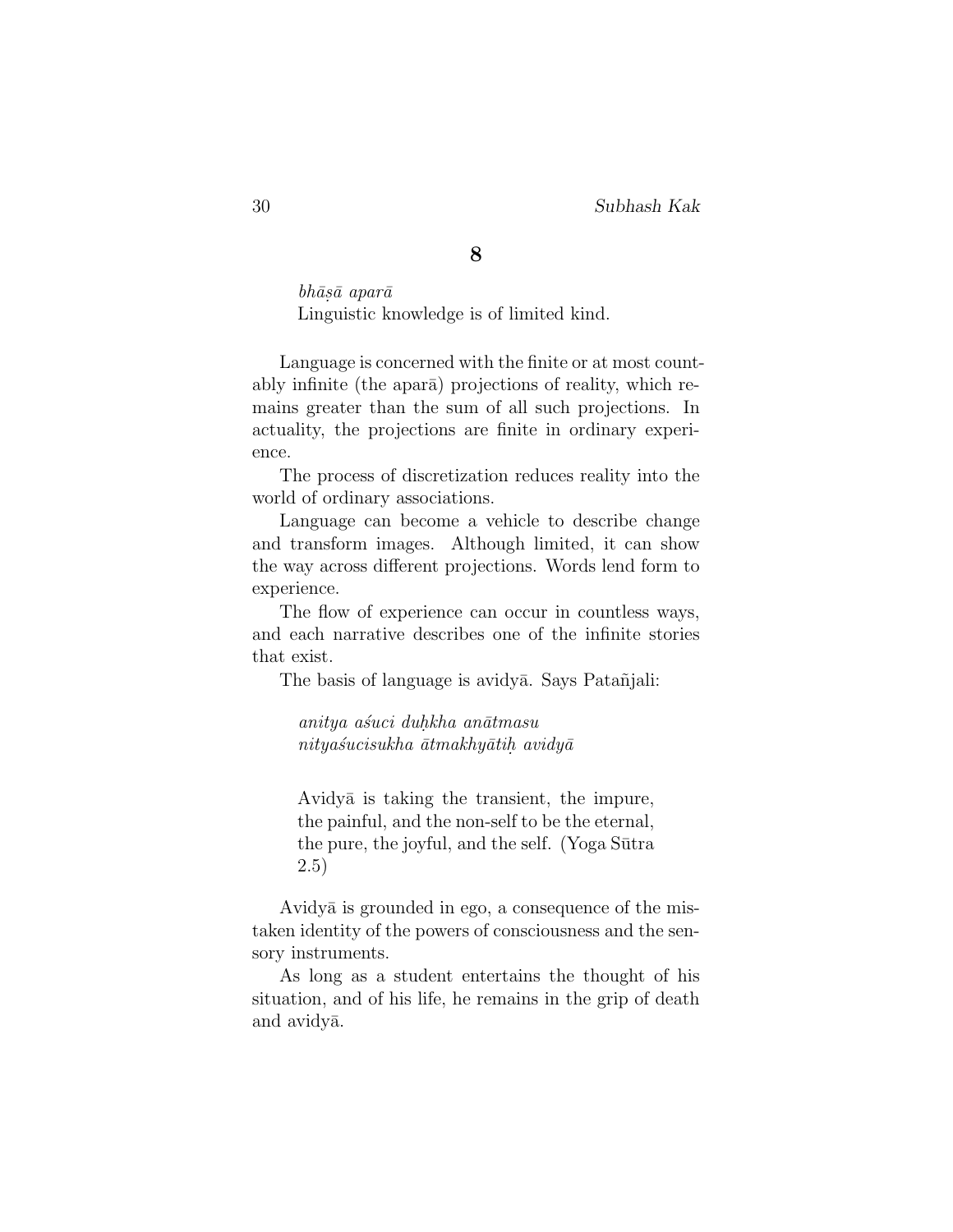To describe is to master. When things are put into narrative they transition from the living and infinite to the dead and finite.

What is expressed by language is secondary. The essential reality is not a symbol, it has no history, it cannot be communicated by words or letters.

Languages are not a creation of logic, but of art, which is why there are so many of them and why they appear to have unique feel.

There are two basic attitudes in art, springing from gender. But since within each one of us exist attitudes, in superior or subordinate mode, related to both genders, a spectrum is formed. Further variety is related to time and emotion.

Art gives intimation of the infinite. Art can shock and awaken, which is its true role. This it does not in itself, but in the meeting of the self with it, by jolting the experiencer out of ordinary state of being.

Behind art rests a paradox, an irrational essence, but its own enlargements and amplifications strive for a consistency at the surface level. As the language enlarges, its expressions may become so rich that its parts may come to be contradictory. The language may then split into daughter languages in seemingly discrete jumps.

Art is endlessly renewing. A poem, a picture, an image or a dance can be conceived in ever new ways. Today's art is tomorrow's cliche.

Art is the collective language of people in society embodying the frustrations of individuals in failing to reach their creative destiny.

Art, like words, throws a covering on reality. While it reveals by its contours, it also hides by its form.

Any current art must be transcended by new art.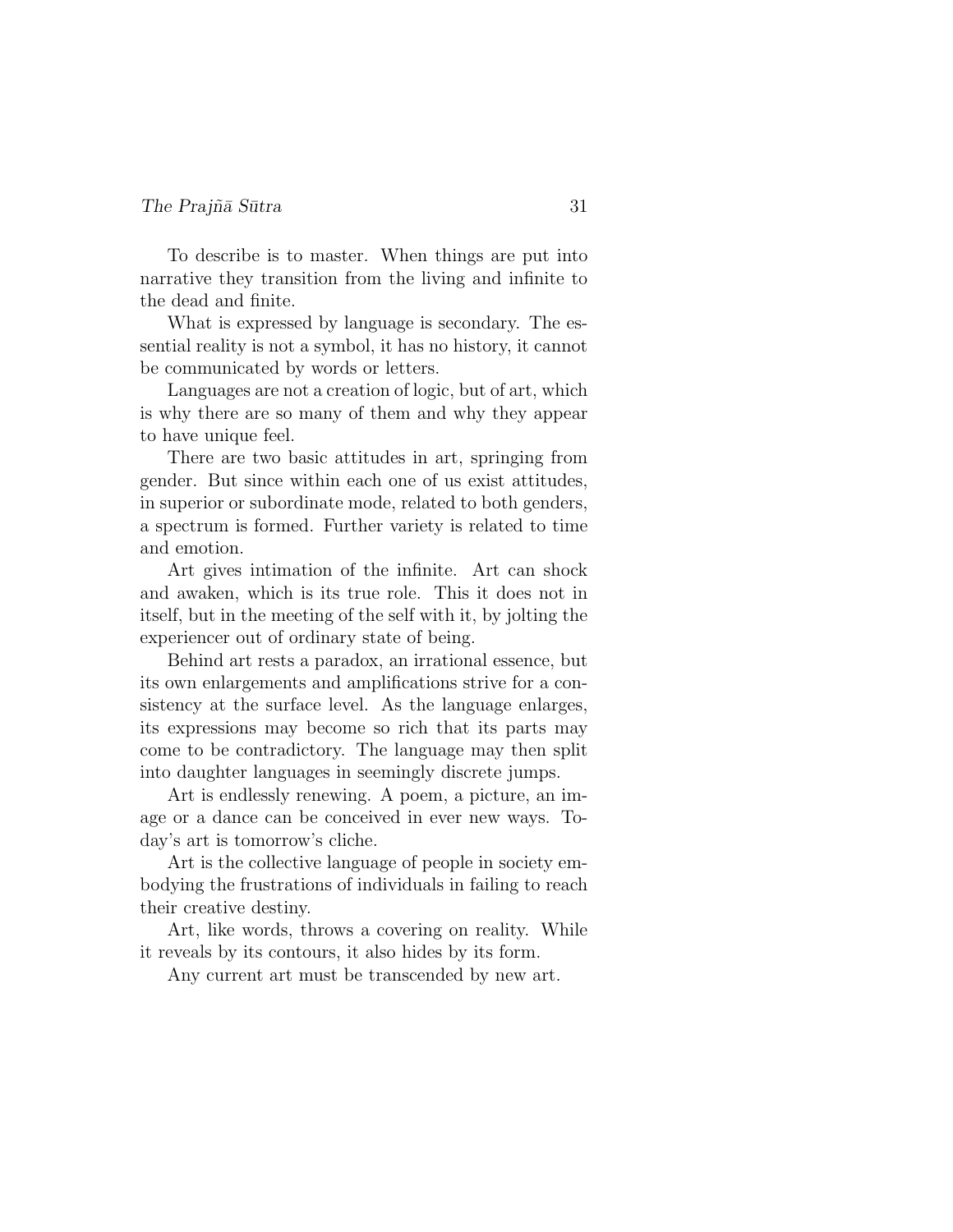$viruddh\bar{a}ni\;iva\;api\;dar\;an\bar{a}ni\;para\;apara-p\bar{u}rak\bar{a}ni$ Darsanas, although seemingly contradictory, are complementary.

Each linguistic view is a window on reality. A darsana is such a view that includes consideration of conscious agents. The darsanas represent complementary knowledge. The contradiction between them arises out of the different assumptions at the basis of their formal logical structures. To meditate on these differences is to learn the limitations of each perspective.

Imagining oneself to be within a cube, there exist six enclosing walls, and each of these walls is a window on reality. Just as a cube has six sides, there are six basic daršanas, which express the three orthogonal views related to traditional rites (Pūrva Mīmāmsā), atomic analysis of words (Ny¯aya), and evolution at the personal and cosmic scale (Sāmkhya) and their complementary positions related to nature of reality (Vedānta), atomic analysis of matter (Vaišesika), and synthesis of spirit and body (Yoga). There arise an infinity of other darsanas, which combine the basic six in a variety of combinations that also account for other subjects and passage of time. A darsana is experienced as an association with a specific view of of reality. The view gets projected on the screen of the mind in terms of an image – visual or abstract. Analyzing the image with the use of language provides more complexity.

Each dars an seizes the heart, appearing as the sole truth to the experiencer because of the limitation of the mind to hold more than one thing at a time. the experiencer lives life to validate this truth. This attachment is the essence of desire and it leads to grief. This is another way that may a works.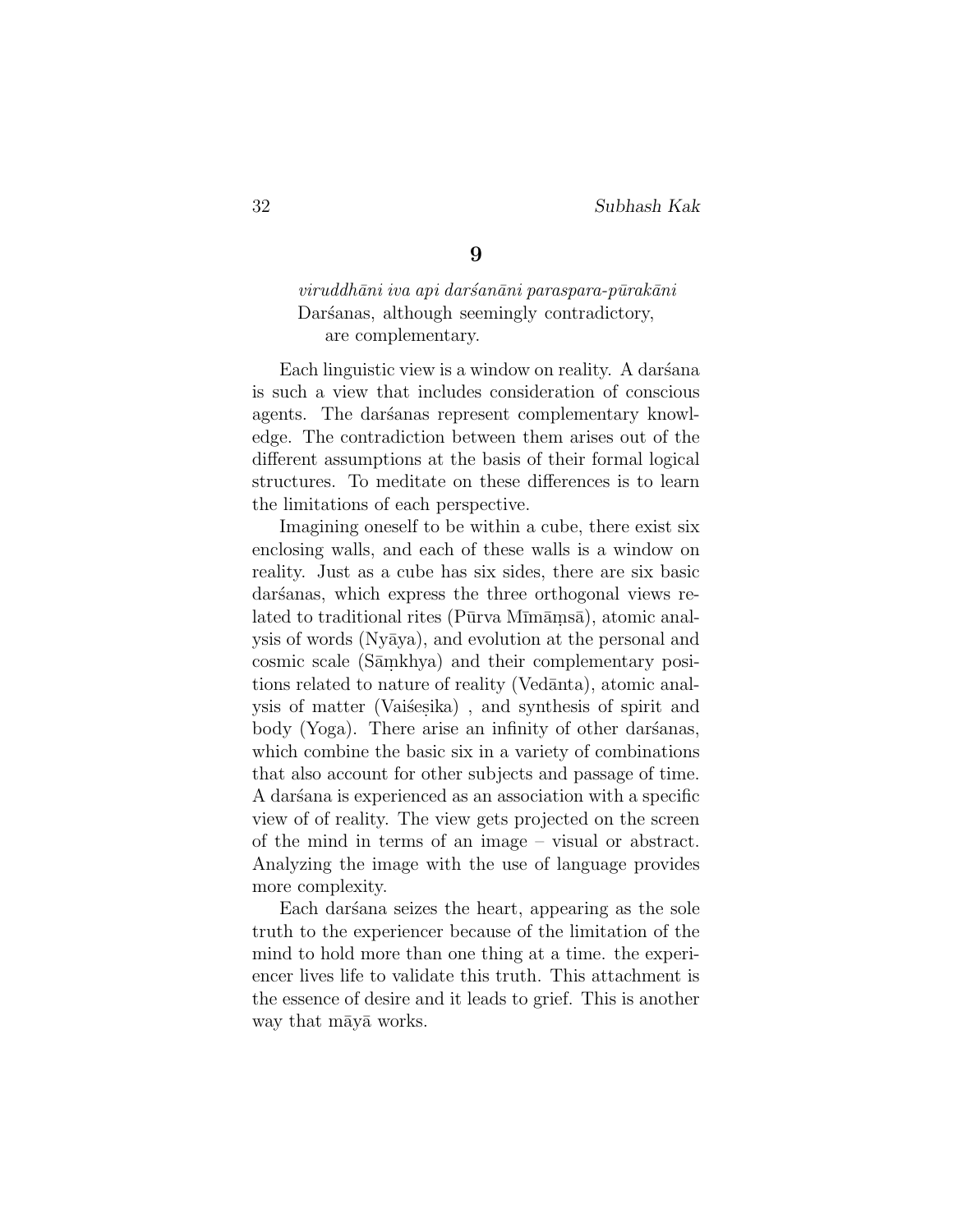### The Prajña Sūtra  $\frac{33}{4}$

In the statement, *paroksa priyā iva hi devāḥ, pratyaksa* dvisah, the devas love what is mysterious (hidden or paradoxical) and detest what is evident, the pratyaks arefers to the linguistic statements or a surface viewing of a process. True understanding recognizes the limitations of any formal ideology.

The pratyaks a of the inner is covered by the paroks. of the outer. There is a recursion in the very definition of inner and outer.

Without experiencing God, one remains a brute. Cruelty arises out of a shrinking of the self so that one remains one's animal self alone.

Growth is the severing of the cords that bind one down to the pas´u. When these cords are severed, one is a master.

Education is the opening up of different ways of seeing. Just as songbirds must hear songs in a critical window of development, humans must be exposed to different ways of seeing at the right time in their childhood.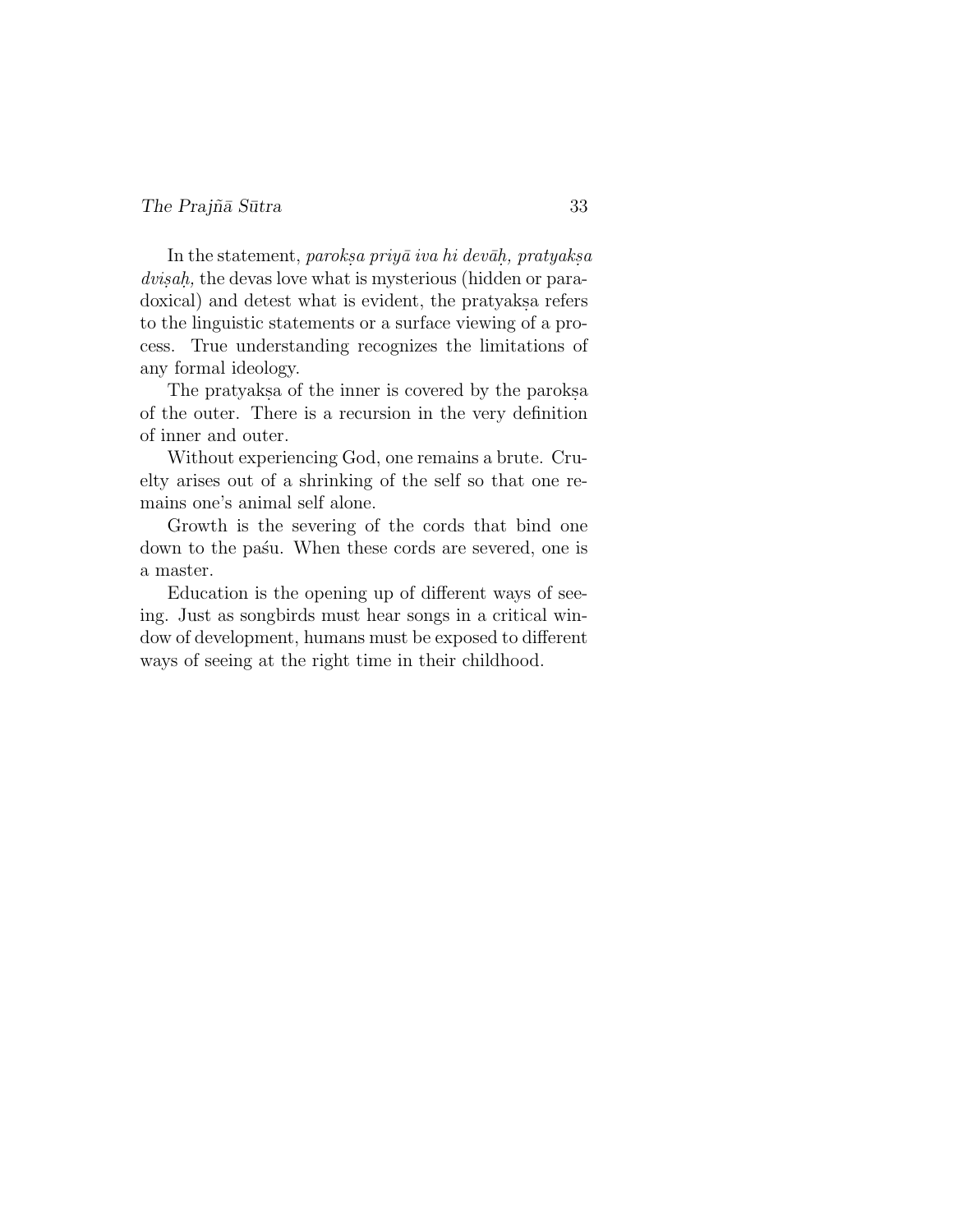$\bar{a}$ ntarika-sthitayah parisamkhy $\bar{a}$ -yogy $\bar{a}$ h The inner states are countable.

Mind states are countable and discrete because the mind can only perceive sequentially. The individual mind projects the simultaneity of many happenings to an ordered sequence, that becomes the individual's personal truth. Says Aksapāda Gotama in the Nyāya Sūtra  $(3.2.56)$ :  $j\tilde{n}\bar{a}n\bar{a}yaugapady\bar{a}t\ eka m\ manah$ , the mind is one on account of the non-simultaneity of cognition.

Each cognition is illuminated by an inner light, a deva. The body is the temple of the devas with the inner fire of the mind holding up the inner sky. The contours of this inner space are made clear by the smoke trailing this fire.

Because of the bandhus, the inner devas are mirrored in the leaders of society. A multitude of devas guarantees a government of many.

A tradition that accepts only a single god is not an appropriate environment for the rule of the many. A jealous god begets jealous individuals.

Corresponding to the mind states are specific centres in the brain. It is this discreteness that is reflected in some patients of brain trauma or stroke in phenomena such as alexia without agraphia, which is the ability to write without the corresponding ability to read.

It is possible for a person to have acute ability of one kind or another without a general development of wisdom or intelligence.

Animals are better than humans at certain things. Their inner states are like our own, but they lack vijñana. Machines can do even better than animals, but here we are certain that they do not possess awareness.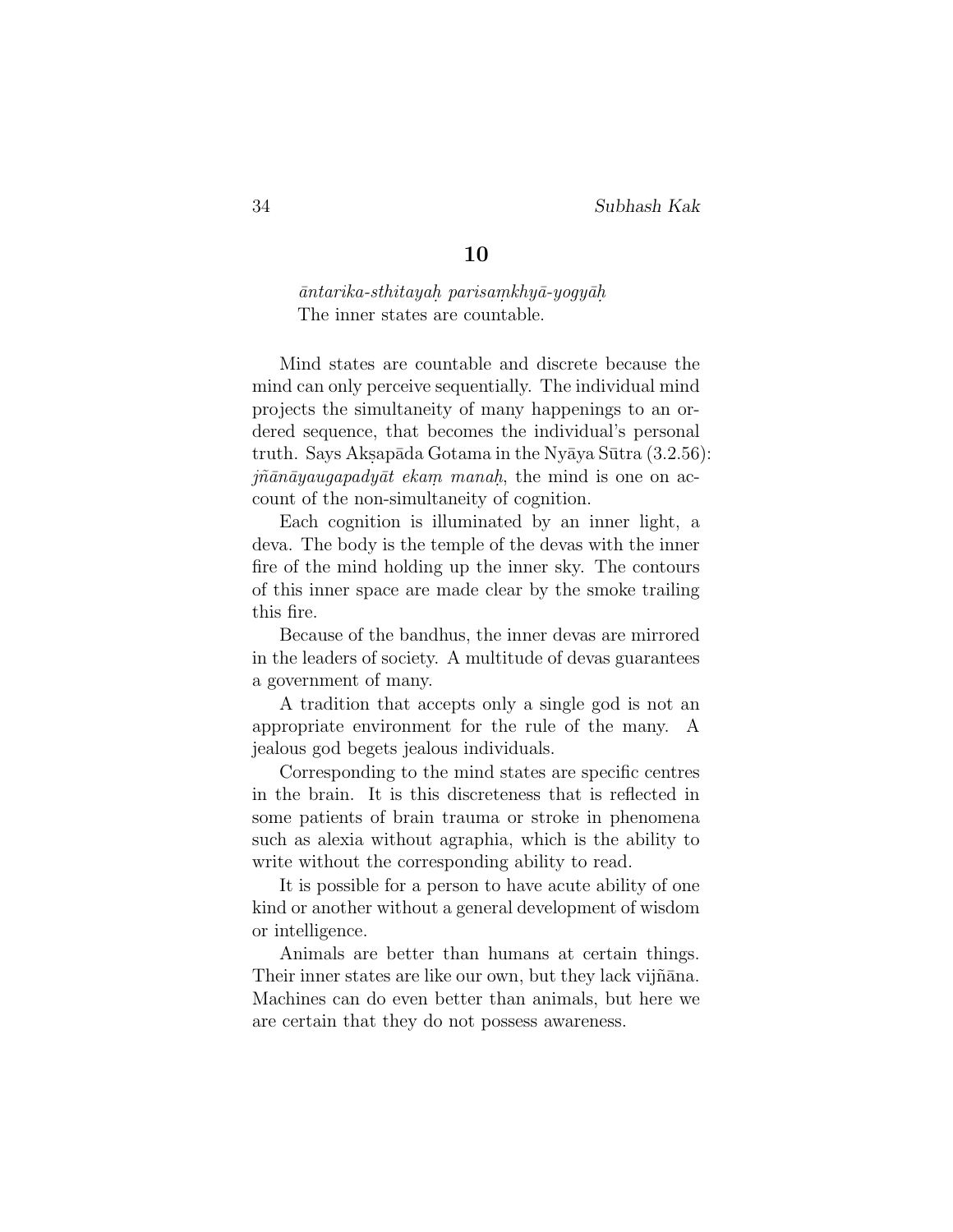### The Prajña Sūtra  $\frac{35}{2}$

The discrete states serve as the ground on which the devas emerge.

The devas are interdependent. Their power is not accessible to those who don't recognize them.

Consciousness is present as the Witness, but it is manifest in its recognizable form only in living beings. Ordinary consciousness is contingent on specific brain states.

When there is damage to the brain, the nature of the experience changes. When the senses are not in harmony, the world likewise gets distorted, leading to delusion.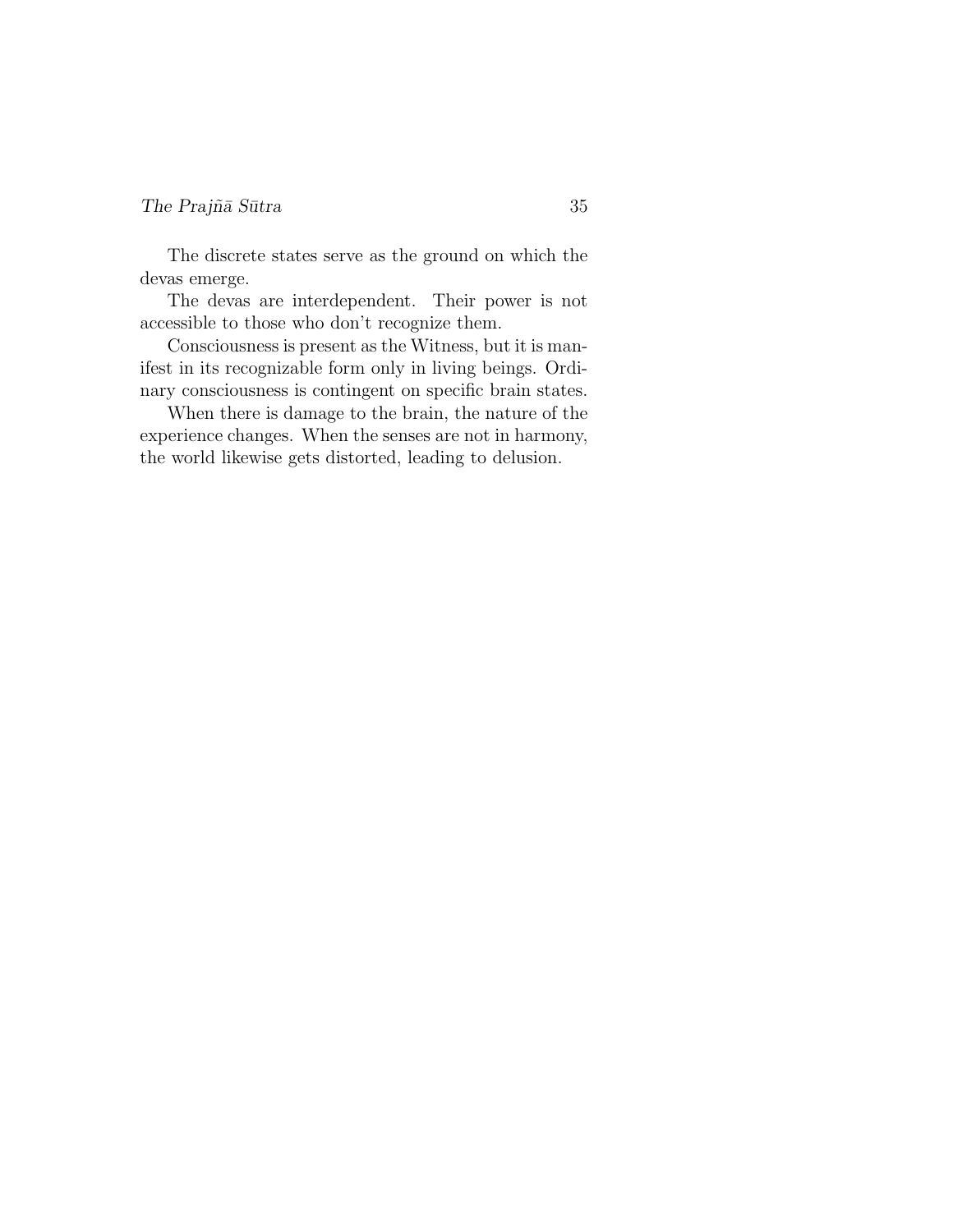$bh\bar{a}s\bar{a}$ -loka-viruddha- $\bar{a}bh\bar{a}s$ a-atītam vijn $\tilde{a}$ nam Vijñāna is beyond language and paradox.

Ordinary knowledge is accompanied by doubt. True knowledge (para) is beyond paradox: it is universal and pratyaks.a. At the deepest layer, there is no duality. Paroks a is the covering of art on the canvas of pratyaks. The words of paroks aconceal the vision of pratyaks.

True knowledge can only be experienced and not described because words, by definition, set up a separation between subject and object. Truth is in the experience.

How to distinguish true knowledge from delusion? An assertion is not enough because how is one to distinguish it from pretense or a desire to impress or false knowledge? Even conviction in one's experience does not suffice.

True experience comes with many signs, such as compassion (karun $\bar{a}$ ) and friendship (maitr $\bar{n}$ ). It leads to an expansion of the self in an embrace that includes other beings. It comes with wisdom and understanding and it may be inferred with questioning.

It also leads to uncommon knowledge, such as insight that may not be available from an inquiry using ordinary science.

The individual has multiple selves within. Two of these are the body and the inner controller, but the body itself has many multiplicities arising springing from time, past visions, and desire.

Delusion – and mental suffering – arises out of unreconciled multiplicity within. Suffering is made worse by imitating those whom we cannot resemble.

Vijñāna leads to a soaring of the spirit, providing new perspectives.

Going up seems the most natural process until one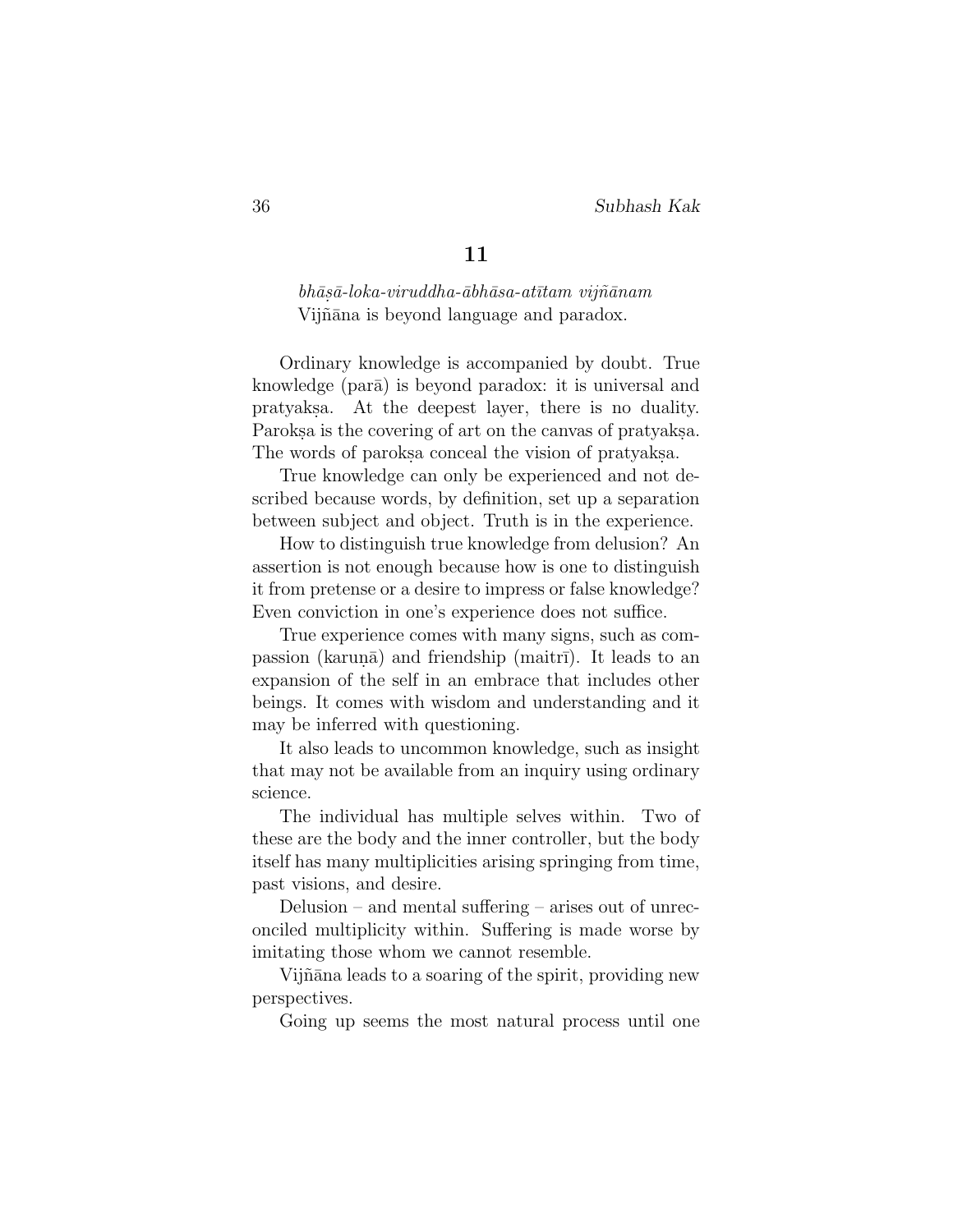$The Prajñā Sūtra$   $37$ 

sees the world sink underneath and find much of art and music to be repetition.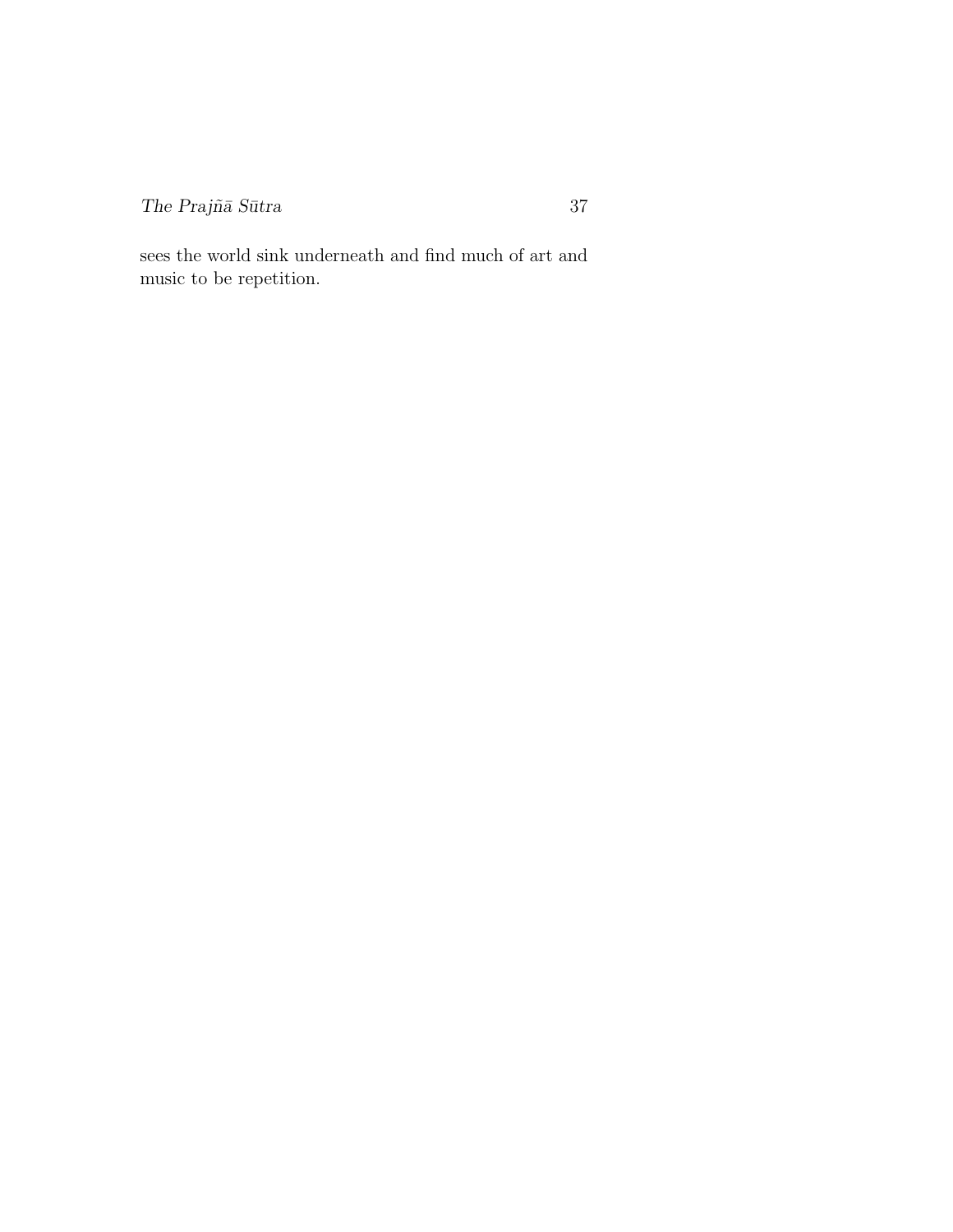$yaj\tilde{n}\bar{a}t$  praj $\tilde{n}\bar{a}$   $\bar{a}virbhavati$ Prajñā emerges out of yajña.

Understanding emerges out of the self-transformation of yajña; understanding is in itself a state of mind. Mind affects matter just as matter affects mind.

Yajña requires ethical discipline (dharma) because if there were fractured selves within, the stress due to the unequal evolution of each of these selves will bring suffering and pain.

Ultimately, the mind must pull itself up, by its bootstraps as it were, from the bog of surface associations. The success of yajña is contingent on a transcendent leap. The change is like a pull by a higher, subtle force.

Yajña is also a change from earlier state, a sacrifice of what one is, to become new. It is a moment of creation.

The obverse side of creation is death. The success of yajna depends on confronting death. It is the recognition of ordinary mortality that makes each moment alive.

Transformation is obtained by ritual that engages the senses and compels a journey beyond ordinary boundaries, by expanding the self in society, and enlarging it into divinity.

Transformation is not by going with the surface flow of events, but by restraint.

Transformation is achieved through love, especially that which is unselfish and universally given. Somewhat like dying, loving requires that one erase one's ordinary self, making it possible to see things in new ways as one has ceased to be what one was before.

Detachment and love, aloneness and mingling are two ends that help find reach the middle ground of wisdom. Detachment by itself is not enough; neither is reckless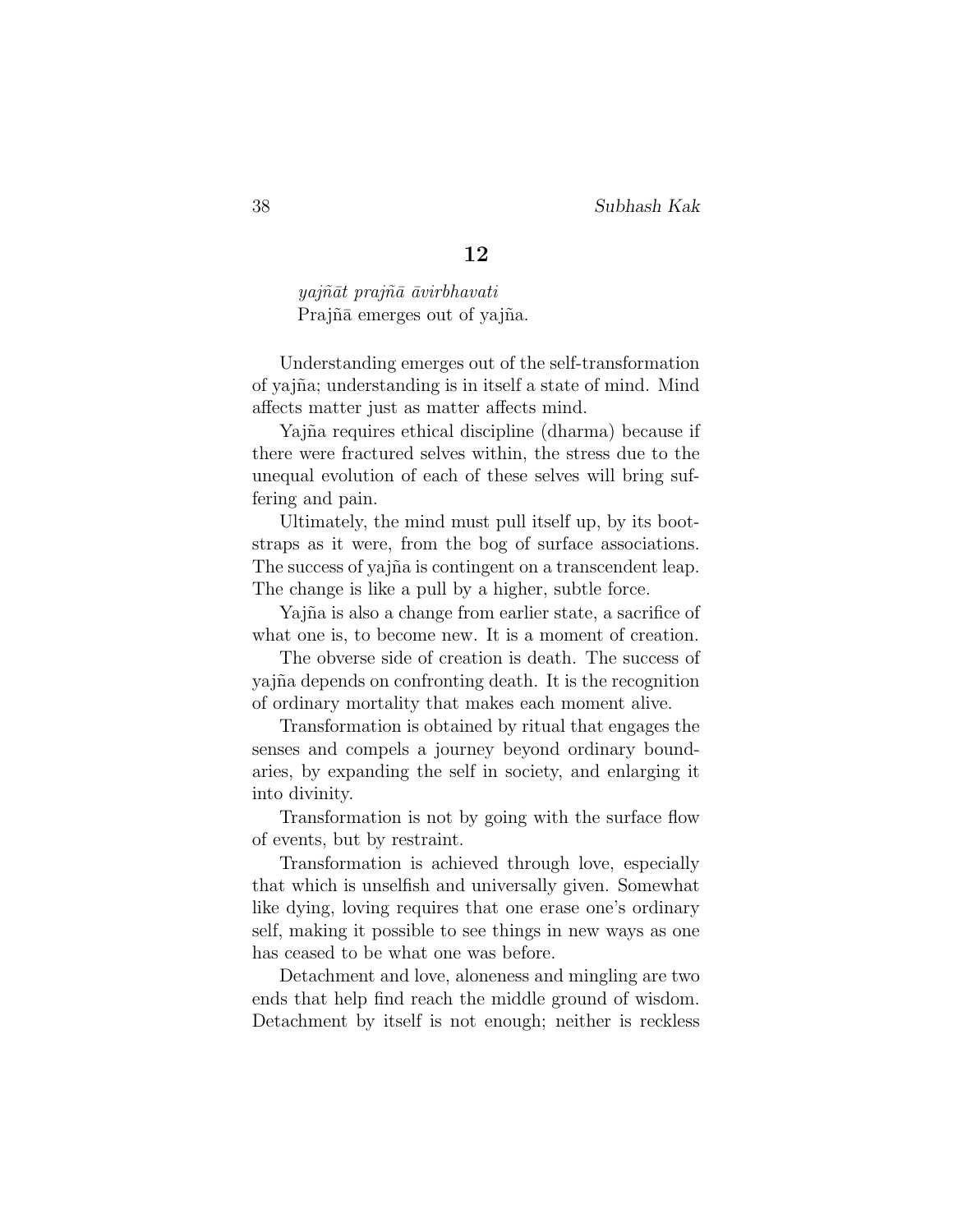love. Detachment that strengthens love towards everyone leads to transformation.

Yajña proceeds in the world on a continuing basis. Yajña is an ongoing struggle between the word and image. It is joy to be harnessed to a greater yajña.

Life is a game to learn the laws of self. One knows the end but the journey provides delight.

For the youth, yajña is an experience that becomes a doorway; for the old, it is merely a passage.

Ethical discipline sets forth a chain of change. According to Jaimini: *codanālakṣaṇo 'rtho dharmaḥ*, dharma is that which is conducive to the highest good ( $M\overline{\text{Im}a}$ ms $\overline{\text{a}}$  $Sūtra$  1.1.2).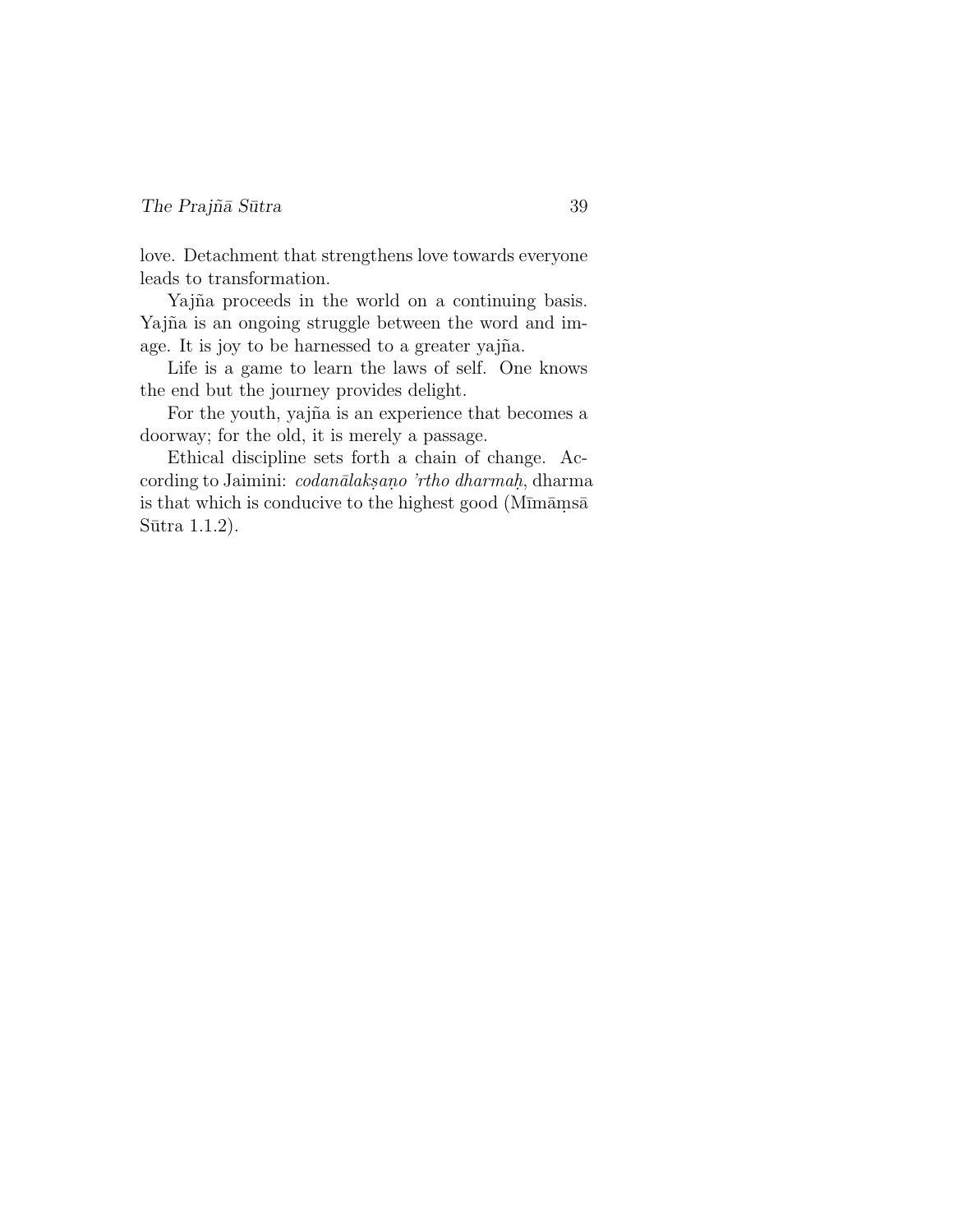cittam-āvriyate varnaih. Colours (of changing hue) are the coverings of the mind.

Mind may assume different states like that of the analyzer, the doer, the aesthete, and the sustainer. Each mind is associated with all these states in random succession. Brāhmana, rājanya, vaišya, and śūdra are states that characterize each individual, as do the devas. There exist  $\bar{a}$ suric and pas'u states as well.

The varna states arise from different proportions of sattva, rajas, and tamas. These proportions do not remain constant in an individual, but change in different ways depending on time, place and circumstance. Each human, being in the image of purusa, has tendencies that mirror the processes of growth, preservation and destruction, changing according to the environment. Education makes steady those states that are harmonious.

We are born with potential that is our biological inheritance. But the actual flowering of our selves depends on the life experience. Education and discipline are essential for a transformation of colours (varna).

Transformation may be achieved by training of body, breath, mind, imagination, and by compassion. Since the mind states are held steady in the body states, the latter play an important role. It is sometimes easier to fix the inner state by training the body.

Even when steady in a single state, it is essential to range across other colours to provide a steadying background.

The process may be started by emphasizing any one of these that address the different sheaths of the self. The man of knowledge teaches and guides the man in ignorance.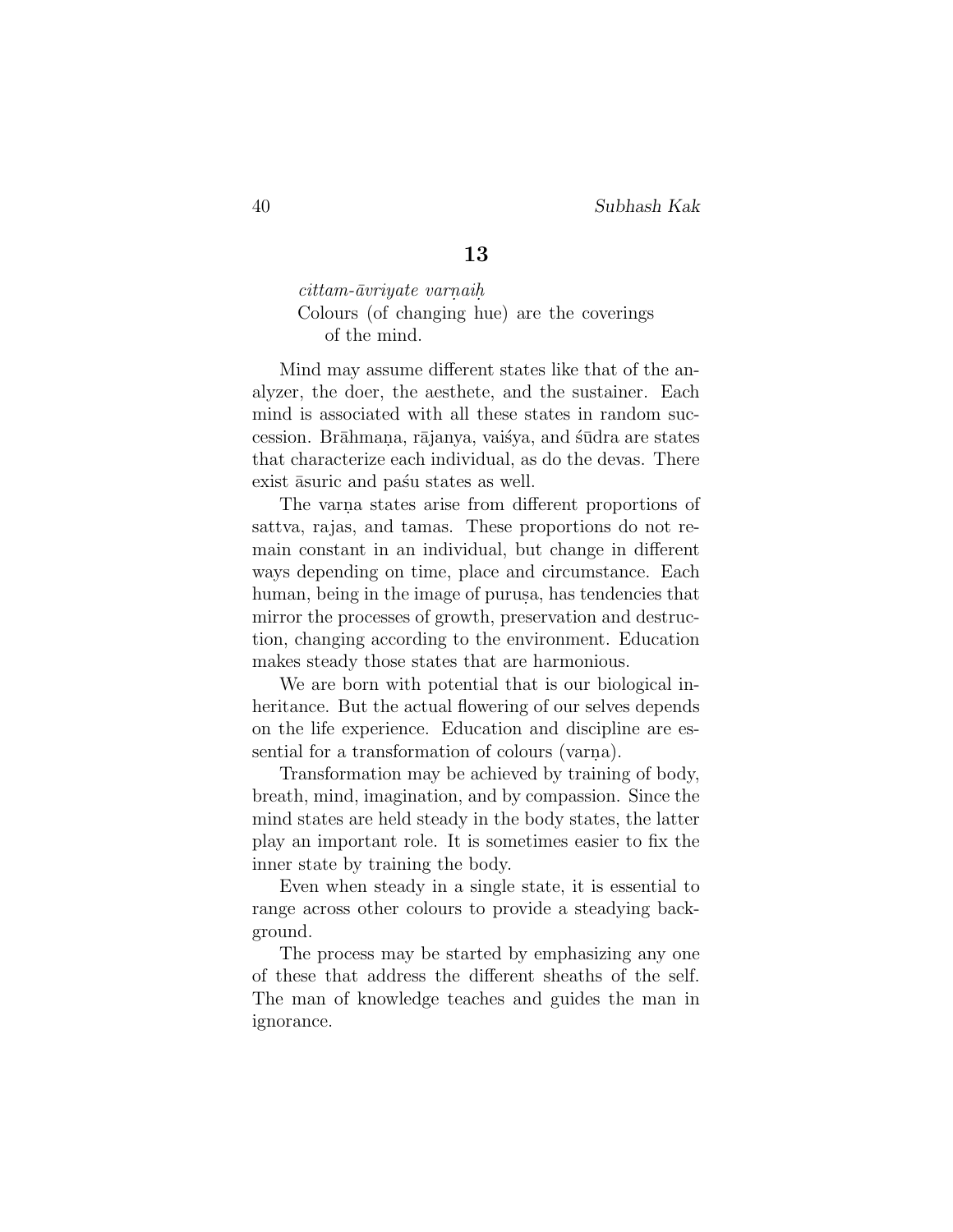#### The Prajñā Sūtra  $41$

Pain is felt when the process of change does not flow harmoniously. As Gotama says: bādhanālaksaņam duhkham iti, pain is the characteristic of the restraint [of the self (Nyāya Sūtra 1.1.21).

The pain of the body makes people oblivious to what lies beyond it. When the capacity to experience grief is lost, fiction is the only solace.

Any idea, no matter how desirable in itself, becomes a prison if the mind is obsessed with it. This is true even of the desire for freedom and knowledge. These are merely the outcomes of finding the space that provides harmony with the universe.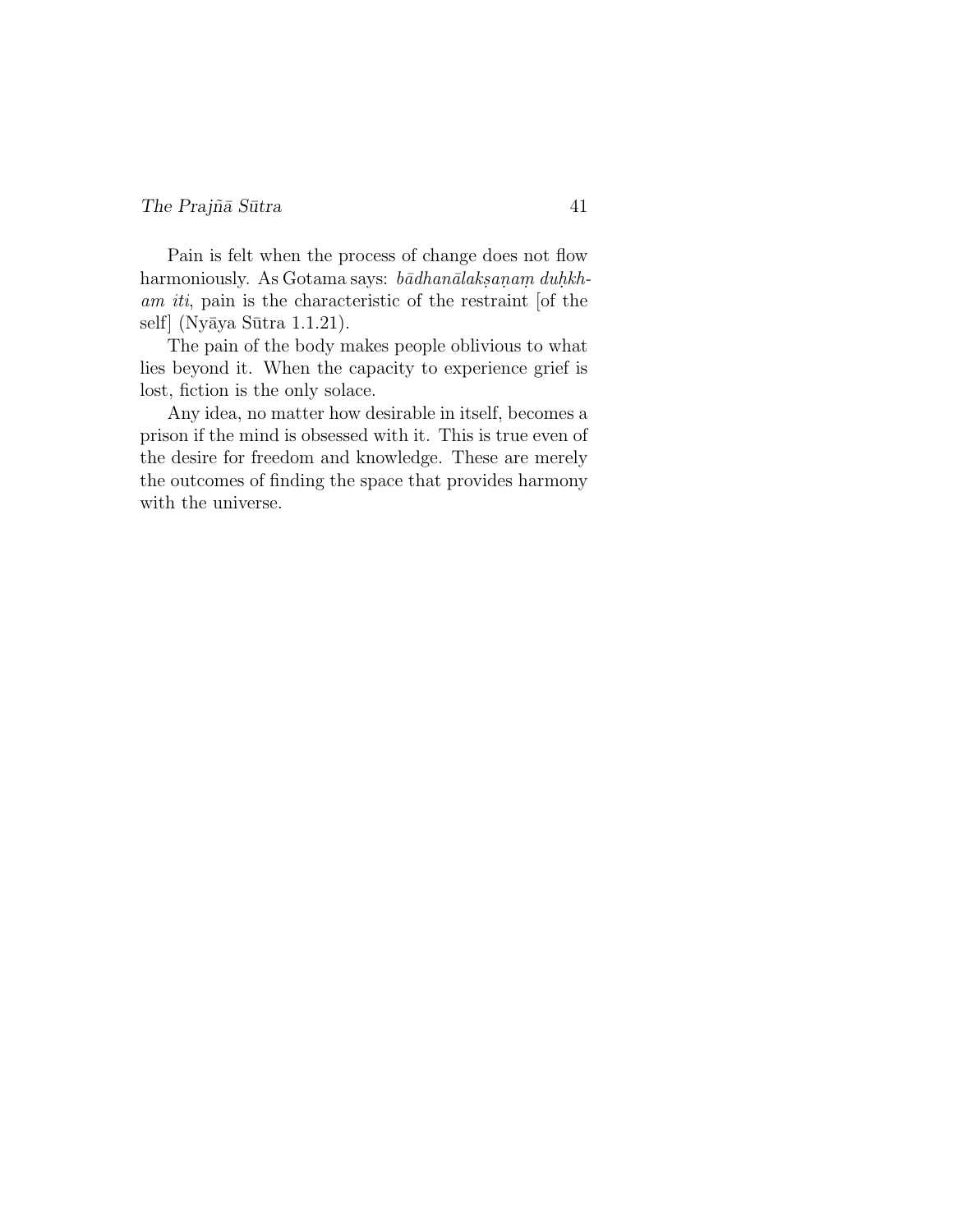pa´su-¯asura-r¯aks.as¯a ¯atmani nivasanti Animals, asuras, and rāks.asas reside within.

The inner states include those of animal, the materialist (asura), and the possessor (rāks.asa). Each person has the tendency to acquire and command, create and destroy.

There are two kinds of people. First, those who see themselves in relationship of power: they must either dominate the weak or submit before the powerful. Second, those who believe they are neither superior nor inferior to others, accepting that everyone is fired by the same transcendent spirit. The first kind tread the  $\bar{a}$ suric path, the second the path of the warrior.

The first is the path of darkness, the second the path of light. The first is the path of stasis, the second the path of continuing change and struggle.

The dark way holds the mind in bondage. The path of freedom is the path of the strong. The warrior must be prepared for all exigencies.

Since evolution and change is the natural condition of nature, there is an unceasing struggle between individuals and cultures that represent different paths. The forces of light and dark recruit those with energy to their side in this contest.

By bringing about rapid evolution in material and cultural conditions, science has unleashed long dormant forces of light and dark in society, as also in individuals. Due to this the next few years will witness serious conflict between the forces of light and dark.

Such a battle cannot be wished away. But its intensity could be checked by the spread of knowledge. The mission of spreading outer and inner science must be em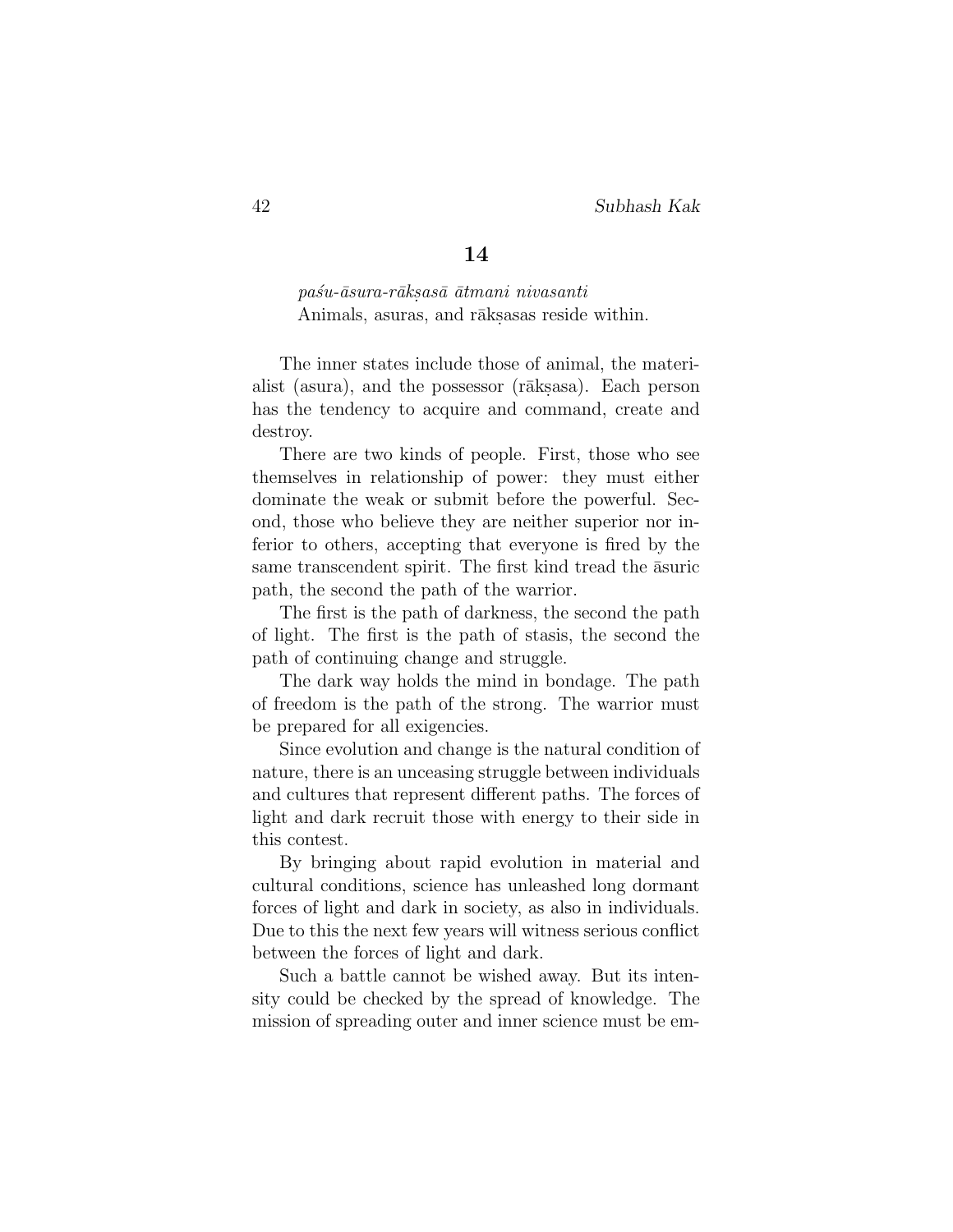braced by awakened people to show the path of light to the larger public.

The future will bring growth and development as nature passes through another cycle of transformation.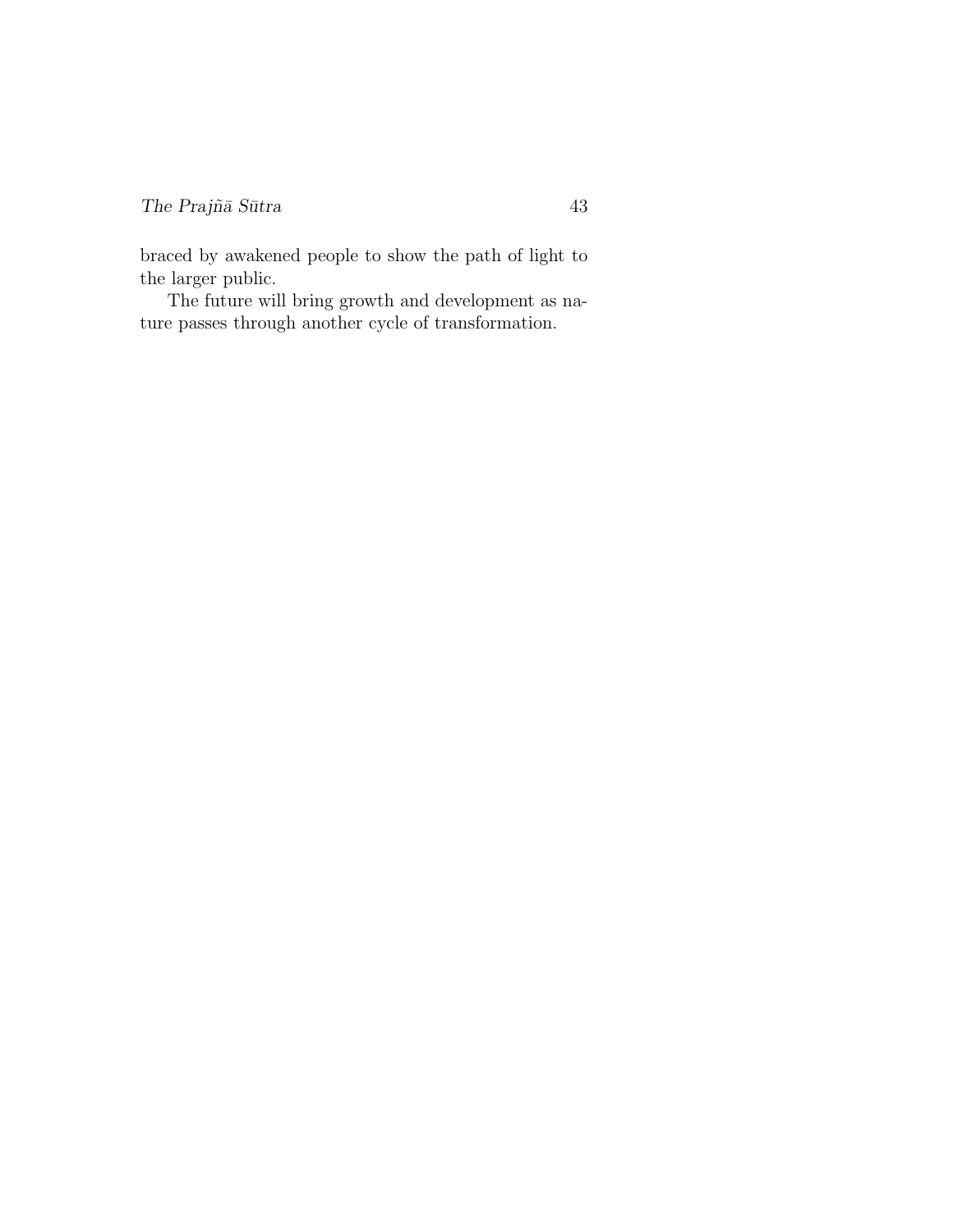pa´sutvasya n¯a´sanam eva muktih. Mukti is the vanquishing of the [inner] animal selves.

Freedom from reflexive behaviour is obtained by transcending one's animal selves. In truth, one must also transcend other selves, but some of them are essential for cognition. Reflexive behaviour is animal behaviour.

Yajña is inspired behaviour that changes the inner states to one of greater harmony.

To be free is to have the privilege to peep into the process of change and contribute to its happening. To be free is to be in, or part of, sat. To be free is to have become a god.

This freedom has a certainty, somewhat like that of reflexivity, but, in truth, it is entirely different.

I am free when I think I am not, and not free when I think I am.

To recognize is to vanquish. Self-recognition is a way to power.

The way of the warrior is the way of extreme discipline, of being fully aware. The warrior lives as if this day is the last, since one doesn't know what is to come tomorrow.

Mukti is the disappearance of the mind and becoming one with the action, as was true of Arjuna with his bow when he shot the moving fish by looking at its reflection in the pan of oil.

If life is using the sword of discrimination in fighting samsāra for nirvāna, the mind should be transferred to the sword itself. If it were to be concentrated on any particular place in the body, the enemy would strike at that point.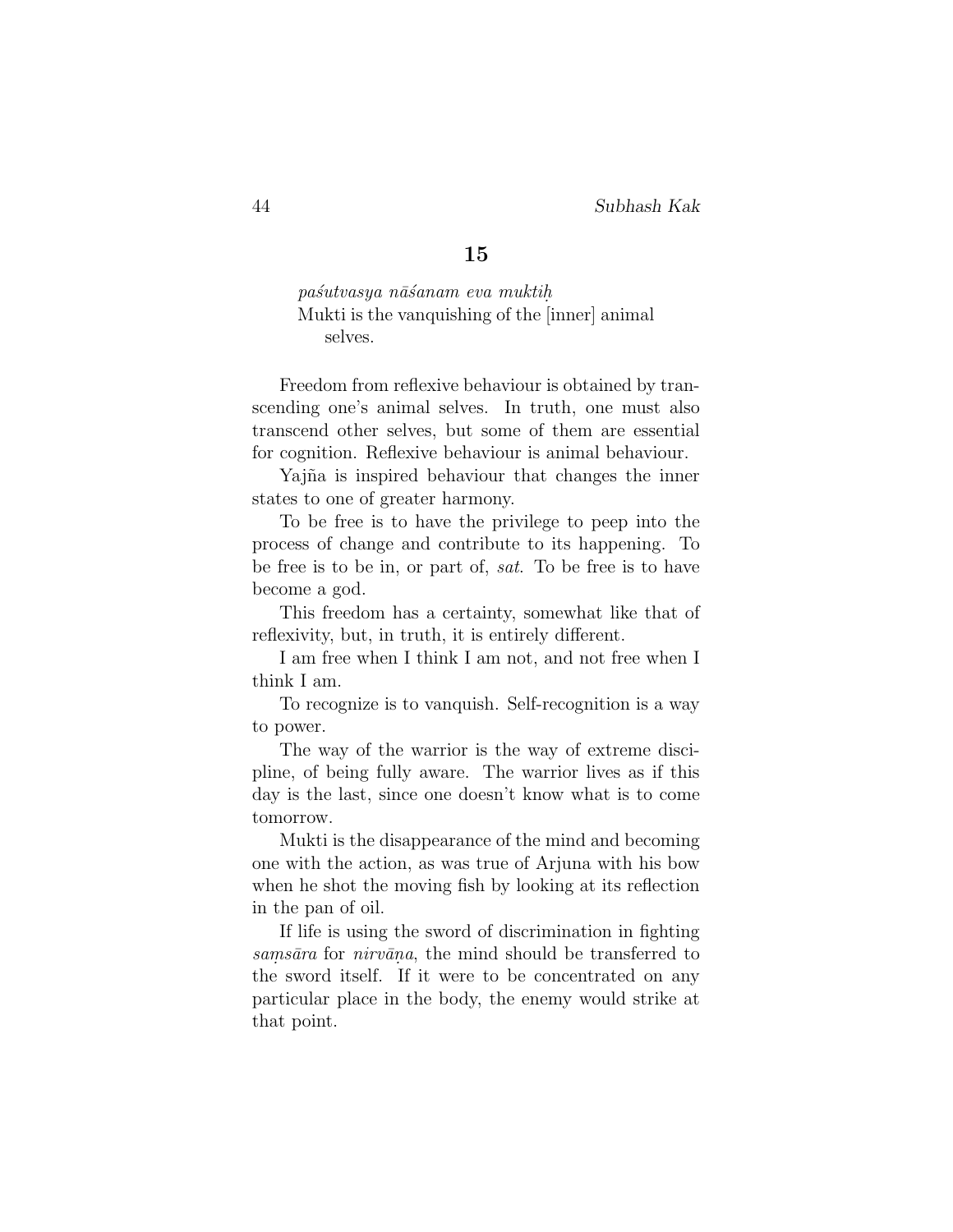#### $The Praj\tilde{n}\bar{a} S\bar{u}$ tra  $45$

Although the mind may be one-pointed at a certain place, it should be allowed to suffuse the entire body.

The mind is ordinarily intellectually or rationally burdened. It cannot move from one thing to another without stopping or reflecting on itself. When the mind is self-conscious, it ceases to flow by itself and it becomes hesitant, calculating, and deliberative.

A mind unconscious of itself is not disturbed by irrelevant things. It is in a state of no-mind, without obstructions, with promise of freedom. Paradoxically, the mind is most powerful when it is in the state of no-thinking.

One cannot sit still, because doing that would mean that one has accepted a fixed state, torpor or death. In the words of Aitareya Brāhmana 7.14:

> kalih sayano bhavati  $\it{samjih\bar{a}}$ nastu dv $\bar{a}$ paraḥ  $utt is thamstret\bar{a}$  bhavati  $k$ r $t$ a $m$  sampad $y$ a $t$ e  $c$ a $r$ a $m$ ś caraiveti, caraiveti!

He is [in] Kali when he lays down, Dvāpara when he rises, Tret<sub>a</sub> when he stands erect, And [in] Krta when he moves. Therefore, move on, move on!

caranvai madhu vindati  $caransv\bar{a}dumudumbaram$ sūryasya paśya śremānam yo na tandrayate carams caraiveti, caraiveti!

Moving one finds honey, Moving the sweet udumbara [fruit], See the lordship of the sun, who tires not of its motions.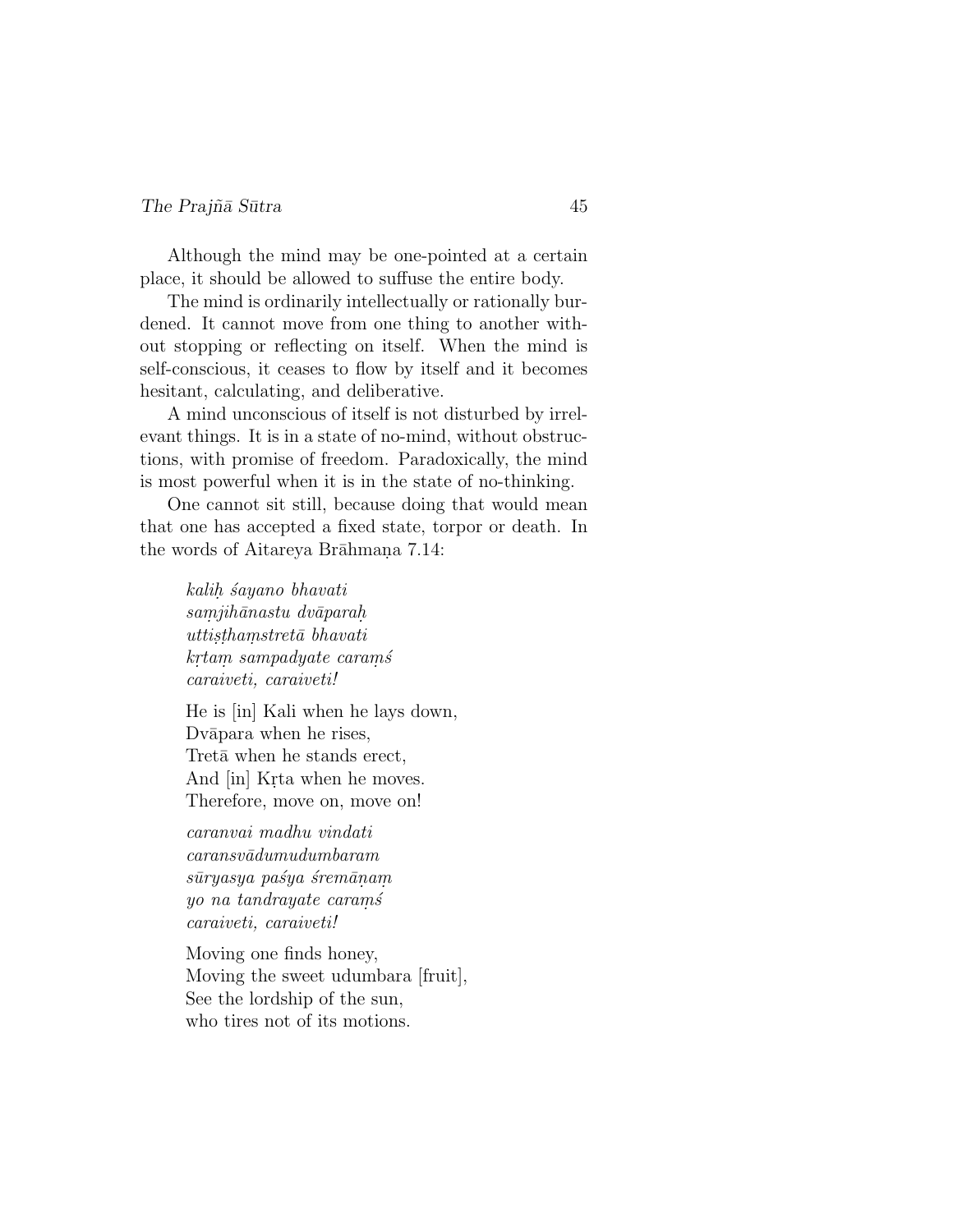Therefore, move on, move on!

The victory of the self requires victory over the pa $\pm$ u nature. It requires constant vigilance.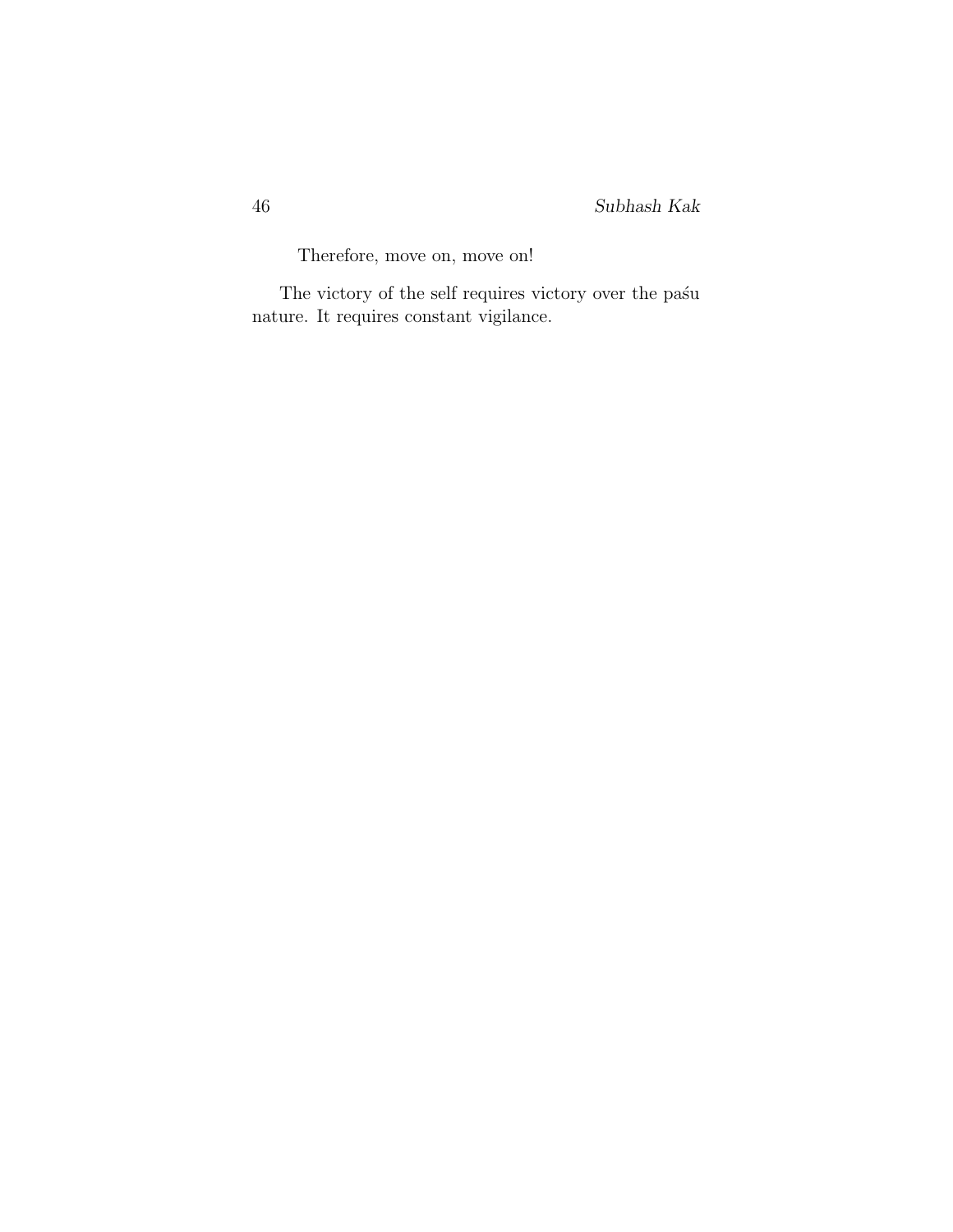yajño yogah parināmah parivartanam ca Yajña is yoga, which is becoming and transformation.

The process of self-transformation is the conjunction (yoga) of the opposites within. For each of the opposites, there is a different kind of yoga. Ethical discipline (dharma) makes these come together, making transcendence possible. This requires straddha (faith) and anugraha (grace).

It is like swimming. Without having tried it, or without having seen someone do it, one might consider it impossible. Likewise, without seeing birds fly, man may have never thought of creating machines that are also able to do so.

Yoga brings together opposites within, making it possible to go beyond them. Yoga is at the meeting point of previously established states. It generates new balance, creating new possibilities.

In yoga there is no varna, no self, no limitation, and one experiences a freedom from samskāras. Patañjali says that in yoga *tadā drastuh svarūpe'vasthānam* (Yoga Sutra  $1.3$ , the seer is established in his own nature. When one lapses out of yoga, the usual tendencies reassert themselves, one becomes one's ordinary social self.

Out of yoga, one puts on one's social mask. Expectations related to one's social role drive behaviour.

One's own self is hidden from oneself. Our opinion of ourselves varies more often than our opinion of others.

Recognition of the self is facilitated by seeing one's reflection in other individuals. Its clarity depends on the transparency of the other person. This recognition comes as an awareness of its different aspects.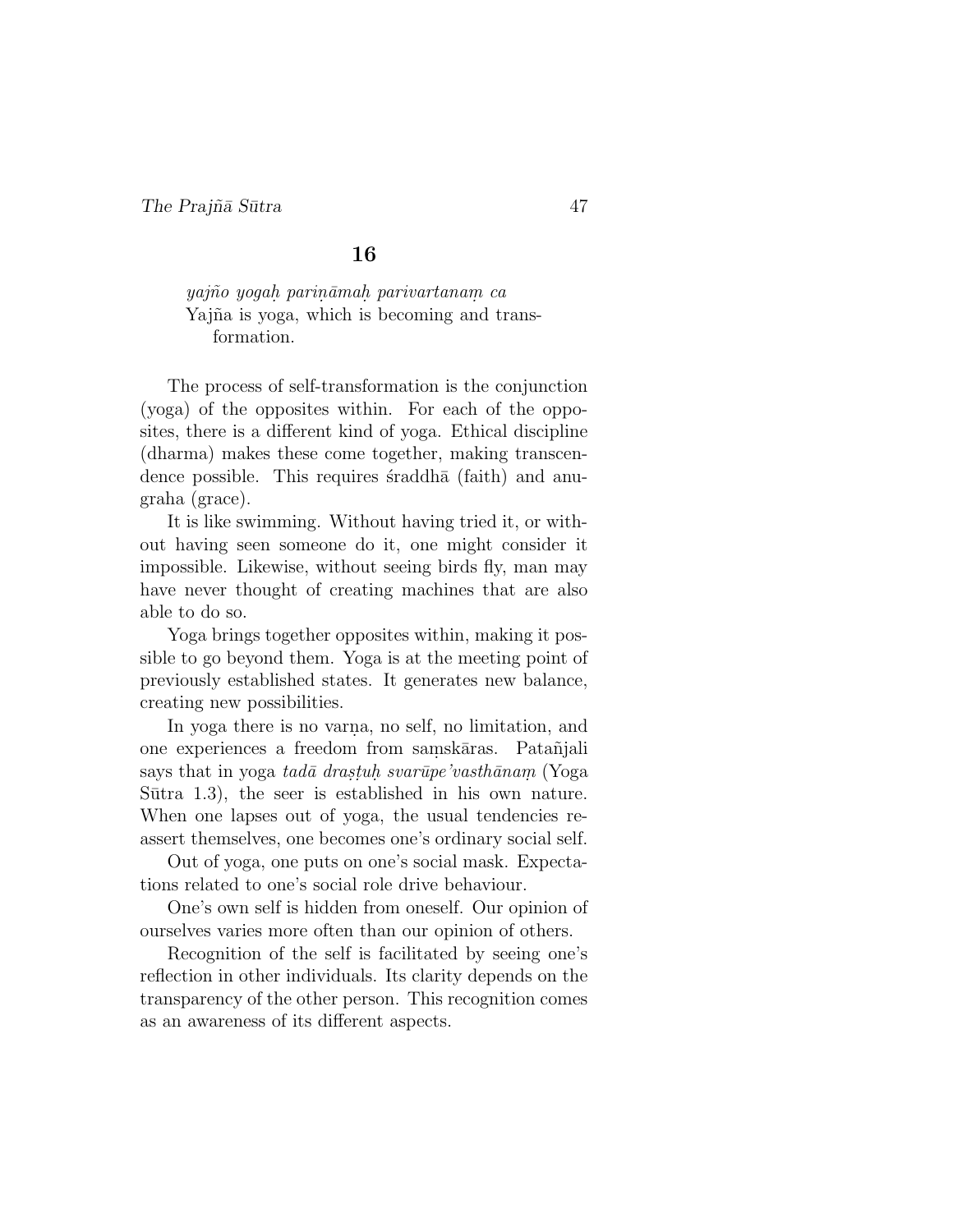Yajña is the doorway to understanding the mystery of time. It takes one to the essential experience of yoga. Different yajñas are needed for the different kinds of yoga. They need not be according to custom. New forms remain to be discovered that will serve in facilitating the passage to the new state.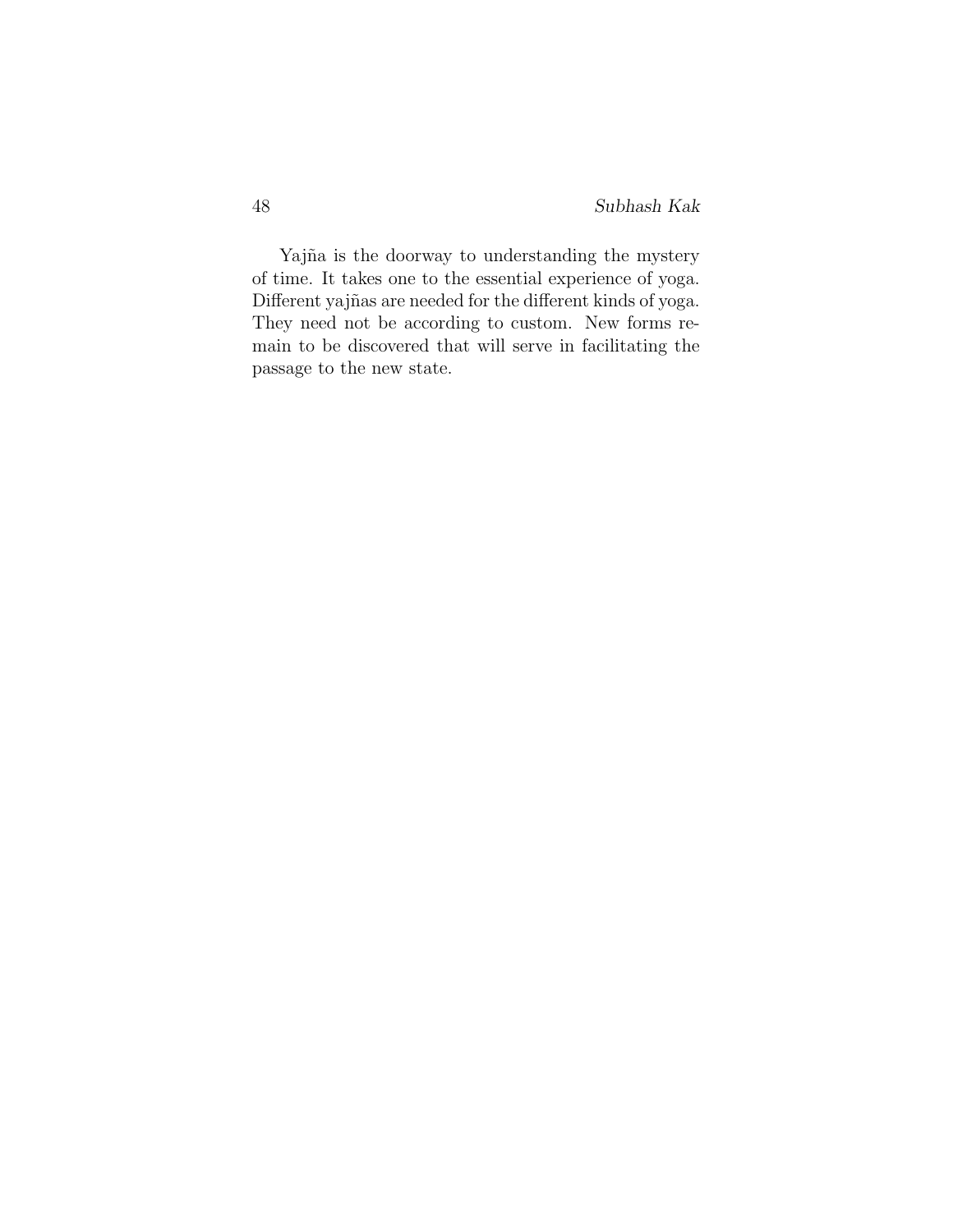$\frac{1}{2}$ sar $\bar{u}$ ra-manası asambhūti-sambhūtī avidyā-vidye  $paks\bar{a}v-iva$ Body and mind, materiality and life, rules and understanding are like wings.

Mind cannot be by itself. Body and mind are like two wings that balance each other. Each builds upon the strivings of the other.

Between subject and object there is a gap. We see ourselves located at the gap, or stretched across both at the same time. We feel in one and name in the other.

There is a fundamental vibration *(spandan)* in which the two wings are seen one after the other. The world appears as wholly body, and then as wholly mind.

Light requires the background of darkness. Like day and night, the devas and asuras are complementary.

The opposites must be recognized and used creatively for transformation. The recognition requires that one learns to be in harmony with the inner nature.

Bring the opposites together in a state of amity and compassion. By harnessing the asura to the vision of the deva, sat is realized effortlessly.

Yoga builds an inner ladder to climb in the inner sky. This ladder becomes useless, or unnecessary, when one has reached above the brush and it is possible to take off. One also needs to make room out of the clutter to run so as to pick up speed to begin the flight.

Learning to flap the wings in unison requires effort and practice. Just climbing on it for higher ground does not guarantee success.

The flapping of the wings requires learning to transition from one state to its opposite, and back again, in a relentless dance. This spandan is not across just two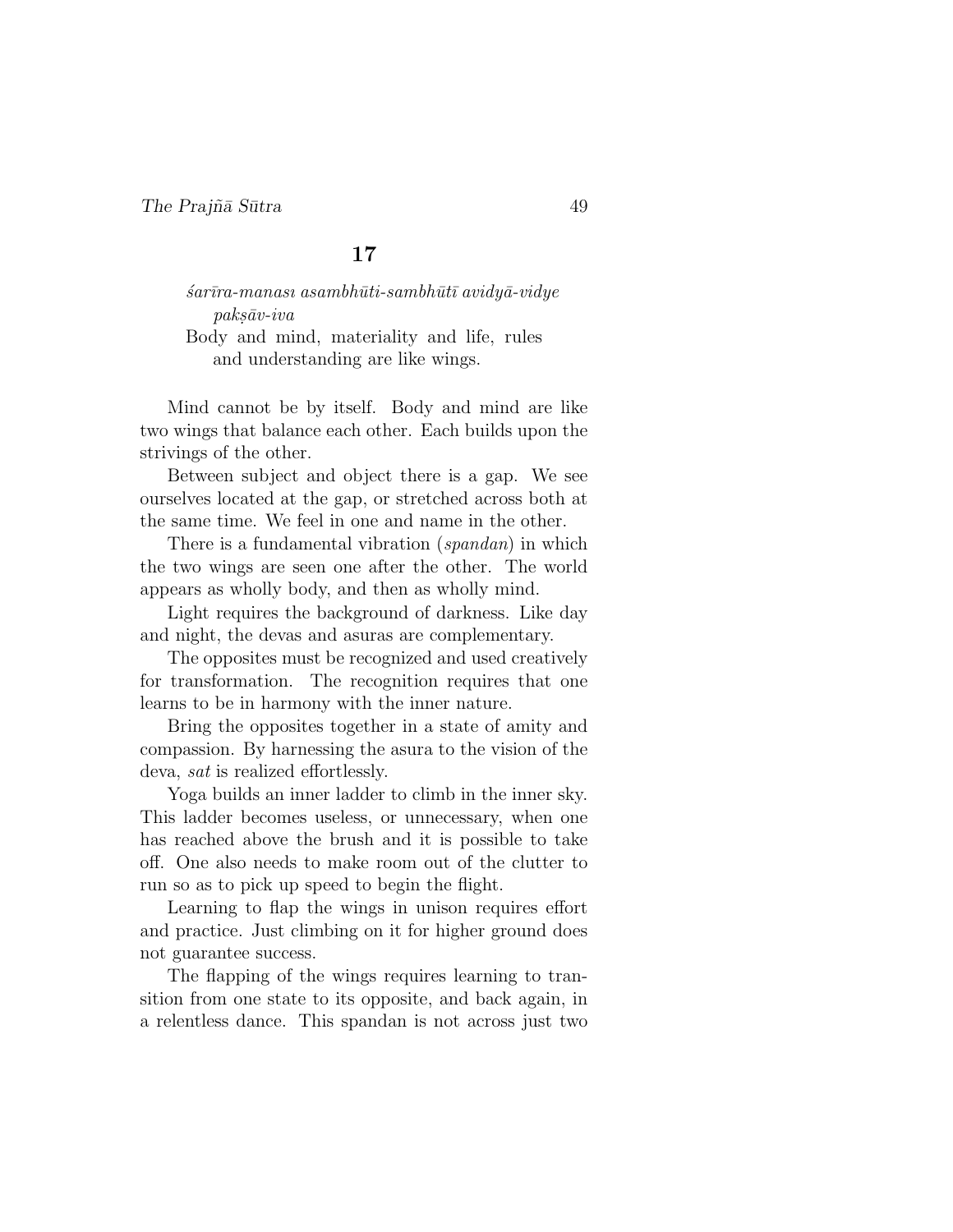states, but many opposites. After effort, the spandan, the transition, holds steady, and this steadiness becomes the dominant mode of being, superseding more basic states.

But even before one can take off, possibilities become evident. One begins to dream, and see the vision of what is to come.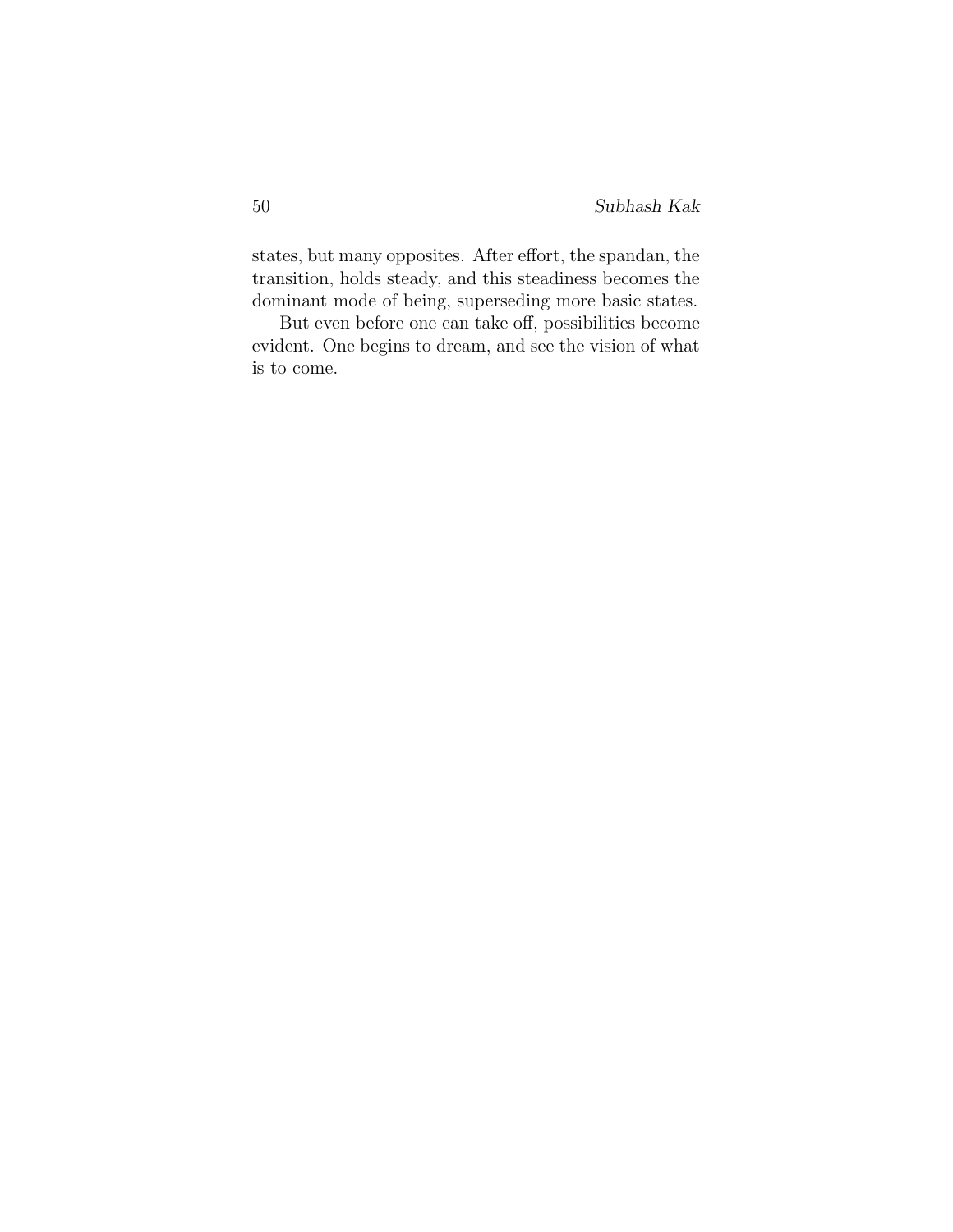# $praj\~n\~a$ iśvarya $m$  paksinah u $ddayanam$ Prajn $\bar{a}$  is aisvarya – the soaring of the [inner] bird.

True understanding is a state like a bird in flight. It is a movement, a process, that cannot be frozen into a fixed shape.

For reality to become experiencable, it is essential that the one unfold into two, and these two become the ground on which further unfoldment through time may occur. The two wings represent the two sides that enable this movement.

At the experiential level, one must not believe that one is bound to the earth. To fly is to be in ceaseless motion, so that motion itself, the true unfolding of self, becomes the primary experience.

A masterful flight is a thing of beauty and joy. It is a whole that cannot be broken into parts. The flight is the journey and it is the goal.

There is no ownership in flight, only companionship; there is no domination, only a bond that reaches across everyone in the flock, with the stragglers influencing the leaders and the other way round.

The play of consciousness is a play for the edification of the senses, of the devas. A flight across unending desert or unending waters will be sterile. If the outer world is free, it becomes possible to see the pervading beauty of the inner world match that of the outer.

Mountains and streams, valleys and rolling deserts, forests and fruit trees of the inner can then match those of the outer. It is the measure of the one against the other that make it possible to recognize.

If the outer is controlled by machines and made into an artifical garden, it would become impossible to relate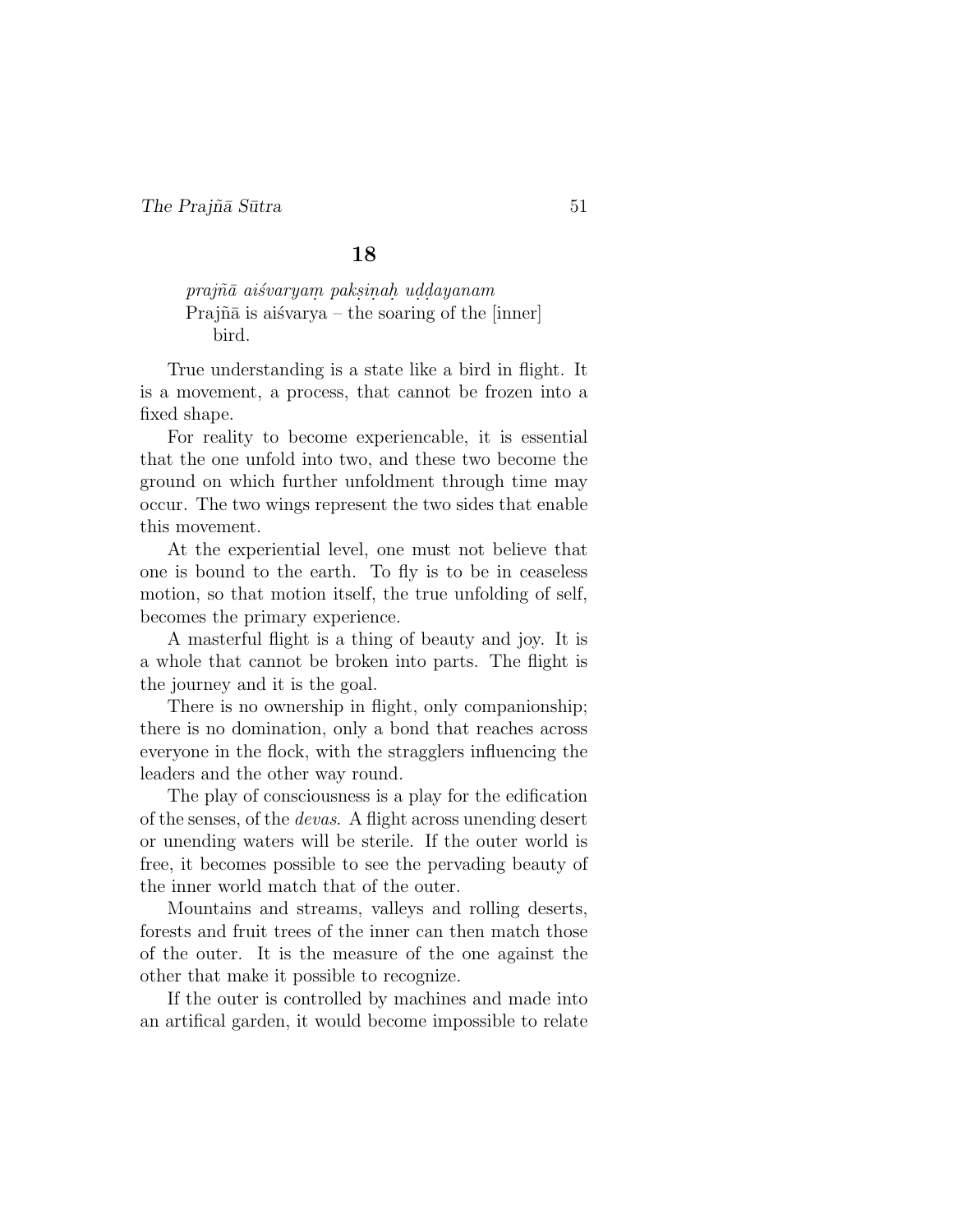to the beauty of the inner, causing an alienation that becomes the way of death.

As the world becomes more organized and controlled by machines, the sense of alienation and despair will increase. The empire controlled by machines will be challenged by warriors fighting to restore freedom and creativity. This would be a struggle between asuras and devas on a global scale. Although this fight is as old as history it is now being fought with weapons stronger than ever before.

The vīra rasa of the warrior transforms into the passion of stragara. The contemplation of the battle is untroubled by desire or evil. One is not slave to the will.

But the vīra or stragāra rasa is only a passing covering ( $\bar{a}$ varana). Thoughts of others make one distressed on account of their suffering. One may also become one with every other being, as an expression of the universal will. Compassion alternates with an overpowering renunciation, a desire to nullify will itself. Compassion and renunciation are the two wings of the flight.

Individual destiny is not unique and separate from that of other beings. One's flight is part of the larger movement of other beings.

Understanding is rooted in the reality of the lived world as an expression of truth.

True understanding brings with it an ability to see beauty. The world appears as an interconnected whole. It is a thing of delight.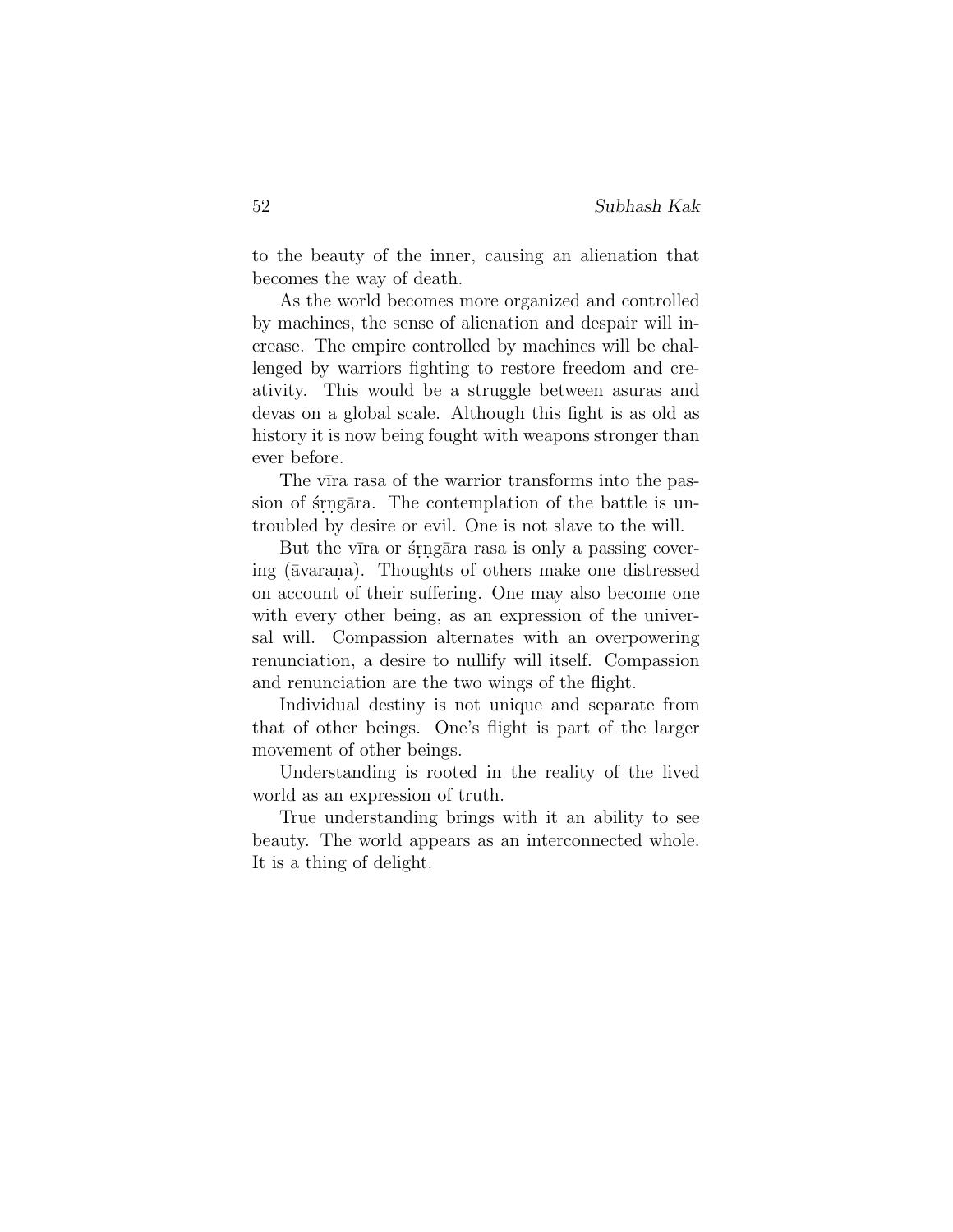# The Self and Recursion

We now consider implications of these subtrates to our understading of self. Although there is a unity underlying reality, one's ordinary experience can only be in terms of dualities. Commonsensical understanding is based on associations and logical inference and, therefore, it must be reductionist. But commonsense cannot deal with questions of self, which emerge the moment one makes an attempt to define the experiencer, the "I" who is making inferences.

# Limitations of language

Between the outer reality and the experiencing self lies the agency of the mind. This middle space can only be addressed by metaphysics - where words stretch to provide insight that cannot be reduced to simple declarations.

Although metaphysics deals with existence and reality, its formal study is limited to narratives on reality and existence, and their linguistic analysis. The study of knowledge and ethics are also mutually dependent and related to politics and aesthetics, which are choices in the field of force and power and the sense of art and life. But due to the limitations of language, these conceptions are shadows whose original form remains elusive.

Language is limited because it can only relate to re-

# 4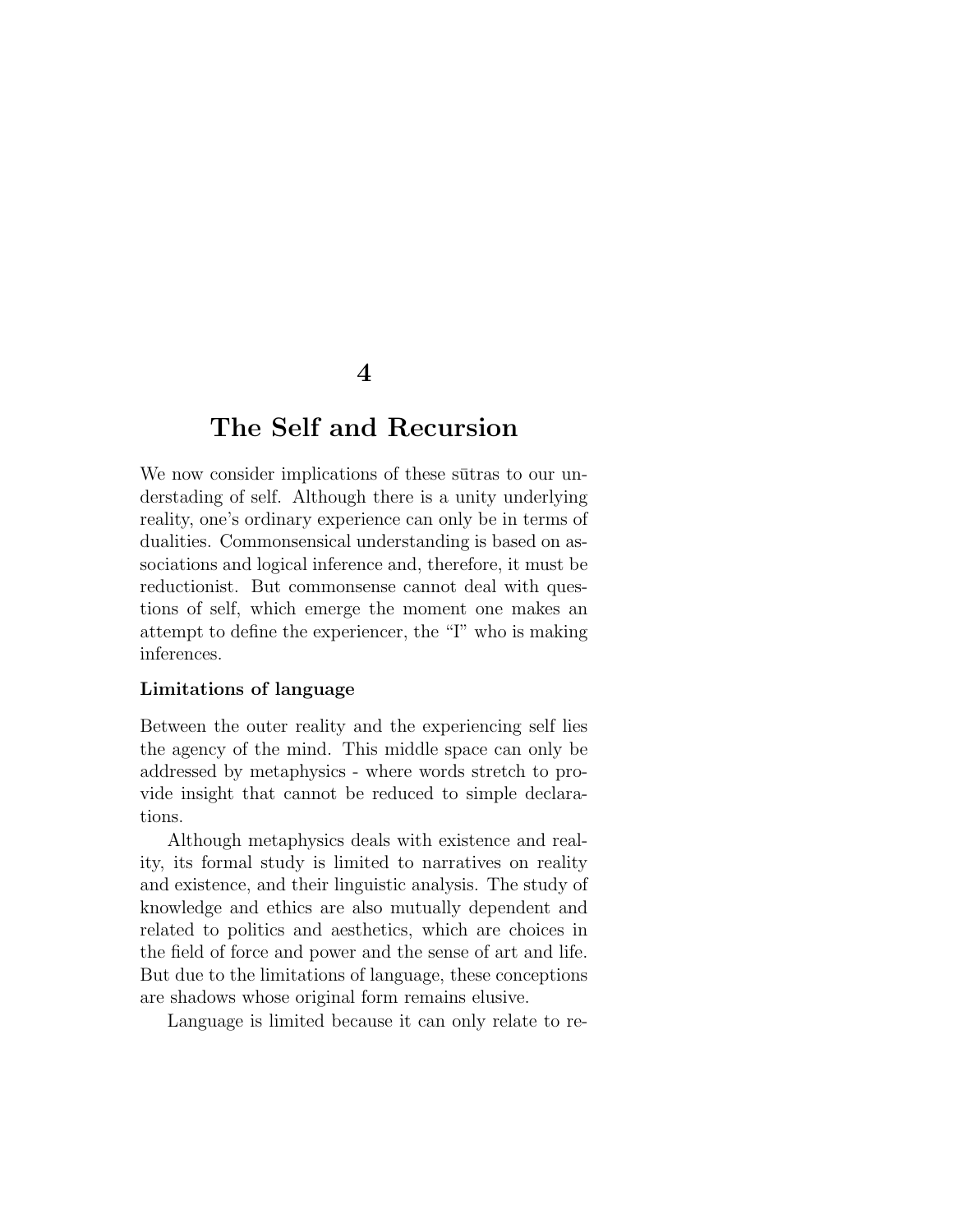lations between things, whereas reality concerns change, and things are continually transformed. Language expresses associations between things in a sequential manner, whereas their unfolding is simultaneous and parallel. Nevertheless, language provides the structure with which we construct our ordinary view of reality and although this view is limited, analysis of meaning can help obtain important and deeper insight. In particular, such analysis makes one aware of paradoxes that inform us of the limitations of our knowledge.

The beginning cannot be unitary, because the one cannot, by itself, become many. The one must be defined in relation to others. There can neither be only one, nor many at the beginning, because that would undermine order, and imply perennial chaos. The beginning must thus not be of things, but of the order itself, together with the potential for all its manifestations.

When manifestations reside as impressions they become the ground on which further expressions of the recursion takes place.

Recursion is logical. When viewed in the mind's eye, one becomes aware of duality out of which mathematics is born.

Brain and mind are not identical. The self is the bridge that spans the many layers of being. But the brain is the base on which the mind rests, therefore its examination can reveal the higher layers of being by pointing to the paradox in assuming otherwise. The interrelationships in the outside world, in the physical world as well as in society, are mirrored in the organization of the brain.

Metaphysics cannot be reduced to logic: it deals with paradox and inversion. Art and creative action illustrates this most clearly. Time flies into the future, but we live facing the past, burdened by it. What we seek in search of happiness is precisely what is sure to bring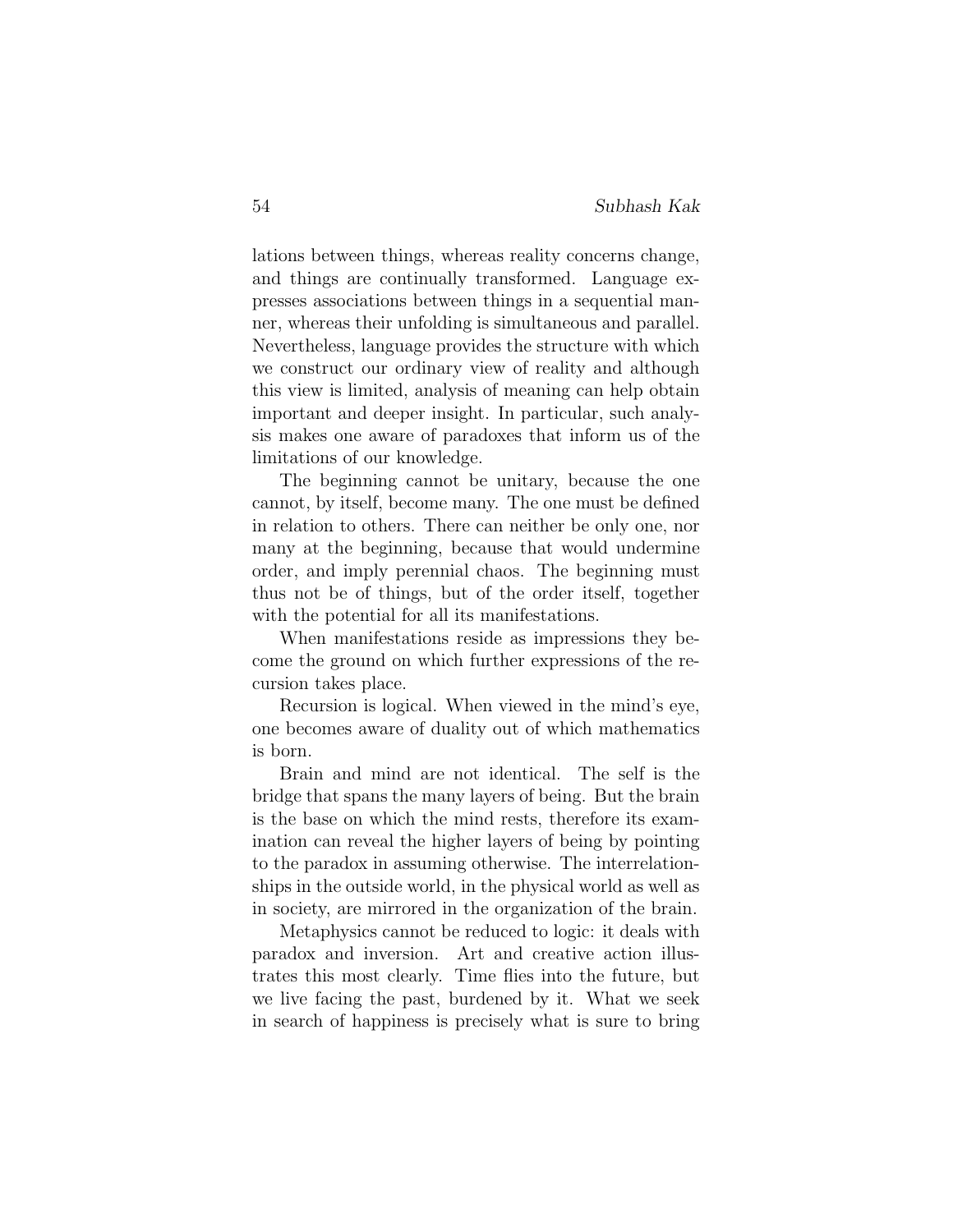despair. Although we speak of the world as a collection of things, we can only celebrate impermanence. This impermanence has a recursionist foundation, expressed in repetitive patterns.

### Mind's evolution

Reality is process and representations. Process itself is seen in the mind as motion of objects, which are defined in terms of location in time and space in change. Since representations are sequential, reality is seen in slices that are put together by the mind.

A causal change underlies objects in change. There is a logical basis to representation, and action follows intention. When assembling the slices together, the mind imposes a larger logic on them.

The object has several forms associated with it. First, is the physical form in transformation; second is its rational or logical form; and third, is its causal form. The object also has a unique emotional content.

Mind in motion is an object with the representations of the outer and the inner worlds as its fields. Reasoning emerges out of the capacity to make abstract representations.

Mind's evolution depends on representations, innate nature, and intention. Since representations and innate nature are an expression of the past and being, the world, as understood by mind, is created by it.

Intentions cannot belong to the world of objects because they would then be subject to causality and thus not be free. They must transcend space and time, and be a part of the order underlying recursion.

The process of evolution is accompanied by expansion and enlargement, growth and decay. This is true both at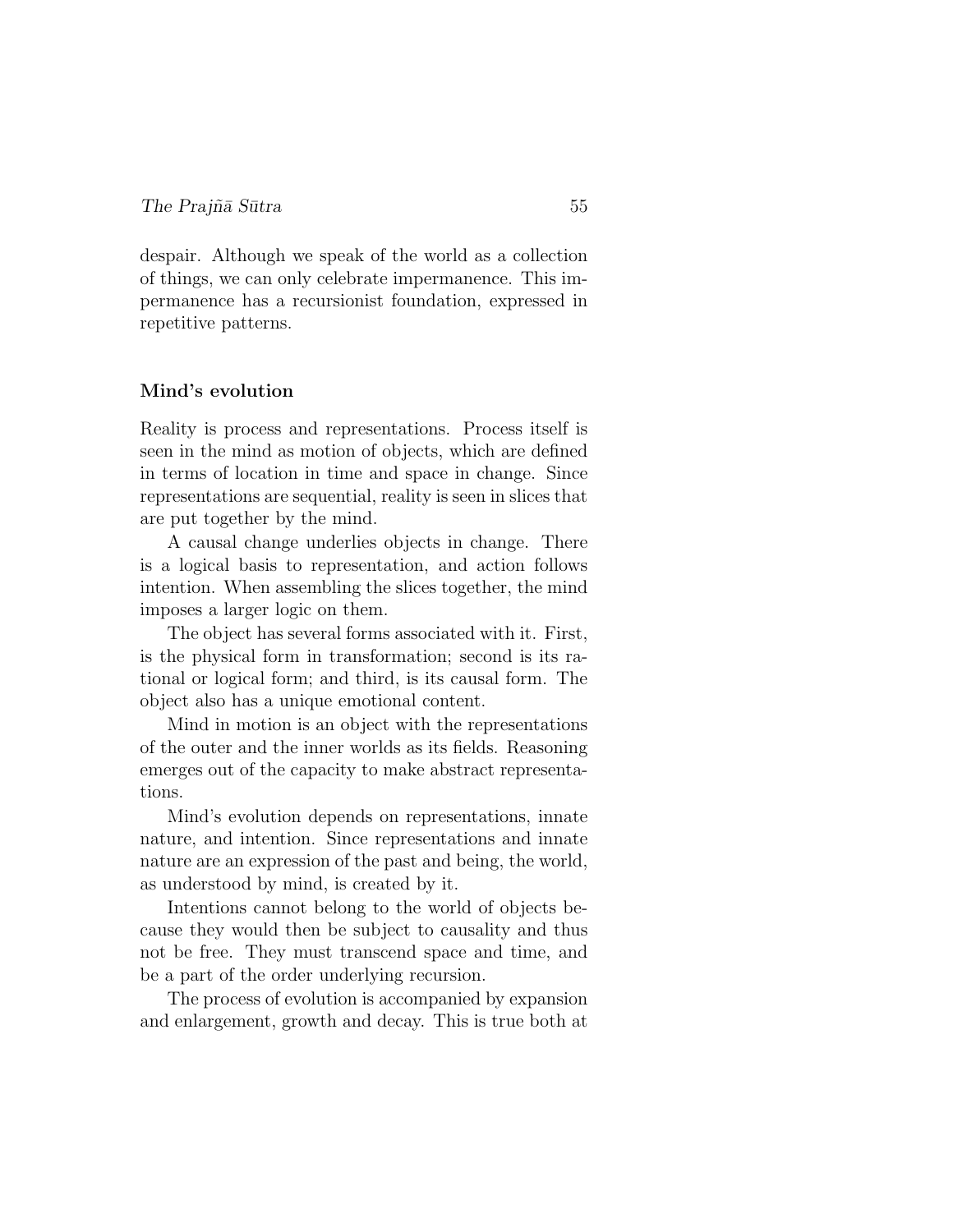the individual and social levels. It is also true of mental objects.

#### The power of impressions

Impressions assume iconic power after they have been embellished in the theater of the mind. They become the scaffolding for the construction of personal reality in which things are glued together by hopes and dreams. This is a reality that can come crashing down if it runs into conflict with other actualities. The interplay of these realities has a logic that becomes apparent when one moves beyond appearances to relationships and patterns of change.

Recursion is an expression of the fundamental laws of nature. It is more than structural relationship, for it is to be seen both at the physical and the abstract levels as also across relational entities. Recursionism provides a way of knowing as it helps us find meaning by a shift in perspective and by abstraction. It is the unitary unifying principle in Nature.

As we learn to recognize the same forces and patterns recurring on different levels, we are able to unite these levels and their diverse phenomena into a meaningful and organic whole. But the manner in which this structure is put together represents a larger meaning, which is a consequence of the underlying aesthetic.

Recursionism refers not only to replicated form but also to nesting across scale and time. It emerges out of the same elements combining repeatedly at different levels. It encompasses form and function. Mind is the embodiment of the infinite regress of this recursion. Without such regress mind cannot emerge, and since machines cannot be designed to have recursive structure, they will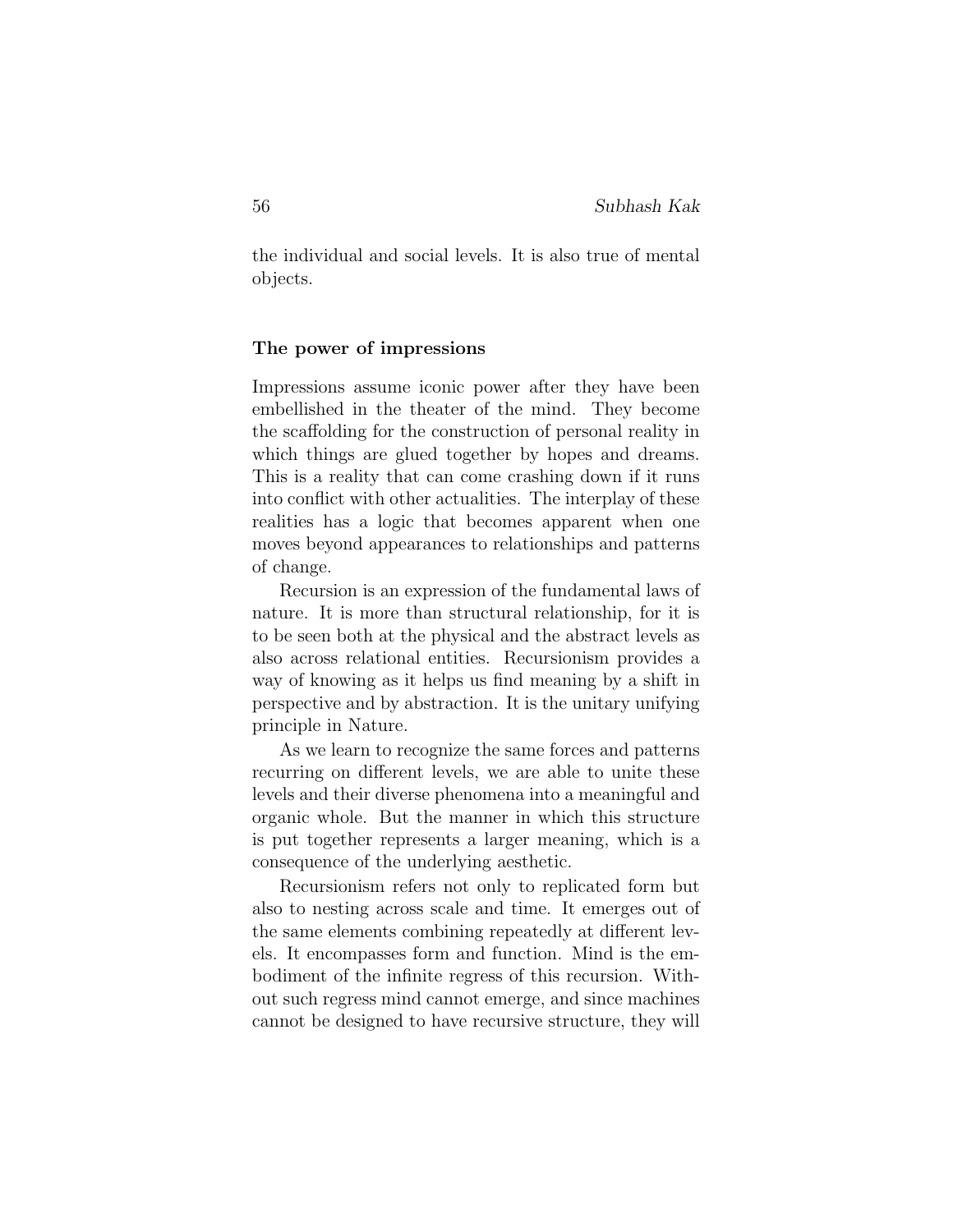never be conscious.

Objective reality is bound by logic and relationships. The recursive order behind it does not lie in space and time; it is transcendent.

Beauty, which is recursive symmetry, and power, which is recursive asymmetry, both appeal across form. Evolution is a dance of beauty and power, where broken symmetries become the basis for new symmetry. The dance of the peacock attracts not only the peahen but also the human. Animal displays have universal significance.

At the deepest level, there is no meaning; only symmetries or pure play.

Power and expansion is basic to evolution. It is repeated from the smallest structures to the largest ones. Social structures also reflect dominance and growth; therefore, they are also subject to decay and extinction.

Art is the creation of archetypal patterns. Since the structure of natural patterns is concealed by the chaos of the surface forms, good art mimics concealment and recursion. In performance, poetry, and narrative, meaning is best communicated by suggestion. A word, with its suggestive power, is worth a thousand pictures.

The experience of the creative expression makes one aware of its source within oneself. Art is the best education for self-development.

The nature of cognitive systems is determined by the underlying biology. Therefore, biological forms are fundamental to art and social organization. But just as there are innumerable biological forms, made even more numerous by growth and decay, there are innumerable cognitive systems.

Each cognitive window comes with its own recursive logic. Natural, logical, creative or artificial languages express unique perspective. Recursion turns this perspective into a signature that is seen across other cognitive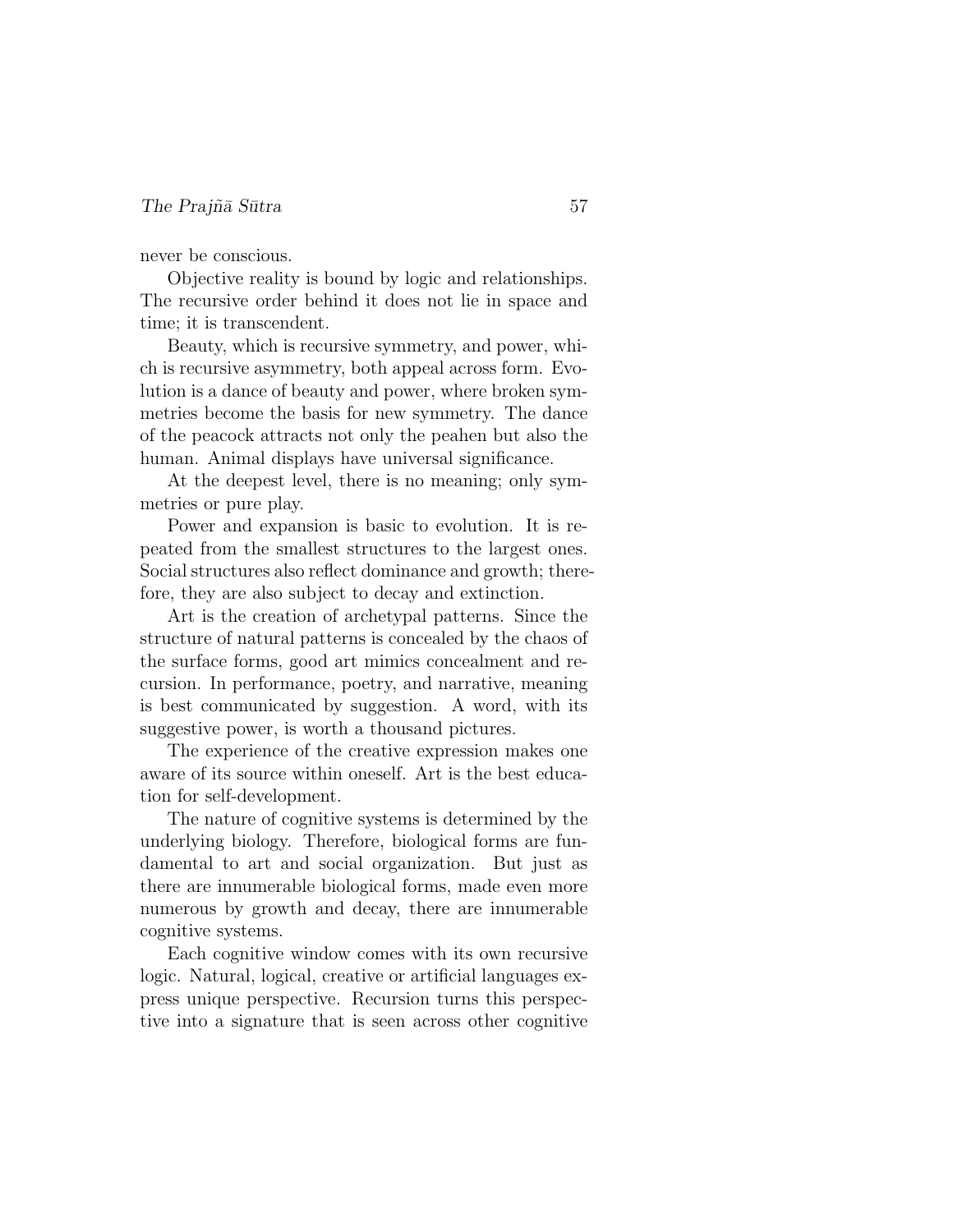tasks.

Patterns repeat within biological structures, and they are replicated in artificial forms such as dresses, toys, machines, monuments, and in art and architecture. The forms that Nature makes are the models for our own creations. Forms at one scale mimic those at other. Patterns also repeat in the use of artificial signs.

Ideas are like organisms. They replicate and die like biological entities. They have similar relationships, and also a generative unity. The web of ideas is similar to the web of life. Ideas also have their ambiguities because of the ambiguities in the models of things that concretize them in our minds.

Recursionism across species implies that our behavioral patterns are determined by biology just like for animals.

Freedom is the urge to perform by instinct; it is the urge to find harmony. Those who think they are free are not; those who appear to be in harmony with the world around them are.

Language - both in the inner and social discourse opens up new worlds of possibilities, spawning whole universes within. This brings opposites together creating a unique tension. Words express the recurrent essence of phenomena. Meaning is only possible because of recurrence.

Animals have the same spectrum of emotions that humans possess. It is through the lens of emotion that we communicate with animals. Feeling is higher than thinking. Cognitive categories come in wholes!

Each organism makes sense of the world within its field of activity. Our pet, an Australian cockatiel, has lived with us for over eleven years. One would think that living in a totally alien environment would confuse the bird, but he has special relationship with different mem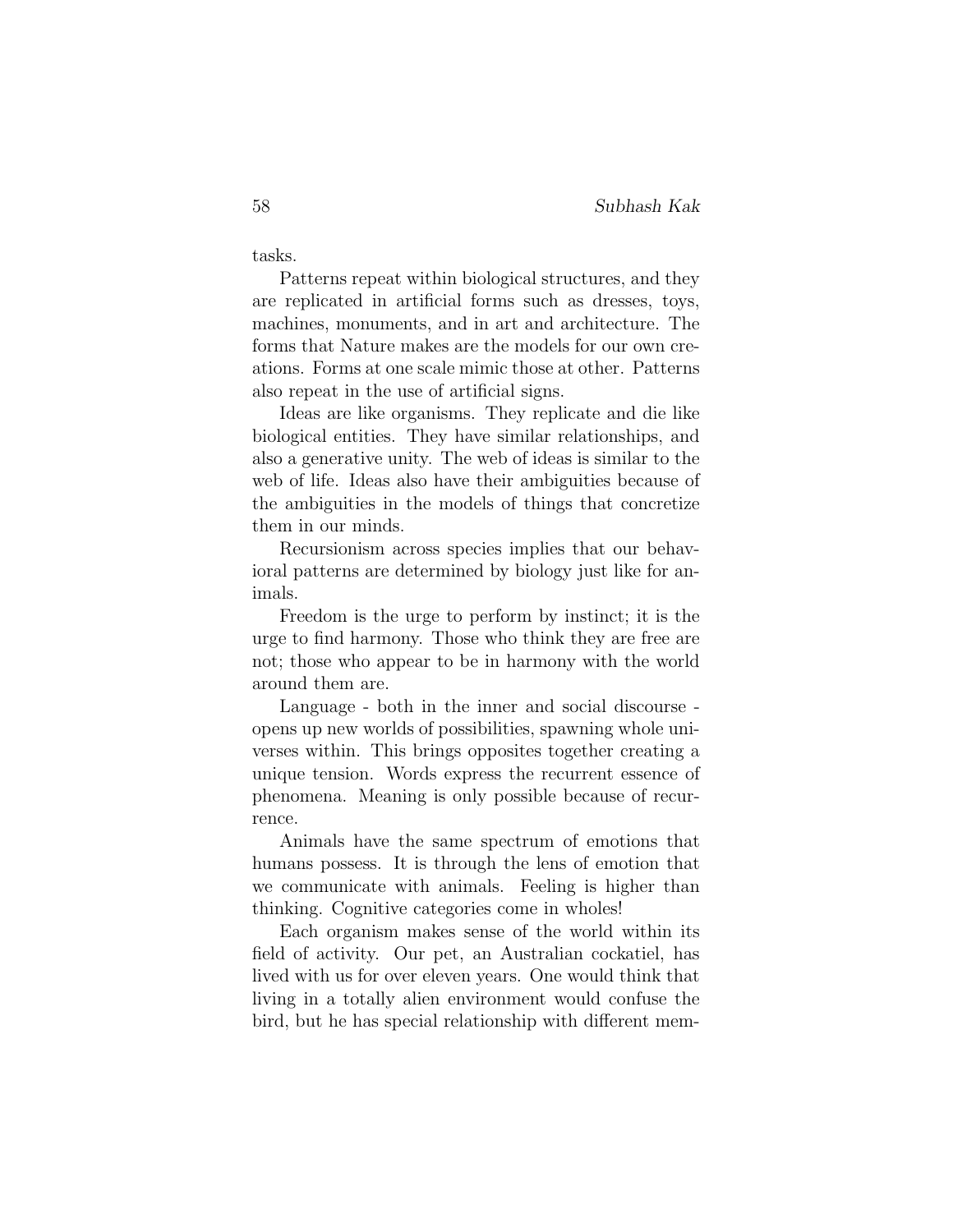bers of the family, and unique ritual related to play and ownership. Bird and man understand each other at various emotional levels because of the common recursively expressed structure.

The ability to communicate with each other amongst humans, just like that of other animals, is a consequence of recursionism, which defines a common ground on which experience of different people is like a relief.

Recursionism is the explanation why in an ant colony the castes adjust their populations to maintain definite proportion; it is the explanation of why new biological forms emerge in the evolutionary chain.

Recursionism reflects a universal imperative towards greater unfoldment of existing structures. It is a selforganizing, self-regulating principle which allows for growth as well.

Continuing conflict in society mirrors the interplay of oppositions in physical and biological worlds. There is reason in our animal self and madness in our human self. We seek reason in search for destiny that we absolutely abhor.

As animals, humans live their lives according to some specific script, derived from one of many religious or social ideologies. Each ideology is a frozen view, limiting freedom. The tail of the emotional dog is perfectly rational; the animals of the wild act according to their nature. Our being has automaticity at as many levels as we can think.

Freedom is the capacity to choose one of the ideologies, although one becomes a prisoner as soon as one has made the choice. Creativity is the capacity to jump across the ideologies to connect to the archetypal patterns of existence and appearance.

Recursionism is also at work across space, time, function, and form for processes of generation and transition.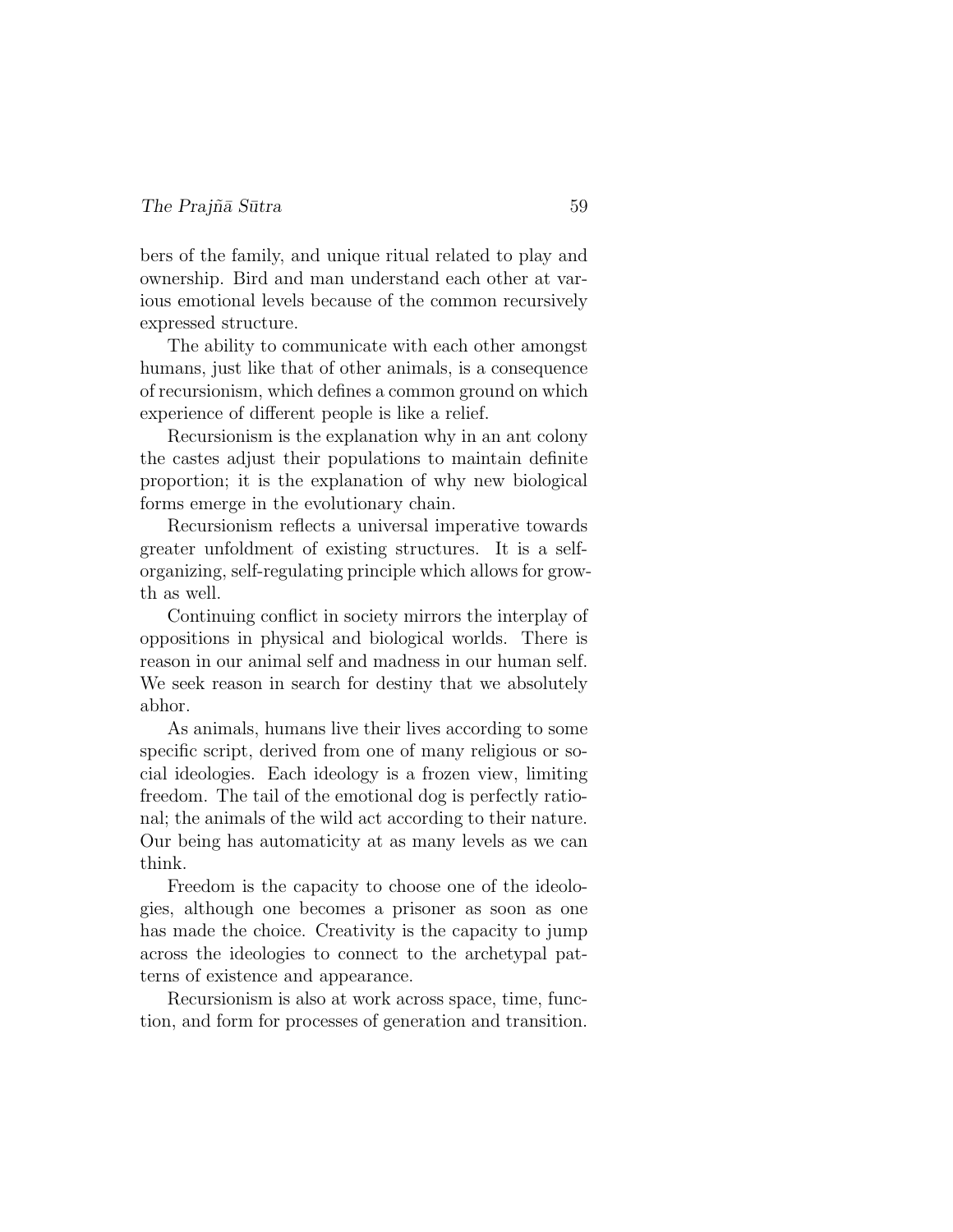Evolution is a manifestation of recursion in increasing complexity.

The process of recursion works across many levels, creating multitude of appearances at the level of the individual minds and in their many narratives.

Unity exists on different levels of manifestation. Order becomes apparent in the background of chaos when we identify the appropriate scale on which the phenomenon is projected.

Globalization is a recursionist process that is transforming the world system into an organism with components that have extreme specialization. The war against the other, that characterized colonial expansion, will be replaced by war against previous selves. Rather than war to capture physical space and property, the new war will be to dominate history.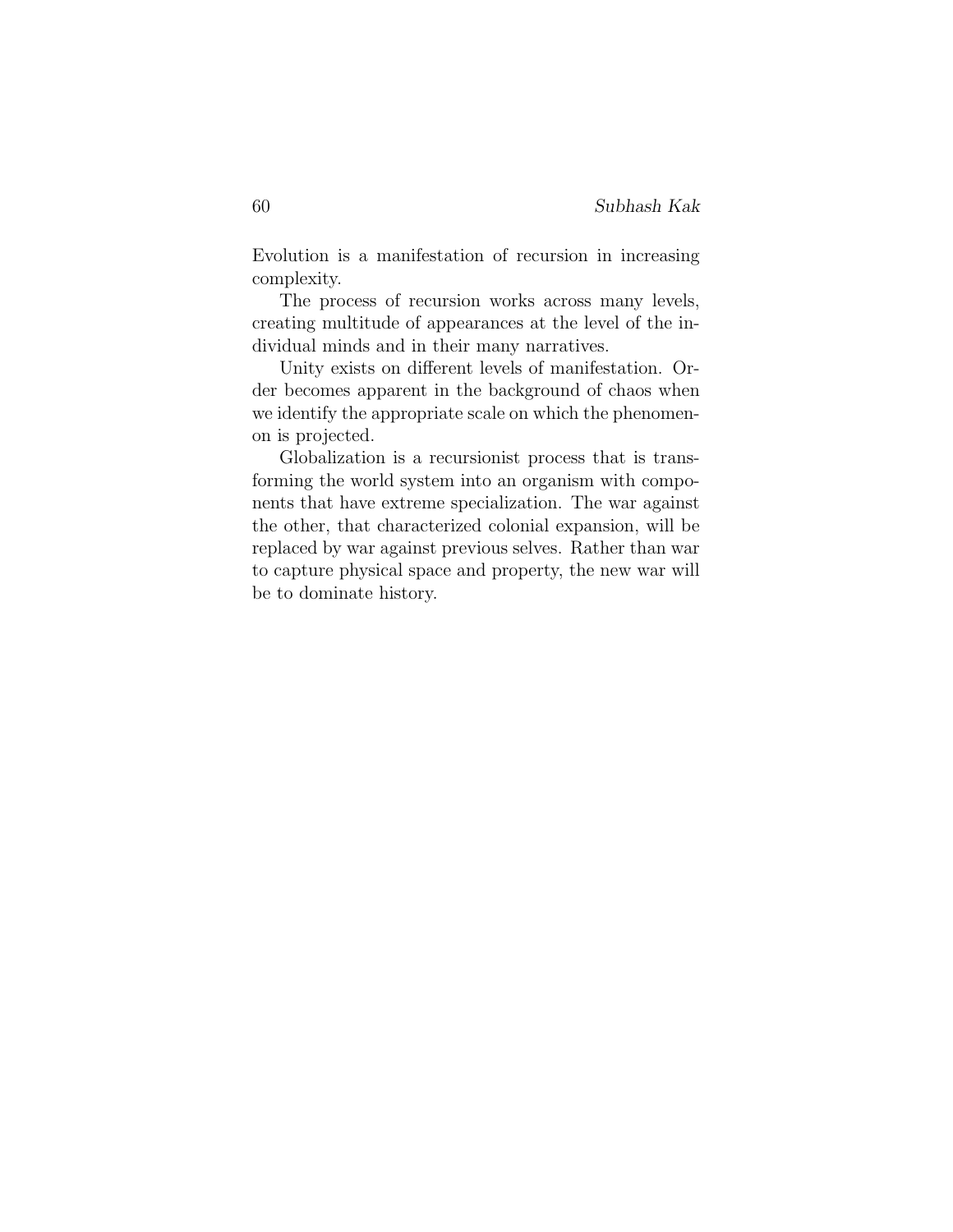# Languages of the Brain

Reflecting on moments past, one is often surprised at one's thoughts and actions, even if the circumstances in which they occurred were different. In justifications of one's own history to oneself, it is common to ascribe those thoughts and actions to the severity of the situation, in acceptance of the view that we are not free agents and merely respond to forces around us.

On the other hand, we know that often our suffering is generated by the play within our inner world, and mental pain can be as severe as physical pain. If one has thought of ending one's life in response to inner suffering, then it is clear that there is at least one self within who, at the time of that dark thought, did not consider life worth living. But this is inherently paradoxical, because why should the self, if it is emergent on the body, wish for the body to cease to be; and if it is independent of the body, feel despair at the condition of the person and his history?

It feels that one is not a single self, although there is some common thread holding these disparate incarnations. This commonality is more than our personal history; it is the "self" with its unique attitude, "the inner being" at its core, who is distinct from others. At other times it appears that there are several selves within, which interpose almost simultaneously in such a

# 5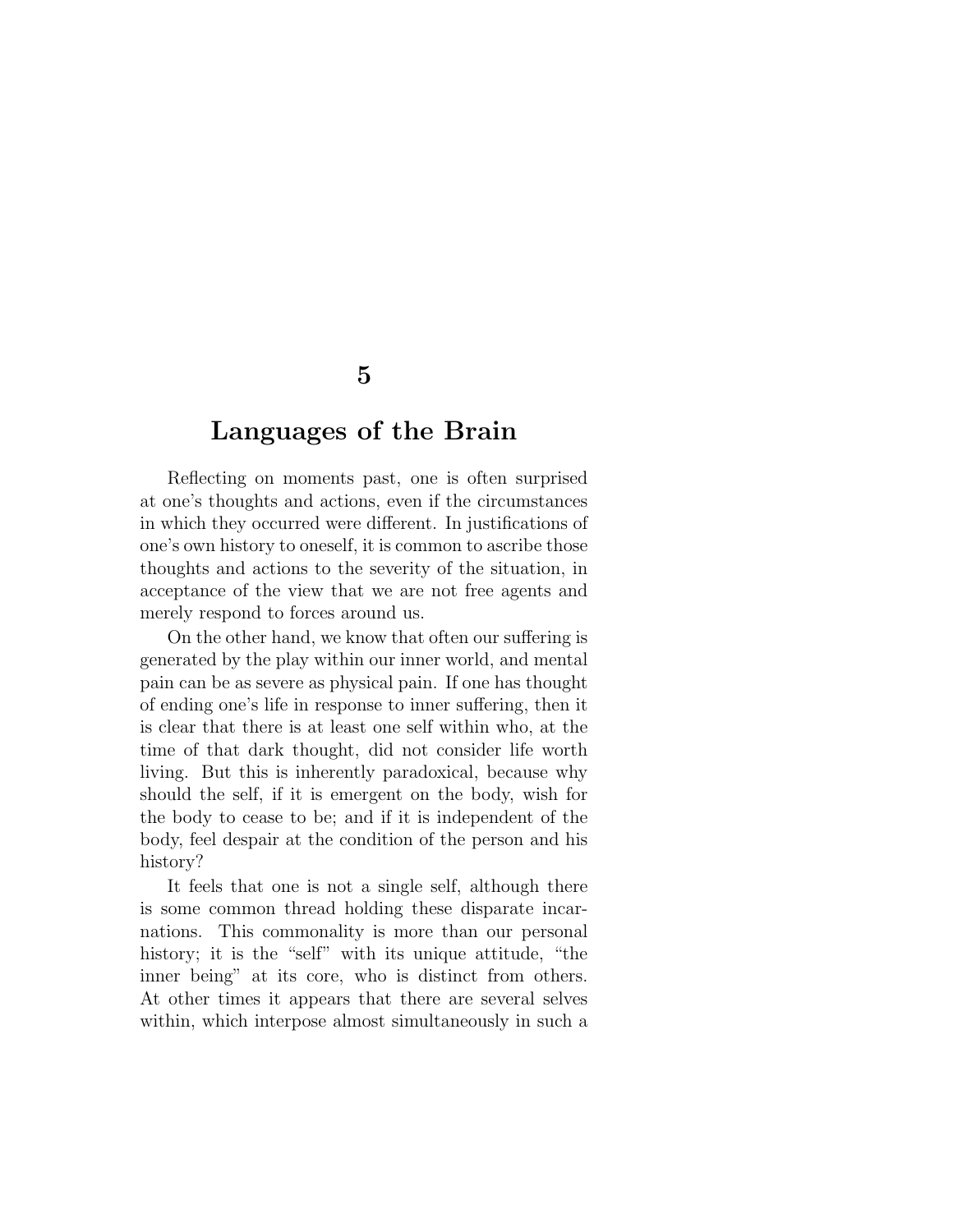disjointed manner that one feels that there may be processes in our brain that are quite outside of one's control.

### Constructing reality

I was motivated to gather together my thoughts on these questions over ten years ago in response to a request to write a chapter on my philosophical ideas on brain function in a neuroscience book. In this essay, I wrote about a hierarchy of brain functions, arguing that first of all the brain has a holistic character, reflected in processes that are related to the conscious and the unconscious selves; second, it changes its very organization by adjusting to its sensory environment as if it has the capacity to understand what is happening outside; and, finally, it has other processes that are associative, which are amenable to straight-forward mathematical and logical analysis.

I showed that there were other processes in nature that have similar modes of expression, and this was suggestive that they existed in the brain. I summarized the physiological evidence in favor of these three languages. In particular, I spoke about how the very models we construct of reality are mediated by the mind.

I classified brain behavior into three modes and not more was because these three are qualitatively different categories. The quantum considers the system as one whole and inherent in that is the potential for the variety of its evolutionary paths; the reorganization implies a blind agency within the components of the system that lies beyond the reductionist paradigm; and the associative is in accord with reductionism.

The logics that are involved in each are different: superpositional in the case of quantum, active and goalseeking in the case of reorganizational, and classical, machine-like in the case of associative. It is obvious that to assume that they unfold serially is only a simplify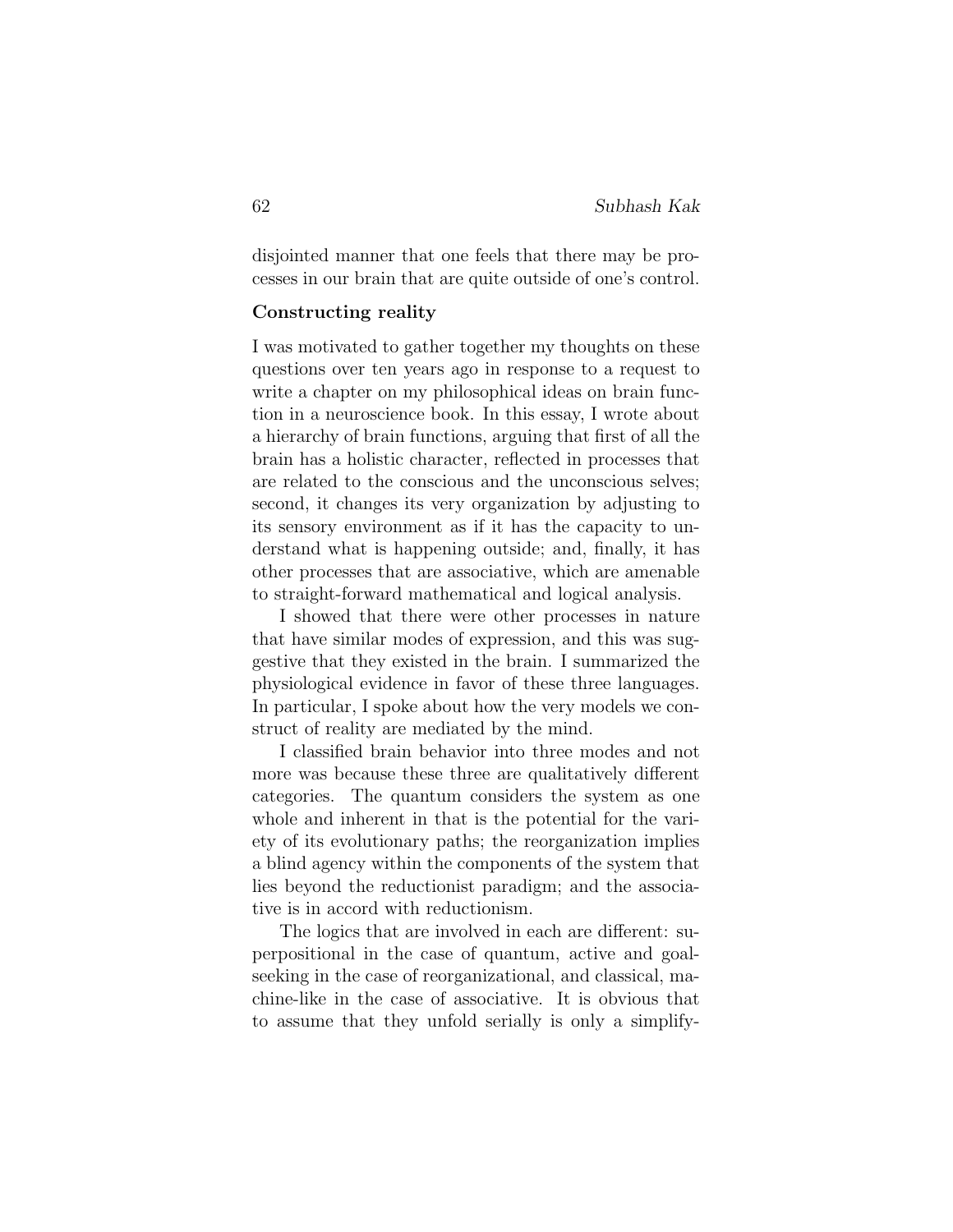ing assumption. In reality, the three logics are at play simultaneously, and if ordinary science considers mainly the classical, it captures only one aspect of reality. The three are untangled by the agency of the subject, and to this extent understanding is an artifact of the consciousness of the subject.

The three logics are the bases of our three lives. It is of course quite possible to see further divisions in each of these modes. In particular, the term "quantum" in the context of personal experience could mean different things to different people - the holistic experience could relate to the spirit or the body.

I didn't get a chance in my brain essay to speak of how modes of human and social expression parallel the languages of the brain. These parallels are of greater interest to the layperson than the technical problem of brain behavior. These other languages manifest themselves in different kinds of speech, and also in social and economic organization.

The language related to tradition, rules, and ritual. It provides satisfaction and security and connection to past and one's community. This represents the most basic animal part of our being. Most of the rules relate to social expression, although some others may relate to abstract entities. Principally, this language concerns the world of things, sensations, experience, ownership and power. It is also a part of religious ritual and secular ceremony. Its more intricate forms are seen in dance and music and that experience is heightened by recognition of these patterns.

The language related to change and adjustment. In contrast to the previous language, it concerns innovation to the ritual with time. It includes within its ambit more than one's personal self, and it may, in its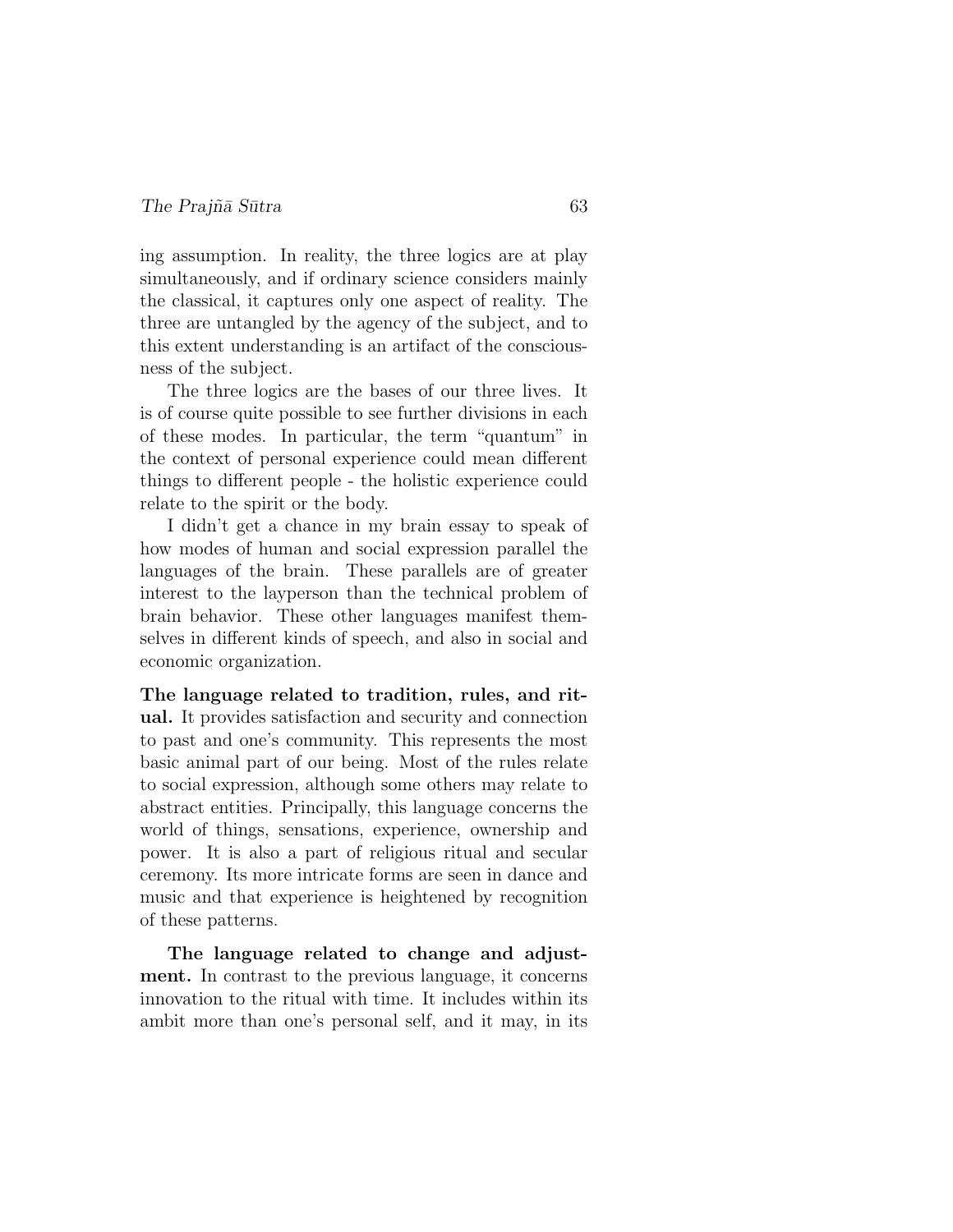more evolved form, include other animals, and indeed all life. This language is ecological in that it seeks rationalization of one's place in the world by bringing in larger purpose, which is greater than that of one's own personal gain. This language provides the capacity to go beyond possession and consider the family, the community, and race, humanity, and all life.

#### The language related to transcendent experience.

This emerges out of the desire to go beyond ritual and descriptions in terms of finite space and time. This transcendence could be either related to the body or the spirit or a combination of both. Some see it in love or sexuality, while others see it as a mystical, spiritual experience. It is the experience of the artist, the scientist, and the philosopher, and the epiphany at the sight of a sunrise or sunset. It is also the happiness found in friendship, love, or sacrifice. By its very nature it cannot be part of the normal linguistic discourse, therefore, this communication is by means of hints, allusion and suggestion, by poetry and art.

These three modes of expression - let's call them Language A, B, and C, respectively – are connected together by entities that straddle the boundaries between them. Language A is associated with power and pleasure, and in its limits it reveals paradox; Language B is associated with connections and concern, and it gives rise to compassion; and Language C is associated with insight and awareness, and it leads to wisdom.

We see the three languages at work in stage during the different phases of a child's education. Whereas words are sufficient to describe Languages A and B, the nature of Language C is ambiguous and it is not easy to communicate its experience directly.

From another perspective, Language A concerns rit-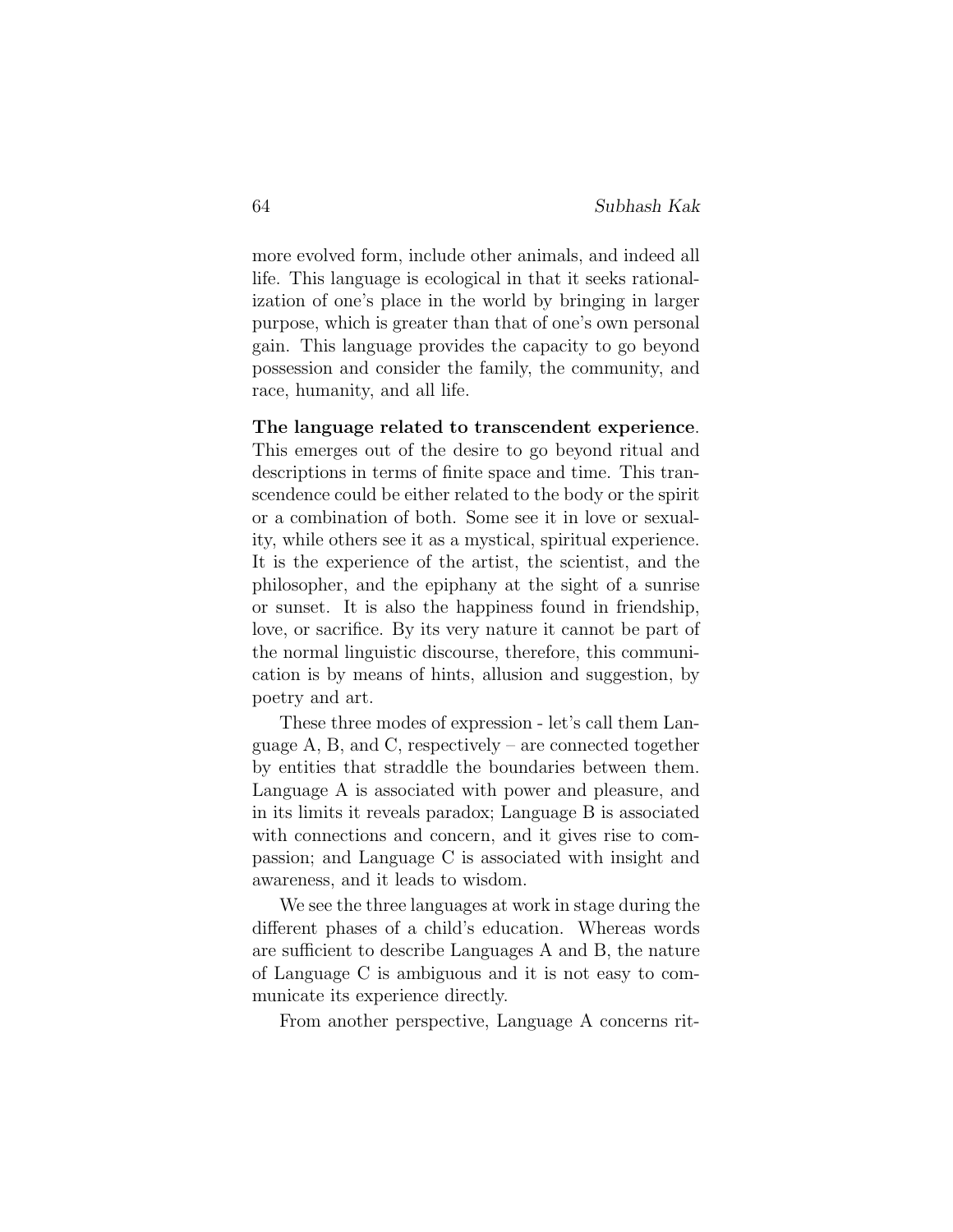ual, Language B is about evolution, and Language C is about self-awareness. For those who have been taught that the world is about tradition, it is inconceivable that evolution could be true. For those who have learnt to see evolution as a function emergent on material ground, it is inconceivable that their awareness could be anything more than an epiphenomenon.

### Ritual and meaning

Rules and ritual, whether related to social behavior, bureaucratic structures, law, or organized religion, provide comfort. But often they become the end rather than the means to the exploration of the spirit, thus creating profound alienation and emptiness. Having learnt these rules, one wishes to change them, and to go beyond them to change oneself – become a "better person" – do something for community, for country, for mankind, and for all of nature by being its steward. But this change comes with the fear of impending loss, of recognition that it all is a mere twinkling of an eye of something that will all end before long.

It brings the insight that anything finite and bound by rules could not be the explanation of the mystery of one's own being, and it awakens a yearning for a sense that is beyond pain and suffering. But in order to reach this experience one is prepared to abandon all, go beyond the worlds of the first two languages, and put up with any suffering and pain. So powerful is the promise of the infinite, the breath of the eternal.

These languages have several layers within them. Language A, for example, can address rules at different levels. Even when one is operating within its domain, one can go from the state of submission to that of power. Each has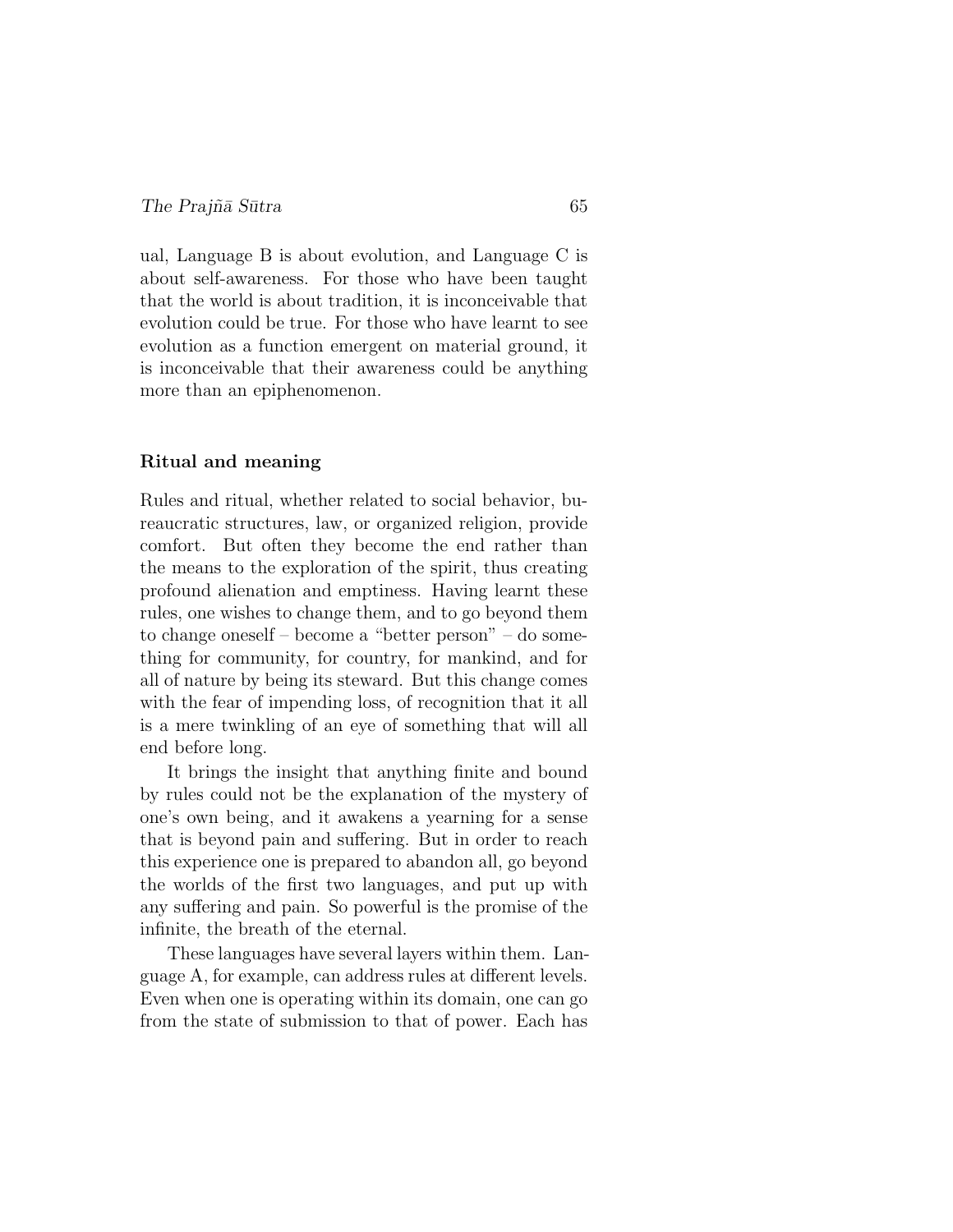rules, but the nature of the rules and the degree of control may be different. This explains how a system that is fundamentally oppressive would be embraced by someone who thinks that it opens doors to a mode of behavior which is like that of a tiger, when earlier the person had lived like a sheep. Since the systems of rules have much variety, one can find immense aesthetic pleasure in living life through the prism of Language A. This constitutes life in most societies, where there are very few individuals openly challenging the rules, seeking a revolution, or speaking of the misery of life that is completely ordered.

Language B communicates combinatorial insight and it provides new ways of looking at tradition and the creation of new tradition and style. It is, therefore, associated with normal creativity and leadership in business, religion, and politics.

Language C, perhaps the anti-language, is about the experiencing self, the subject. It is most elusive. It is mostly remembered in terms of the changes that it brings about in the self, in one's character. This may be viewed as the discourse of the spirit, and the language behind true creativity. But others take it to imply sensuality alone, and this identification can have significant implications for a society.

All vital cultures have elements of the three languages in them, making it possible to live creative lives for those who seek it. Most organized religions are primarily about rules and the perpetuation of the power of its bureaucracy and priesthood. Some religious traditions have evolved so that limited reinterpretation is permitted, so as to remain consistent with self-evident truths. Only few religious traditions emphasize spiritual quest. Most religions are retrogressive and project racial or ethnic pride.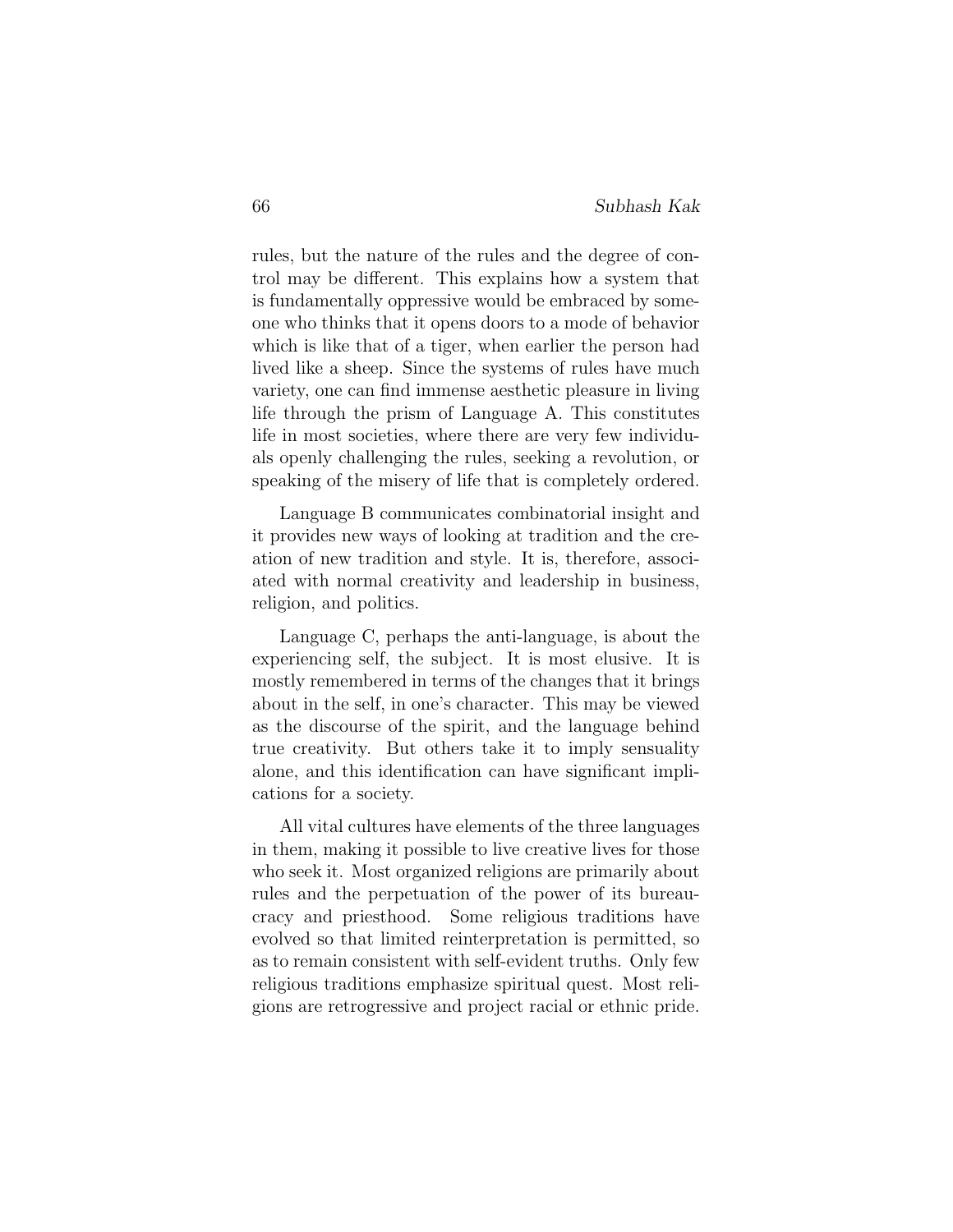### Growth and change

Just as Languages B and C emerge out of Language A, there is a similar emergence within the individual's development and a society's history. Therefore, a culture or political system that forces absolute obedience to its rules does not have room in it for people to grow beyond the oppressive Language A. Such a culture would not support creativity, and one measure of the vitality of the culture is a continuing stream of creative work.

It is imperative that education be devised to facilitate the natural development of the three languages within the individual's life. Education cannot just be about teaching of rules and systems, but also of the freedom and creativity that makes it possible to go beyond existing rules and systems.

In the age of globalization, and of powerful worldranging machines and organizations, the potential for oppression by bureaucracies, whether of society or state, is greater than ever before. This ought to have been the age of science and liberty, but the rejection of freedom is turning this for many people into an age of fanatic certitude.

Faith becomes the prison that institutions of organized religion employ to keep people bound to them. But even in such a circumstance, people preserve their autonomy by devising their personal interpretations of the official religious myth, which is more in accord with natural law.

#### Selfhood and pain

The potential for suffering is inherent in the scheme of the languages. Perhaps the real source of this suffering is the awareness that there is a fundamental lie at the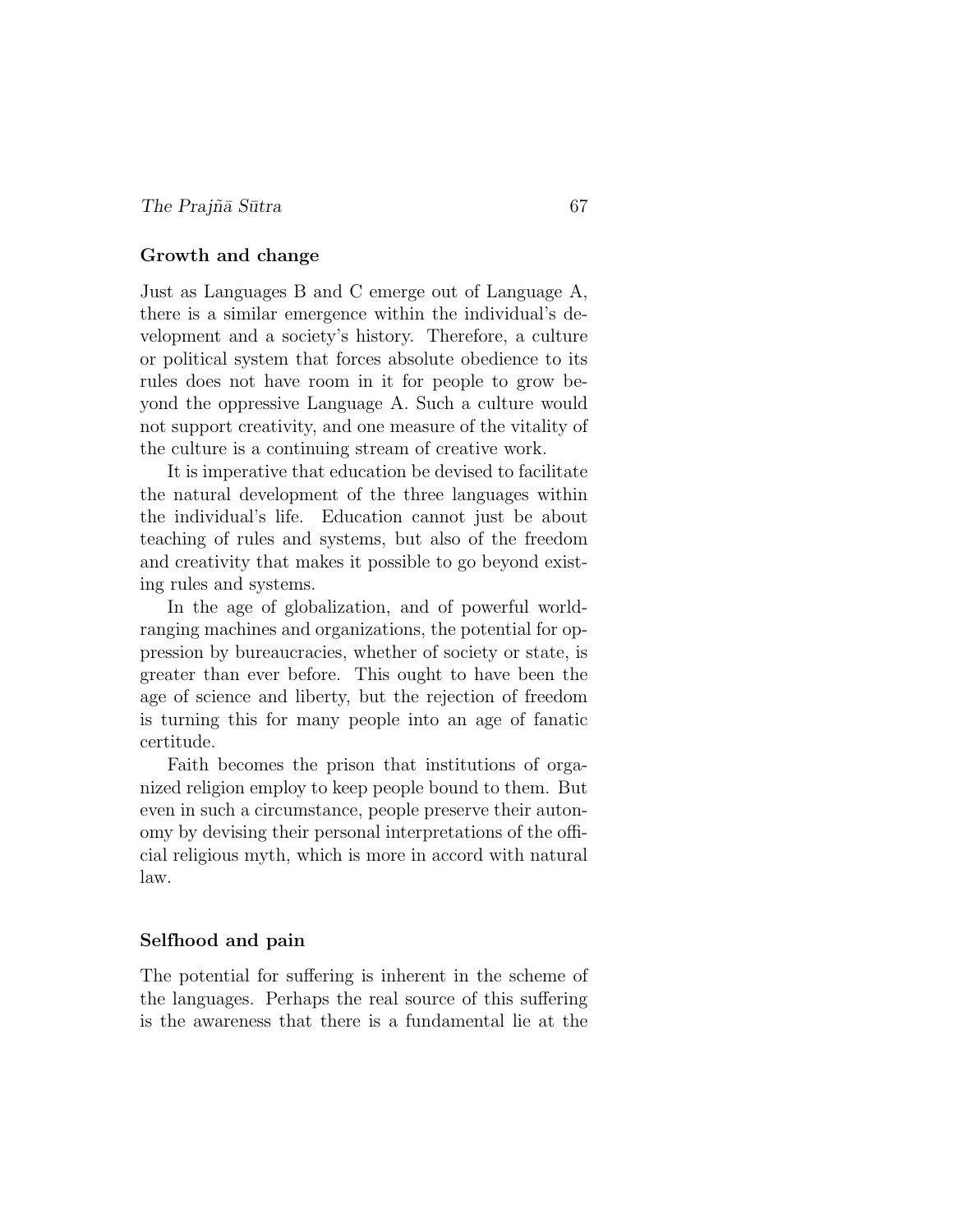basis of the rules, which suggest a permanence that simply does not exist. Language A concerns things, real or abstract, and since things can only be acquired and possessed, acquisition is a primary consequence of this perspective on reality. Since things decay, man has created higher entities that are taken to be permanent. These entities are associated with measure which mitigates the relentless count of days. A count of victories and money and statistics seem, in the rules of Language A, to negate the power of time.

Language B shows that the definition of entities itself is a result of evolution and past histories of the component systems, denying uniqueness to identity, which is cause of pain. Language C peels away individual history, and although this should bring in even more pain and despair, subjects claim that it leads to calm and a strange understanding. By so doing, it preserves its counterintuitive, non-rational nature.

For those who don't have access to the intuitions of Language C, the rationality of Languages A and B is all that can be used to find meaning. Stories about athletes, actors, politicians, business people, writers, wealth, power and investments provide the context in which the individual can measure his or her own march in time. What makes life bearable is an inner count that mitigates the fearfulness of the outer count. But there are also deliberate transgressions of law in the secret sphere of each individual's life. It is as if surviving such transgressions implies transcendence and a victory over fate.

Such transgressions are the modern analog of the ritual sacrifice of the ancient religion. But whereas the ancient performance was out in the open, with participation by everyone, the modern performance is furtive and haphazard. Religious ritual has been replaced by coming-of-age drug parties and promiscuous sex.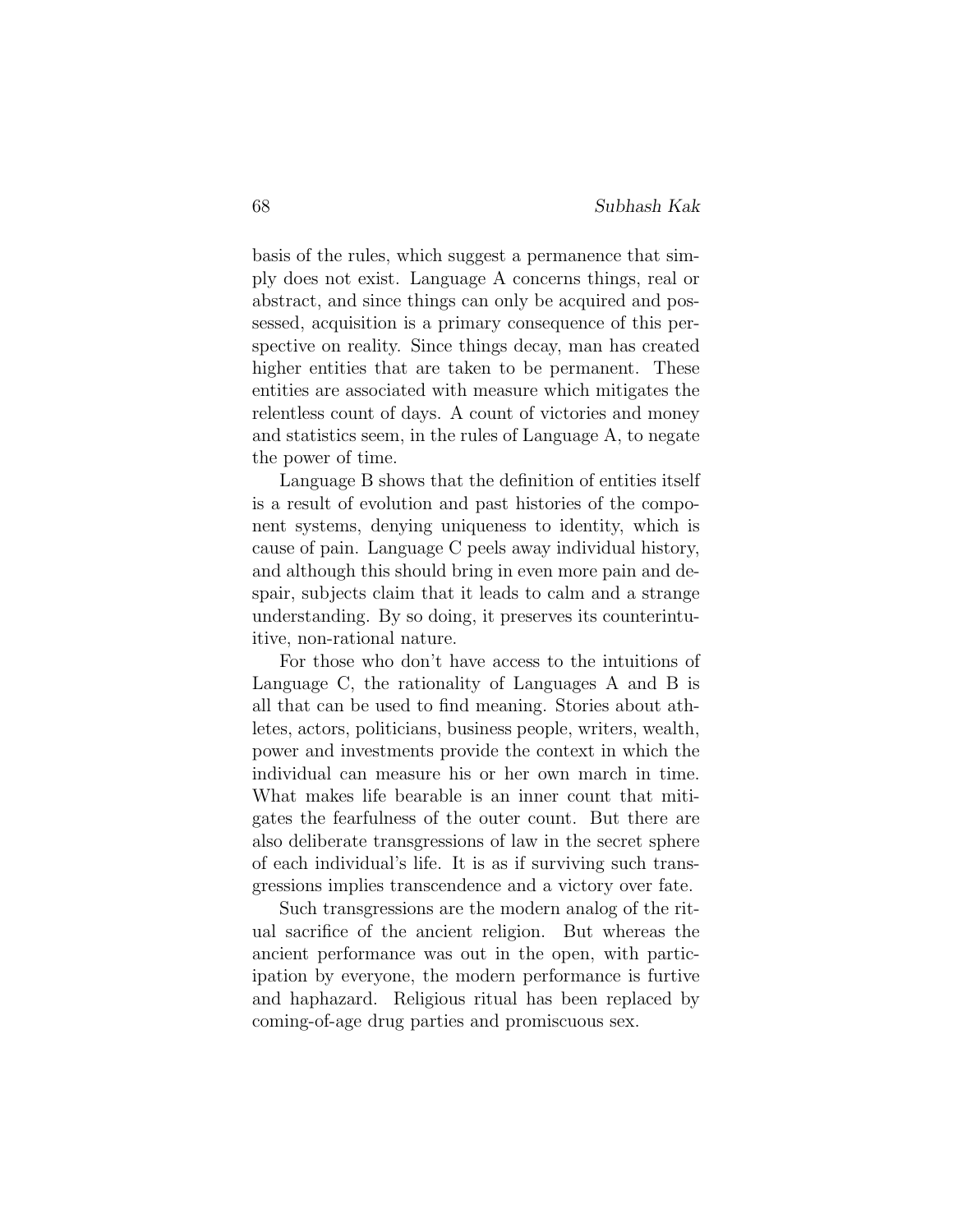# The Fourth Way

Materialism, prophetic religion, and rational spirituality are three common approaches to perplexing questions about life. They provide their own answers to who we are and what our life means. Since ideas are the means to power, the followers of these approaches are often in violent conflict with each other. People may see events through a blurry theological lens, yet in states of heightened passion small differences can turn to anger and war.

Each of these approaches is fundamentally antithetical to self rule by the people. Materialism is most consonant with the rule of the wealthy elite; prophetic religion to the rule of the clergy or their surrogates; and rational spirituality to the rule of the intellectual elite.

There can be no basis for true democracy until one trusts not only oneself to have access to knowledge but also all others. This requires faith that each person has infinite potential and he does not need an intermediary to apprehend it, something that neither of the above three approaches acknowledges.

### Body, sensations, and power

Materialism considers mind as an emergent phenomenon that is subsidiary to the body. Ownership of things and sense gratification are two central drives within this paradigm. This view provides great energy to people to

## 6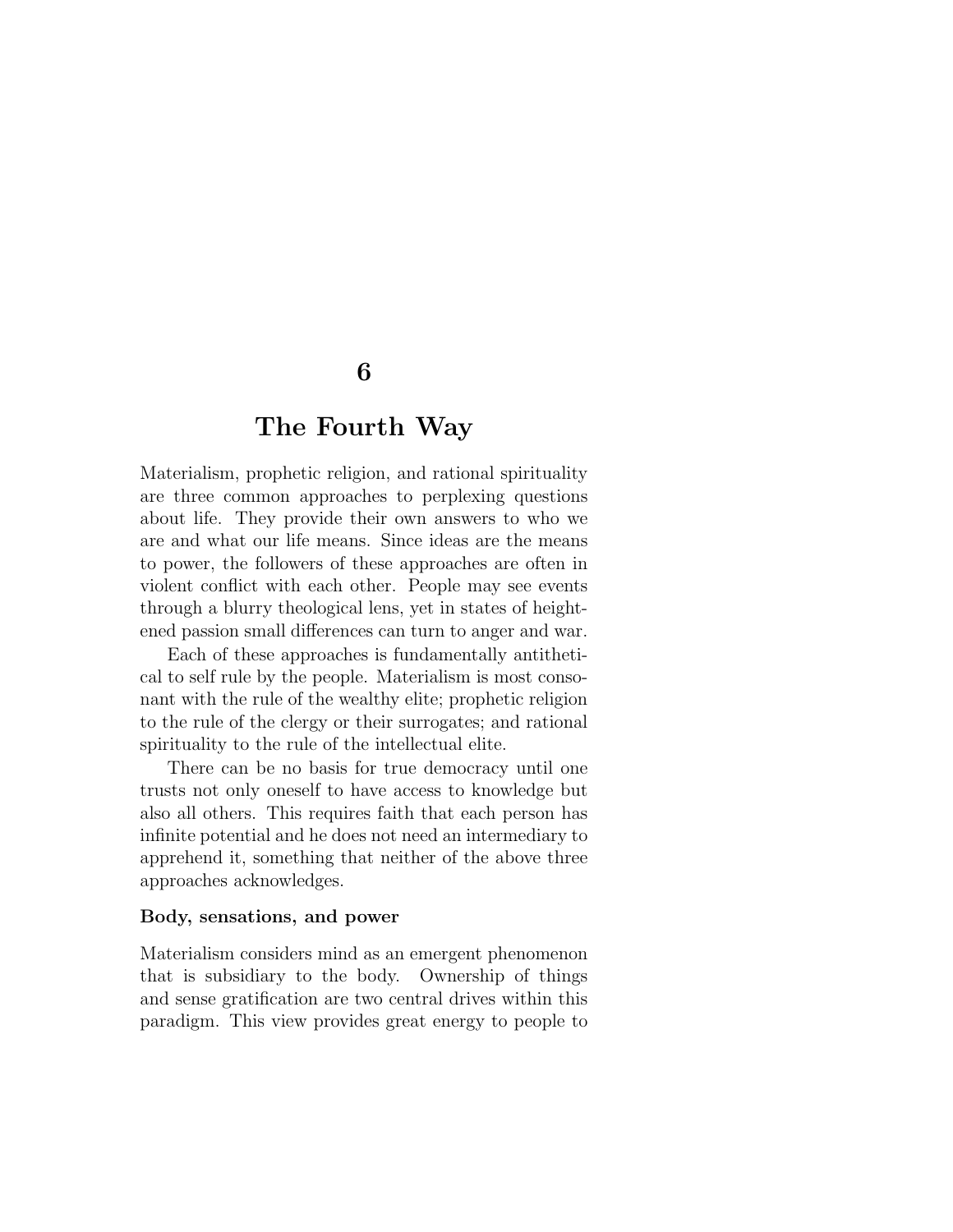work hard to obtain wealth, yet it also leads to alienation and emptiness, and we see this in destructive behavior, and a culture of drugs, greed, cruelty, and selfishness.

Materialism is the mainstream view of science, but it is unable to explain many scientific problems. In particular, it cannot reconcile the freedom of the individual to its own program of causal order. Neither can it explain how awareness arises in the brain machine when it is absent in the computer machine. It cannot explain the reality of the self in the individual.

The classical materialistic position, as contained in pre-modern physics, was superseded by the advent of relativity theory and quantum mechanics. In particular, quantum theory makes a distinction between the process and the observer, and the privileged position of the observer appears to be irreconcilable to the idea of the primacy of matter.

Mind is relegated to a secondary position, but this makes it seek attention in different ways. Modern medicine responds to these cries of the mind by drugs that often harm the person. There is an estimate that forty to fifty percent of people in the rich countries are on psychiatric drugs that sedate them and prevent them from being in touch with their own selves.

Life in the materialistic, machine paradigm values combinatorial intelligence. Science and scholarship are the search for associations to reveal patterns in the physical world, including that of the body. But such associations can never capture the self.

It is not that the materialist does not acknowledge the spirit; only that it is made secondary. The spirit is taken for granted, and words like values, tradition, professional or national cause are employed to ensure that the individual works hard and faithfully for the success of the larger societal machine of which he is a cog.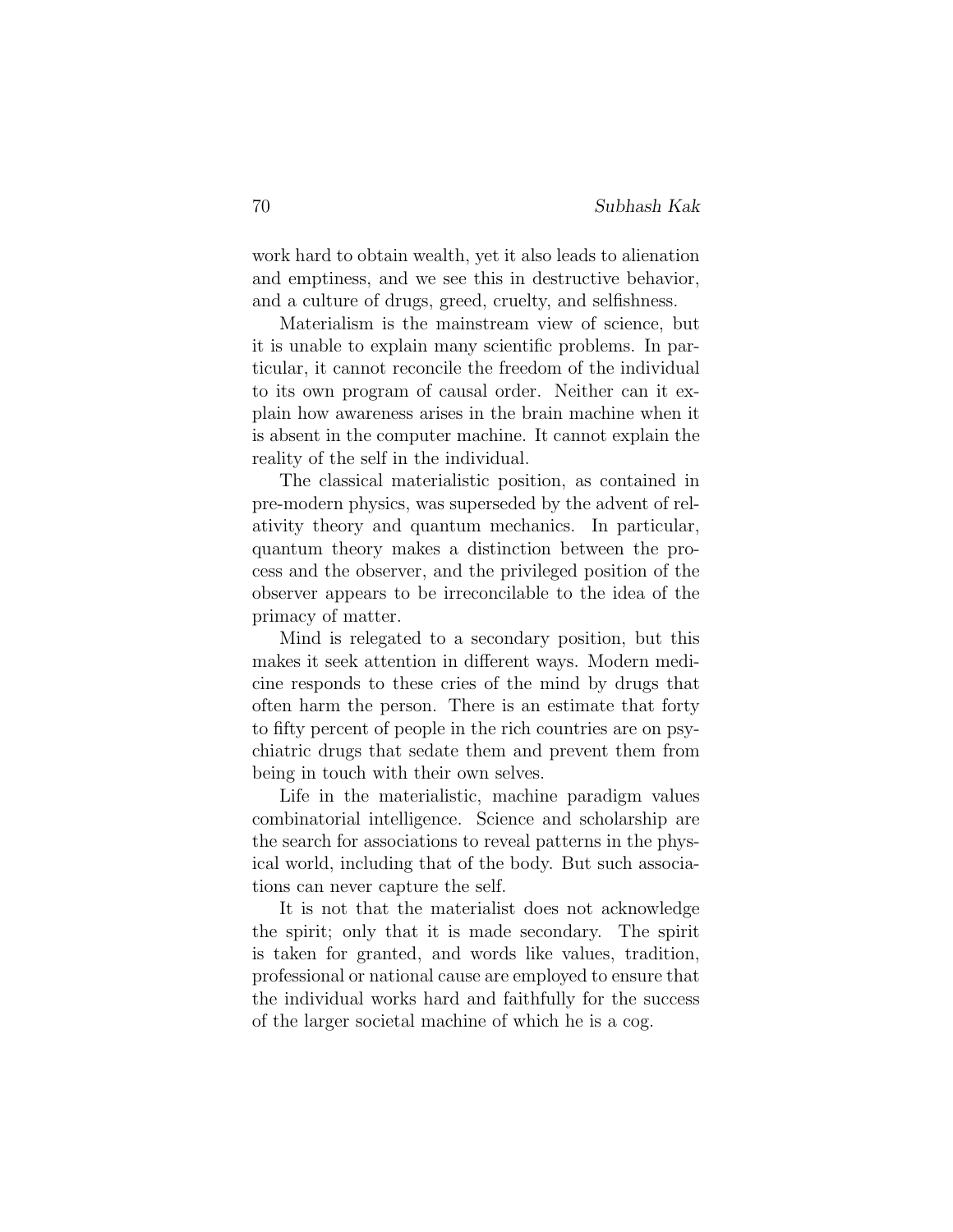## $The Prai\tilde{n}\bar{a} S\bar{u}$ tra  $71$

Without self-knowledge, individuals do not know how to emerge successfully out of the maze of emotions. The template of the jigsaw puzzle, taught to them at school and home, is not a deep enough lesson to experience true transformation and change in their lives.

Materialism was the great impetus for colonization and conquest. For a long time, this was the colonization of unknown countries and subjugation of alien cultures. Now that such colonization is complete, man has entered the phase of colonization of body and mind, which is being done by drug companies, colleges and universities, and the entertainment and information media.

The stars of the materialistic approach are celebrities and entertainers. At work in the machine system, a person must conform to their rhythms; at home, one witnesses disrobing of the performers. Since human contact at workplace has become minimized, one lives on ersatz emotion and in virtual reality.

### Visions and prophecy

It might sound logical to say that we are just our bodies, but, deep within, the individual is certain that this view does not capture all. This is why people pay heed when someone comes along and speaks of visions.

Although the individual is a part of a controlled world, there is the desire within to subvert this constructed reality: hence submission to far-fetched notions, and acceptance of impossible stories.

Prophetic religion demands a suspension of logic. Based on myth and promise, it appeals to the fundamental human urge to control and conquer. Since there are several prophetic religions, each claiming to be the true one, war between prophetic religions is inevitable.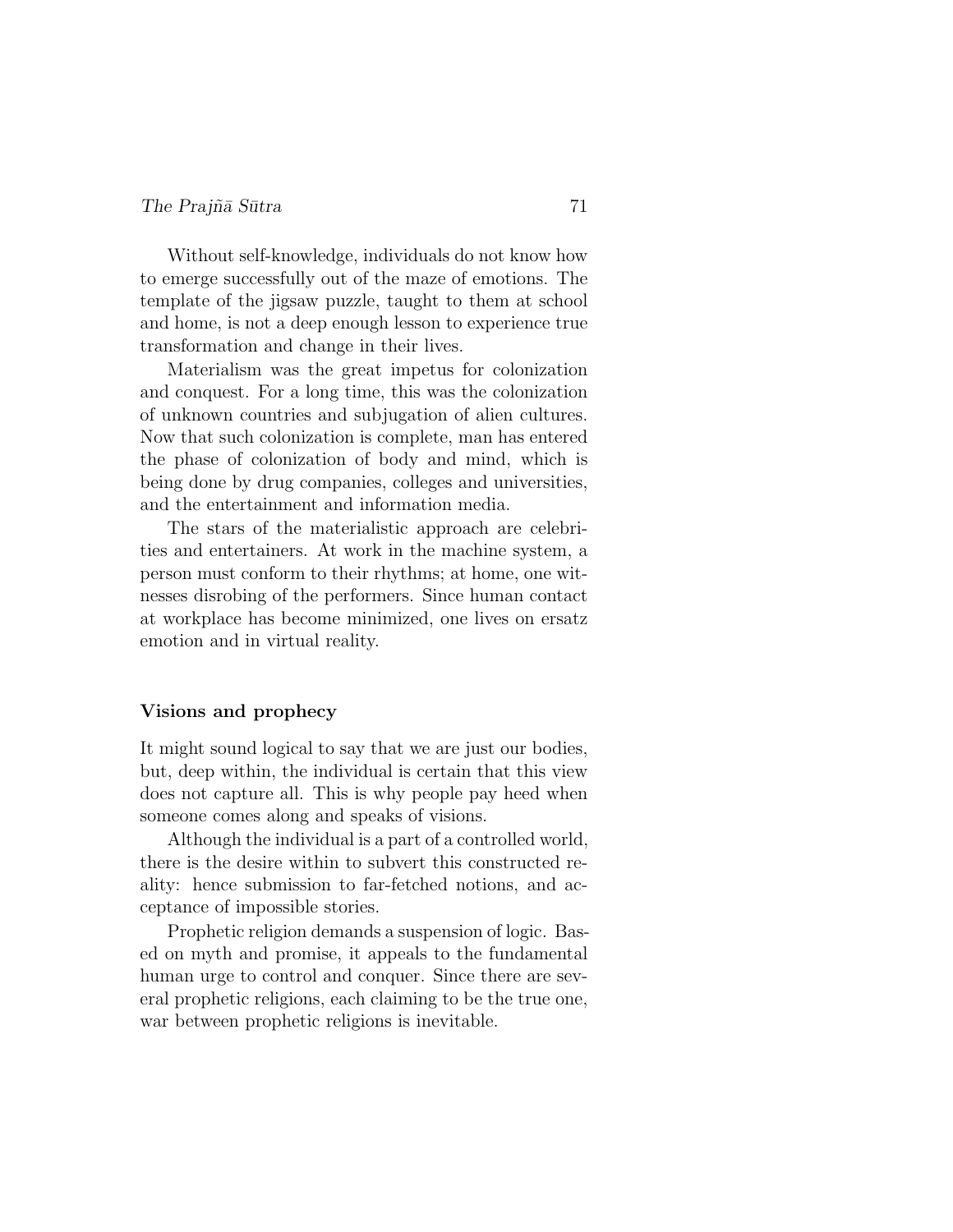The simple core of a prophetic religion can be very attractive to someone who finds the rationality of materialism to be soul-less. The promise of everlasting afterlife can sound much more attractive than the pointlessness of everyday life. An increasing number of people are choosing to abandon the cosmology of materialism for religious belief, although they haven't abandoned capitalism.

The prophetic path is the path of emotion whereas materialism is the path of cold reason applied to things outside of oneself.

### Mindful emptiness

If rationality is applied also to the problems of mind, then one has the third way of rational spirituality. But it is open to the criticism that ultimately it sees the core as evanescence and emptiness, which is troubling experientially as well as logically. From experience we know that there is an inner core to our selves that doesn't change; and if everything is transitory, then so should this statement be, giving lie to itself in the process.

It must use institutions to perpetuate this profoundly intellectual answer amongst the new generations. This tilts the balance of power to the intellectual elite, which leads to the concentration of power and dictatorship.

It is open to the same critique as materialism because it cannot explain what holds the transitory impressions of the mind together.

By viewing the mind on the same footing as matter, it deepens the experience of individual and makes him see the web that connects all life.

Whereas the religious person speaks of love and justice, the votary of mindful emptiness speaks of compassion.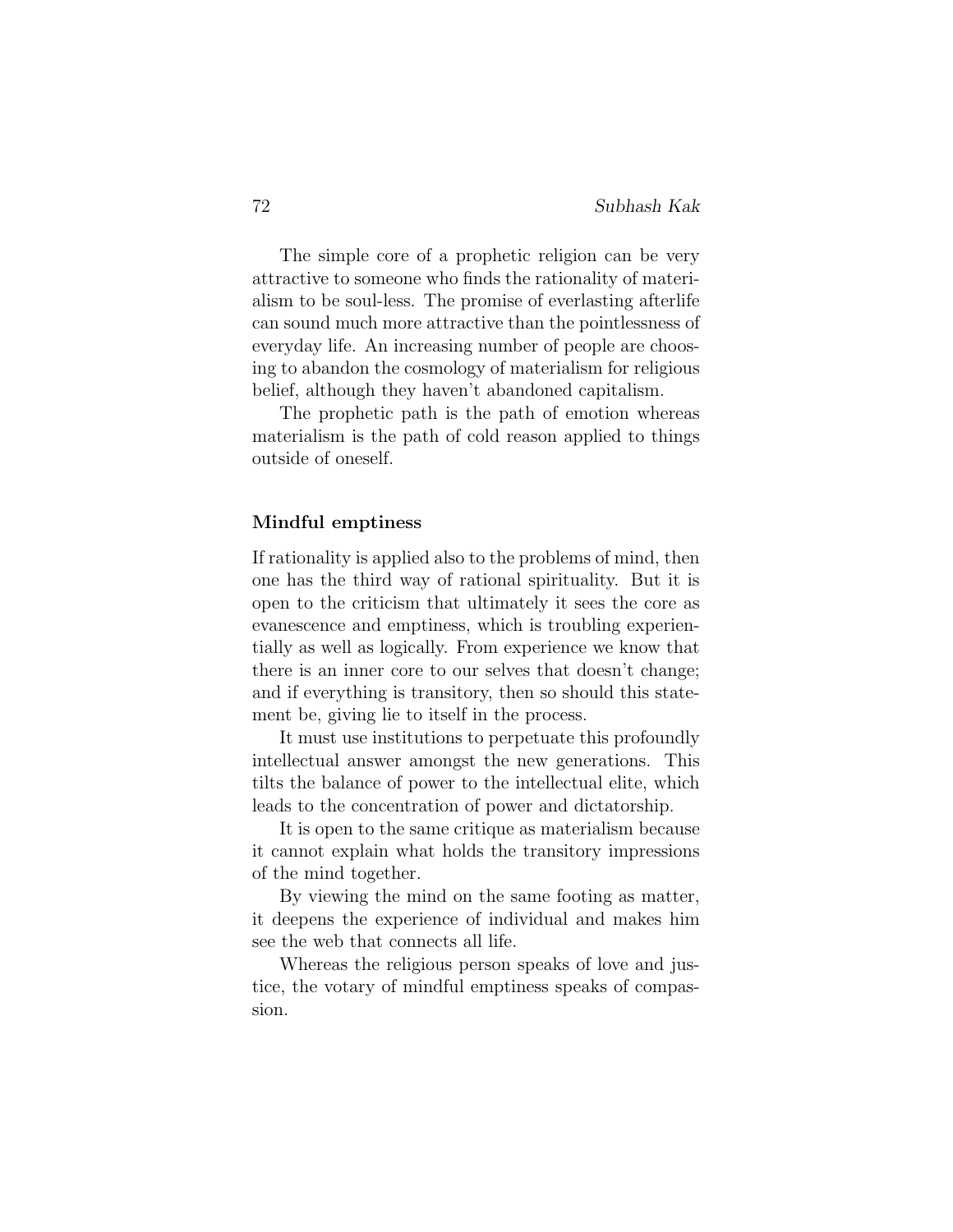## The fourth way

The fourth way is the direct apprehension of reality. It takes on the world most directly, grants rational explanations for objective phenomena, yet acknowledging that the mind, by its very nature, has the capacity to comprehend the world.

It applies reason to the mind, just as the approach of mindful emptiness does, yet it doesn't stop at the logical argument since it knows that there is an unchanging substratum to experience. It acknowledges the axis of experience as the axis also of reality.

Beyond ordinary rationality, therefore, there is a mystery that cannot be measured by objective science. This mystery relates not only the individual's cognitive capacity to know but also his capacity to change and transform both himself and his environment.

The fourth way embraces reductionist logic for objects, it depends on faith in the possibility that deep experience can lead one to understanding, and it maintains that logic must be applied to the extent it can - including on the instruments of cognition - until one has reached a point beyond which lies paradox.

Materialism is about being, prophetic visions are about transportation of being to rapture upon death, mindful emptiness is enlargement of being to mind, whereas the fourth way is about becoming and creativity and joyful life.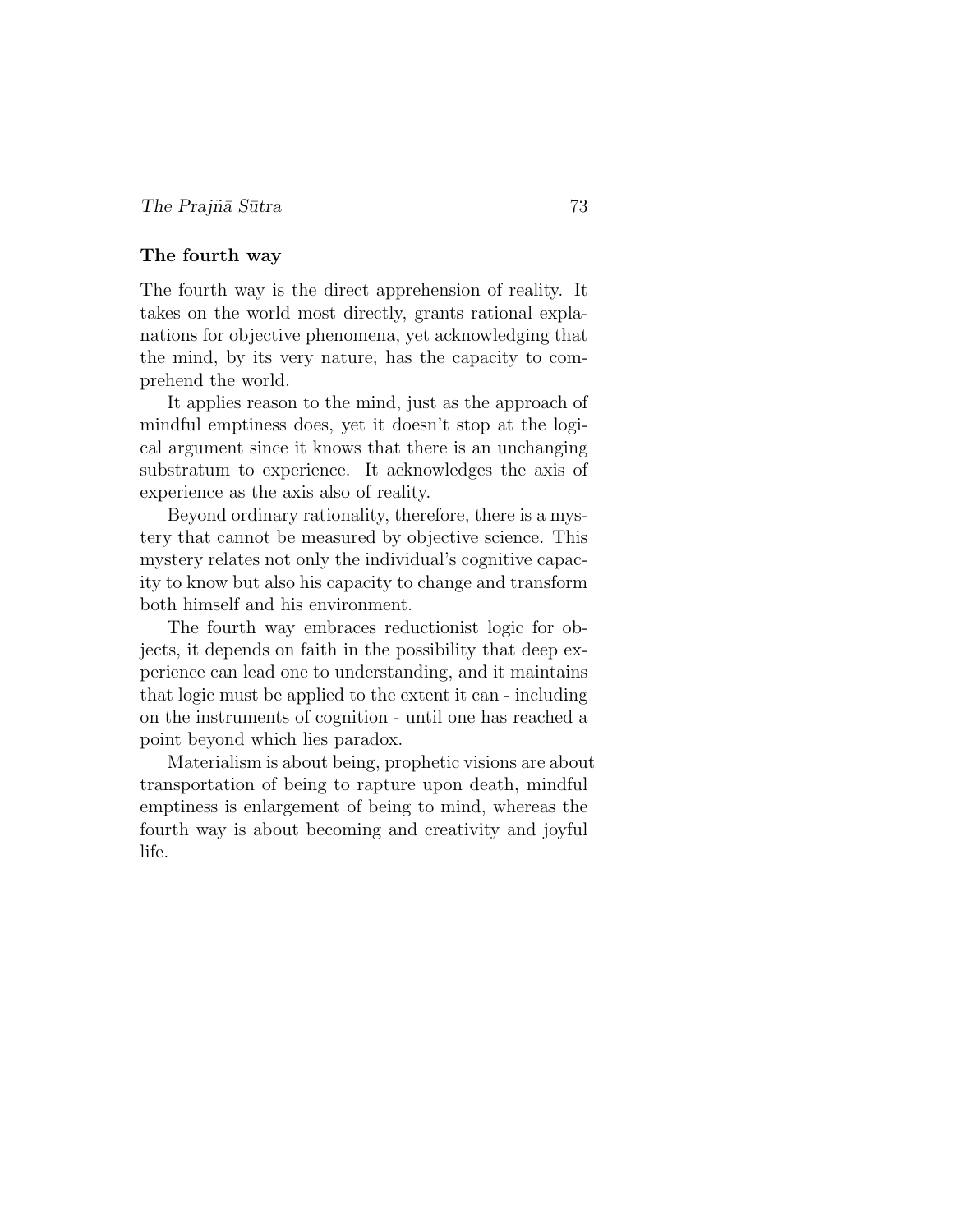## Afterword

The sutras have been available on the Web for several years and this has made it possible for readers around the world to write me with their reaction. I have been given to understand that the sutras have helped in the understanding of the divide between science and spirit and, thus, bridged it somehow. It made them see the intuitions behind creativity and freedom in a world of order and inflexible laws.

Confronting paradox of experience and reality can either send one to despair or lead to inspirational action. My wish is for everyone to find the excitement of the journey of life, and also discover its enduring insights.

Acknowledgements. I am thankful to Georg Feuerstein, David Frawley, Abhinav Gautam, Naumi Kak, Nicholas Kazanas, Jaishree Odin, Ramakrishna Puligandla, Gopala Rao, K.L. Seshagiri Rao, Shekhar Shastri, Shruti, Sucheta, Vasuvaj, and Ananda Wood for their advice and comments.

## 7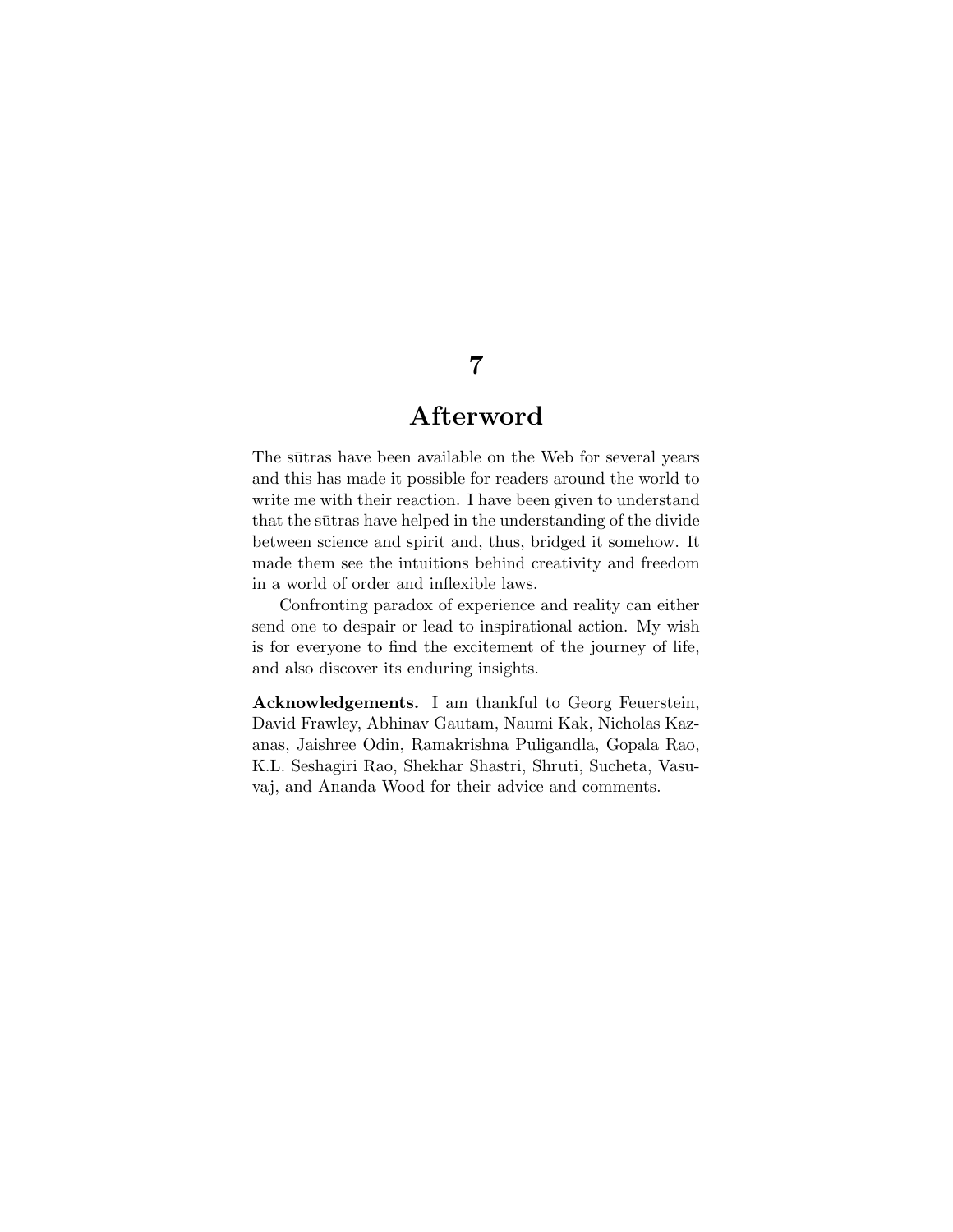# Index

aesthetics, 3 agency, 12 aiśvarya, 8, 51 alien cultures, 71 animal displays, 57 animals, 34, 40, 42, 44, 46, 58, 57 anti-language, 66 Arjuna, 44 art, 3, 31, 37, 53, 57 associations, 28, 70 asura, 8, 40, 42, 49 atomism, 3, 4, 32  $\alpha$ vidy $\bar{a}$ , 30 bandhus (bonds), 9, 14, 15, 34 beauty, 57 body and sensation, 69 Brahman, 18, 23, 26 Brāhmaņas Aitareya, 12, 45 brain, 34, 35, 54 causality, 55 celebrities, 71 cognition, 1, 34 cognitive categories, 58 colonization, 71 colours, 8, 40

compassion, 36 consciousness, 12, 22, 35, 51 covering, 52 cube, 32 cycles, 14, 15, 43 darkness, 42 darśana, 32, 33 decay, 55 delusion, 35, 36 democracy, 69 detachment, 38, 39 devas, 35, 40, 49 Devi, 12 dharma, 38 dhyāna, 4 doubt, 36 dreams, 29 drugs, 70 eclipse, 21 education, 33, 67 emergent, 61 emotion, 3 emptiness, 72 experience, 17, 53 experiencer, 10 evolution, 4, 42 eyes and ears, 9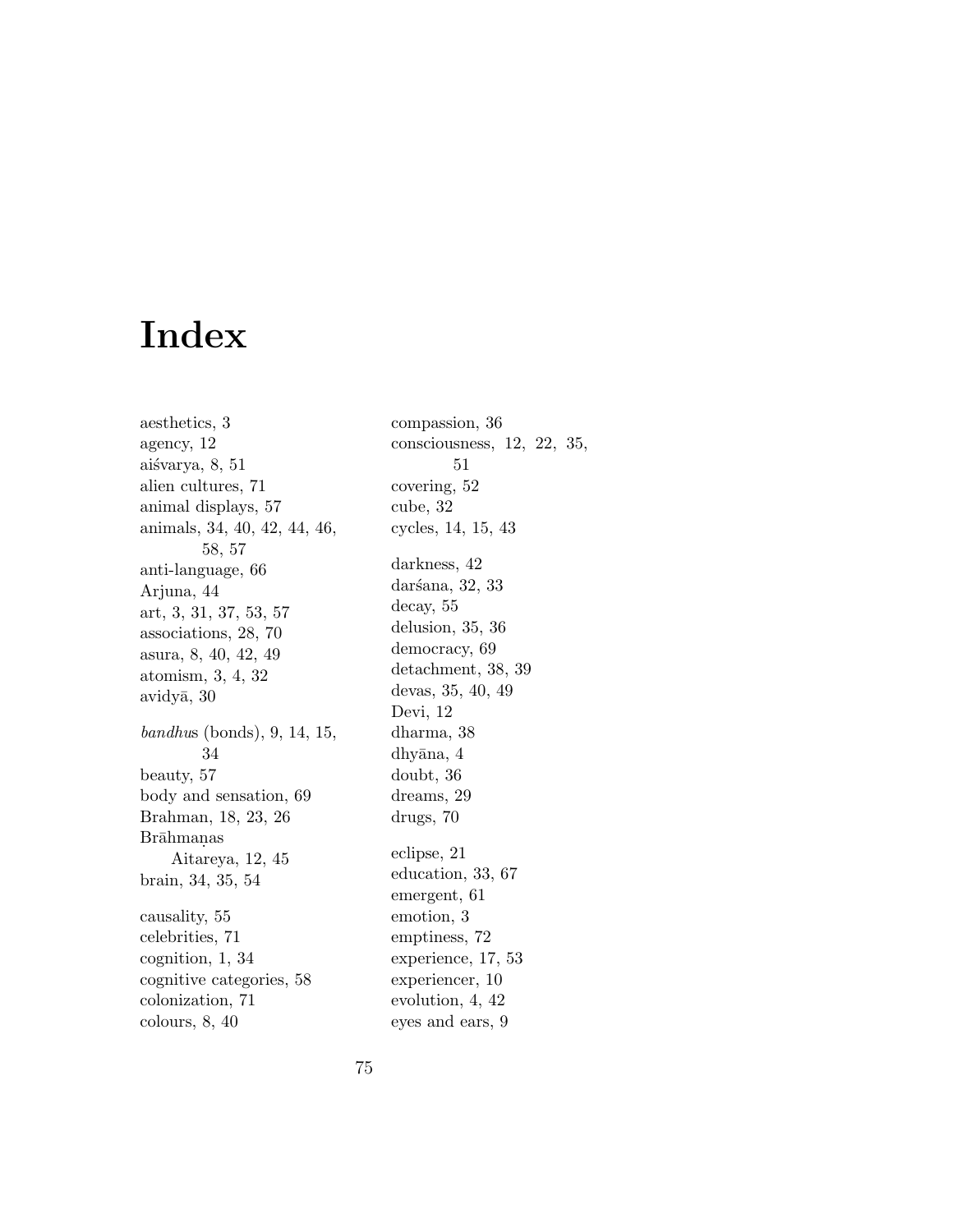76 Index

faith, 47, 67 flight, 51 formal systems, 2 form and function, 56 fourth foot, 13 fourth way, 69-73 freedom, 59 friendship, 36 globalization, 60, 67 gods, 11, 34 Gotama, 34, 41 happiness, 54 immortality, 5 impressions, 56 inference, 11 infinite regress, 56 inner count, 68 inner sky, 22 intentions, 55 intuition, 1, 7, 14, 68 ¯I´svara, 27 Jaimini, 39 joy, 73 knowledge, 18, 26 language, 1, 10, 30, 31, 36, 53, 54, 58, 61-64 language theory, 2 laws, 25 logic, 54 love, 19, 38, 39, 51, 52 machines, 52, 56, 58 magic, 16

mantra, 29 materialism, 69, 70  $m\bar{a}y\bar{a}$ , 12 meaning, 65 metaphysics, 53, 54 Mīmāṃsā Sūtra, 39 mimicry, 11 mind, 8, 10, 18, 20, 25, 34, 40, 49, 54, 55, 62 mindful emptiness, 72 mirroring, 18, 21 moon, 21, 24 mukti, 44 Nature, 9, 11, 56 nirvāna, 5 no-mind, 45 numbers, 24, 30, 34 3, 7, 9, 12 6, 32 108, 7, 24 Nyāya Sūtra, 3, 34, 41 observer, 70 order, 54 overlordship, 2 paradox, 7, 10, 31, 36, 54, 73 paroks.a, 7, 9, 10, 32, 36 Patañjali, 15, 27, 30, 47 perception, 4 potential, 10 power, 57, 69, 72 prajñā, 5, 8, 38, 51 pramāna, 1 pratyaks.a, 9, 32, 36 prophetic vision, 73